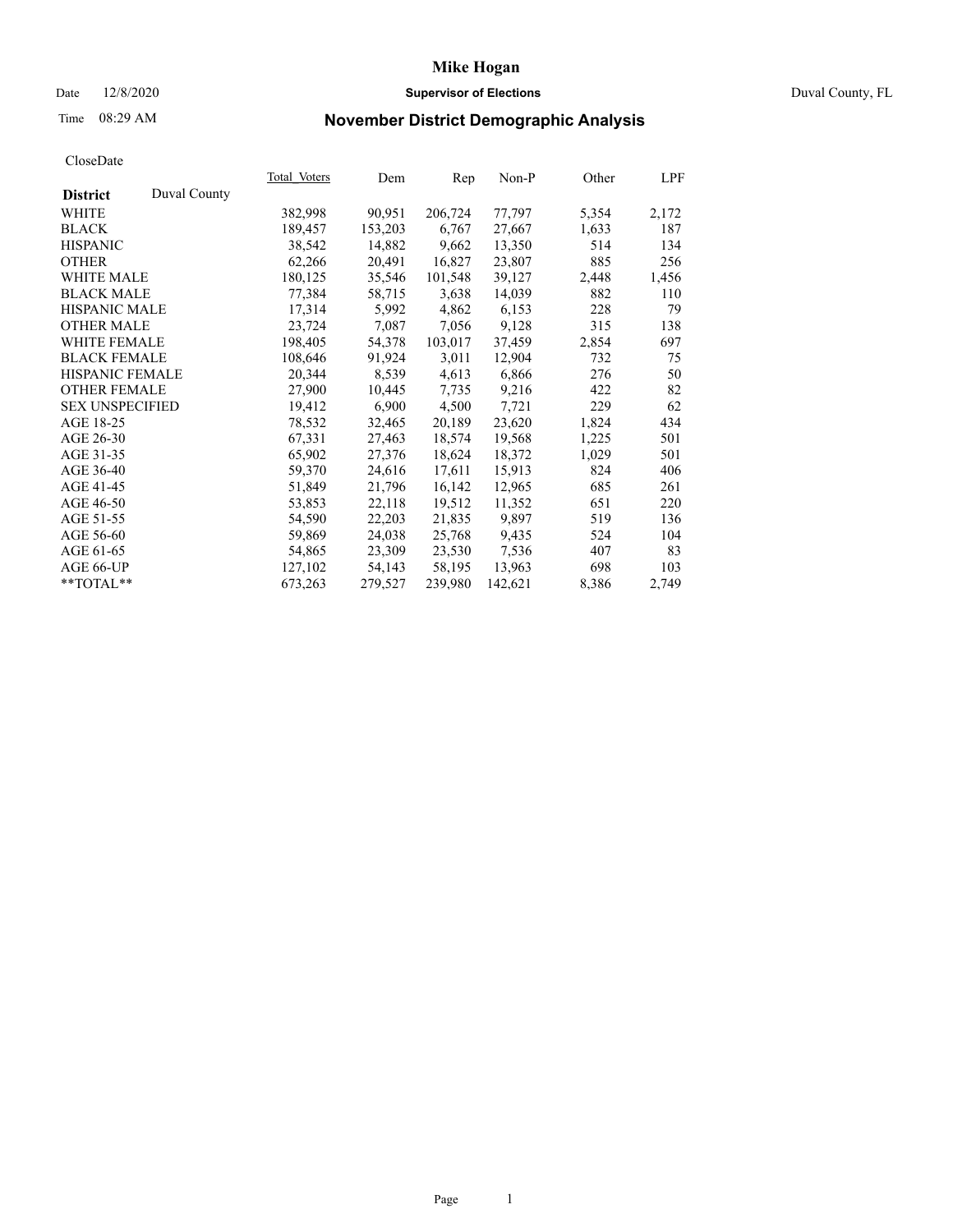### Date 12/8/2020 **Supervisor of Elections** Duval County, FL

# Time 08:29 AM **November District Demographic Analysis**

|                        |                         | <b>Total Voters</b> | Dem    | Rep    | Non-P  | Other | LPF |
|------------------------|-------------------------|---------------------|--------|--------|--------|-------|-----|
| <b>District</b>        | City Council District 1 |                     |        |        |        |       |     |
| WHITE                  |                         | 21,910              | 5,380  | 11,480 | 4,643  | 291   | 116 |
| <b>BLACK</b>           |                         | 15,192              | 11,851 | 620    | 2,555  | 147   | 19  |
| <b>HISPANIC</b>        |                         | 3,572               | 1,463  | 806    | 1,250  | 44    | 9   |
| <b>OTHER</b>           |                         | 4,269               | 1,502  | 1,013  | 1,685  | 50    | 19  |
| WHITE MALE             |                         | 10,212              | 2,088  | 5,591  | 2,332  | 127   | 74  |
| <b>BLACK MALE</b>      |                         | 6,085               | 4,460  | 322    | 1,213  | 80    | 10  |
| <b>HISPANIC MALE</b>   |                         | 1,544               | 591    | 387    | 541    | 20    | 5   |
| <b>OTHER MALE</b>      |                         | 1,511               | 469    | 434    | 578    | 17    | 13  |
| WHITE FEMALE           |                         | 11,389              | 3,212  | 5,740  | 2,237  | 160   | 40  |
| <b>BLACK FEMALE</b>    |                         | 8,750               | 7,147  | 279    | 1,250  | 65    | 9   |
| HISPANIC FEMALE        |                         | 1,932               | 832    | 399    | 673    | 24    | 4   |
| <b>OTHER FEMALE</b>    |                         | 1,900               | 774    | 439    | 655    | 27    | 5   |
| <b>SEX UNSPECIFIED</b> |                         | 1,618               | 622    | 328    | 653    | 12    | 3   |
| AGE 18-25              |                         | 5,818               | 2,616  | 1,196  | 1,857  | 115   | 34  |
| AGE 26-30              |                         | 4,696               | 2,159  | 982    | 1,455  | 76    | 24  |
| AGE 31-35              |                         | 4,593               | 2,144  | 1,013  | 1,338  | 68    | 30  |
| AGE 36-40              |                         | 3,917               | 1,765  | 953    | 1,121  | 60    | 18  |
| AGE 41-45              |                         | 3,389               | 1,577  | 900    | 855    | 42    | 15  |
| AGE 46-50              |                         | 3,447               | 1,586  | 1,059  | 744    | 43    | 15  |
| AGE 51-55              |                         | 3,593               | 1,620  | 1,253  | 674    | 37    | 9   |
| AGE 56-60              |                         | 3,957               | 1,735  | 1,525  | 651    | 39    | 7   |
| AGE 61-65              |                         | 3,545               | 1,588  | 1,406  | 522    | 26    | 3   |
| AGE 66-UP              |                         | 7,988               | 3,406  | 3,632  | 916    | 26    | 8   |
| **TOTAL**              |                         | 44,943              | 20,196 | 13,919 | 10,133 | 532   | 163 |
|                        |                         |                     |        |        |        |       |     |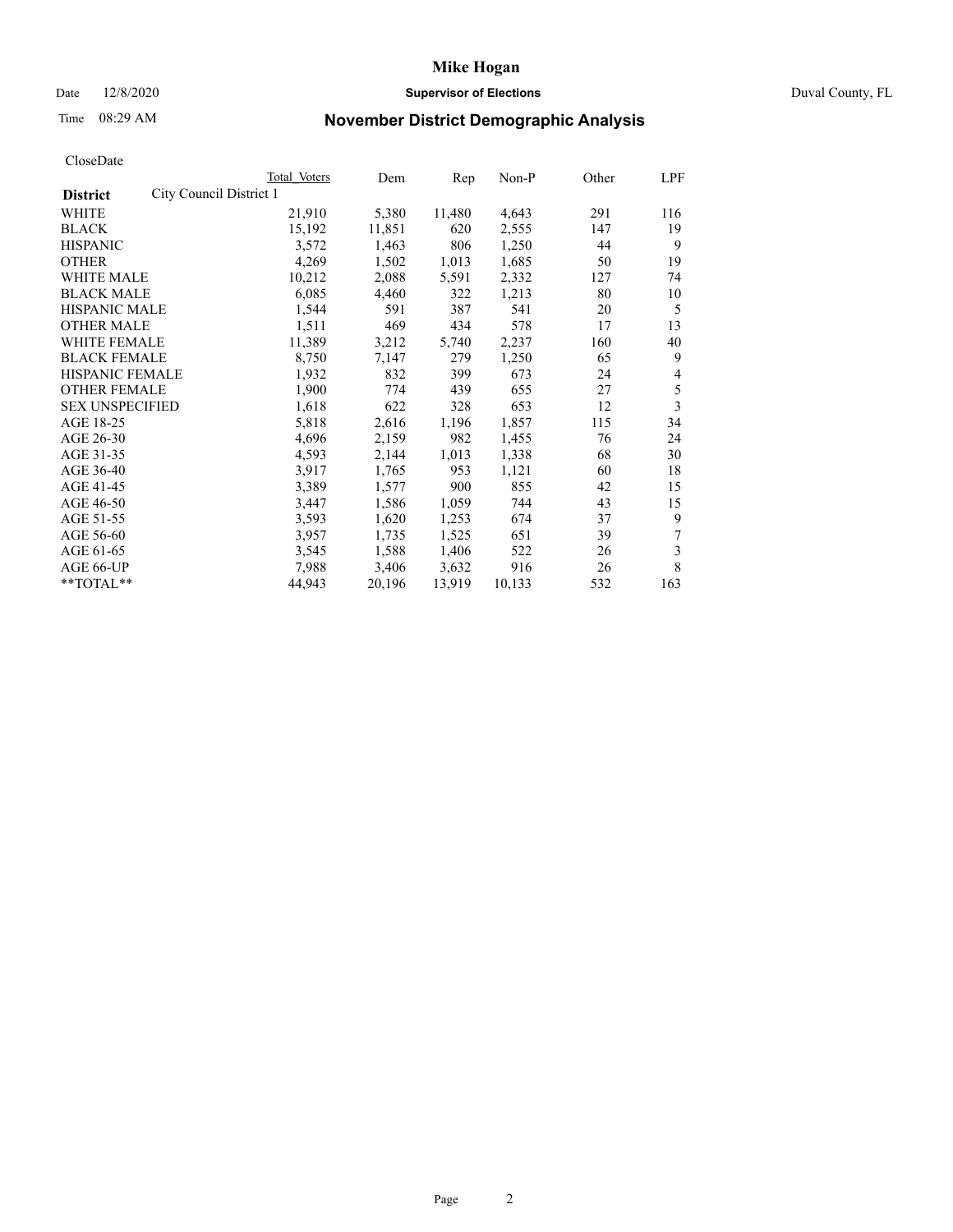# Date 12/8/2020 **Supervisor of Elections** Duval County, FL

# Time 08:29 AM **November District Demographic Analysis**

|                                            | Total Voters | Dem    | Rep    | Non-P  | Other | LPF            |
|--------------------------------------------|--------------|--------|--------|--------|-------|----------------|
| City Council District 2<br><b>District</b> |              |        |        |        |       |                |
| WHITE                                      | 34,476       | 6,449  | 21,007 | 6,406  | 439   | 175            |
| <b>BLACK</b>                               | 9,806        | 7,537  | 447    | 1,687  | 122   | 13             |
| <b>HISPANIC</b>                            | 3,068        | 1,090  | 881    | 1,060  | 32    | 5              |
| <b>OTHER</b>                               | 4,876        | 1,328  | 1,674  | 1,791  | 63    | 20             |
| WHITE MALE                                 | 16,530       | 2,571  | 10,349 | 3,292  | 206   | 112            |
| <b>BLACK MALE</b>                          | 4,339        | 3,066  | 260    | 939    | 62    | 12             |
| <b>HISPANIC MALE</b>                       | 1,428        | 441    | 460    | 508    | 16    | 3              |
| <b>OTHER MALE</b>                          | 1,937        | 493    | 702    | 709    | 21    | 12             |
| <b>WHITE FEMALE</b>                        | 17,567       | 3,812  | 10,441 | 3,022  | 230   | 62             |
| <b>BLACK FEMALE</b>                        | 5,325        | 4,368  | 186    | 711    | 59    | 1              |
| <b>HISPANIC FEMALE</b>                     | 1,574        | 625    | 405    | 527    | 15    | $\overline{c}$ |
| <b>OTHER FEMALE</b>                        | 2,210        | 687    | 766    | 718    | 33    | 6              |
| <b>SEX UNSPECIFIED</b>                     | 1,316        | 341    | 440    | 518    | 14    | 3              |
| AGE 18-25                                  | 5,777        | 1,899  | 2,036  | 1,665  | 148   | 29             |
| AGE 26-30                                  | 4,695        | 1,547  | 1,661  | 1,358  | 93    | 36             |
| AGE 31-35                                  | 5,166        | 1,526  | 2,008  | 1,511  | 78    | 43             |
| AGE 36-40                                  | 4,865        | 1,519  | 1,875  | 1,368  | 61    | 42             |
| AGE 41-45                                  | 4,333        | 1,412  | 1,750  | 1,099  | 53    | 19             |
| AGE 46-50                                  | 4,507        | 1,514  | 2,032  | 891    | 52    | 18             |
| AGE 51-55                                  | 4,643        | 1,442  | 2,331  | 815    | 47    | 8              |
| AGE 56-60                                  | 4,848        | 1,421  | 2,683  | 692    | 46    | 6              |
| AGE 61-65                                  | 4,223        | 1,294  | 2,356  | 538    | 31    | 4              |
| AGE 66-UP                                  | 9,169        | 2,830  | 5,277  | 1,007  | 47    | 8              |
| $*$ TOTAL $*$                              | 52,226       | 16,404 | 24,009 | 10,944 | 656   | 213            |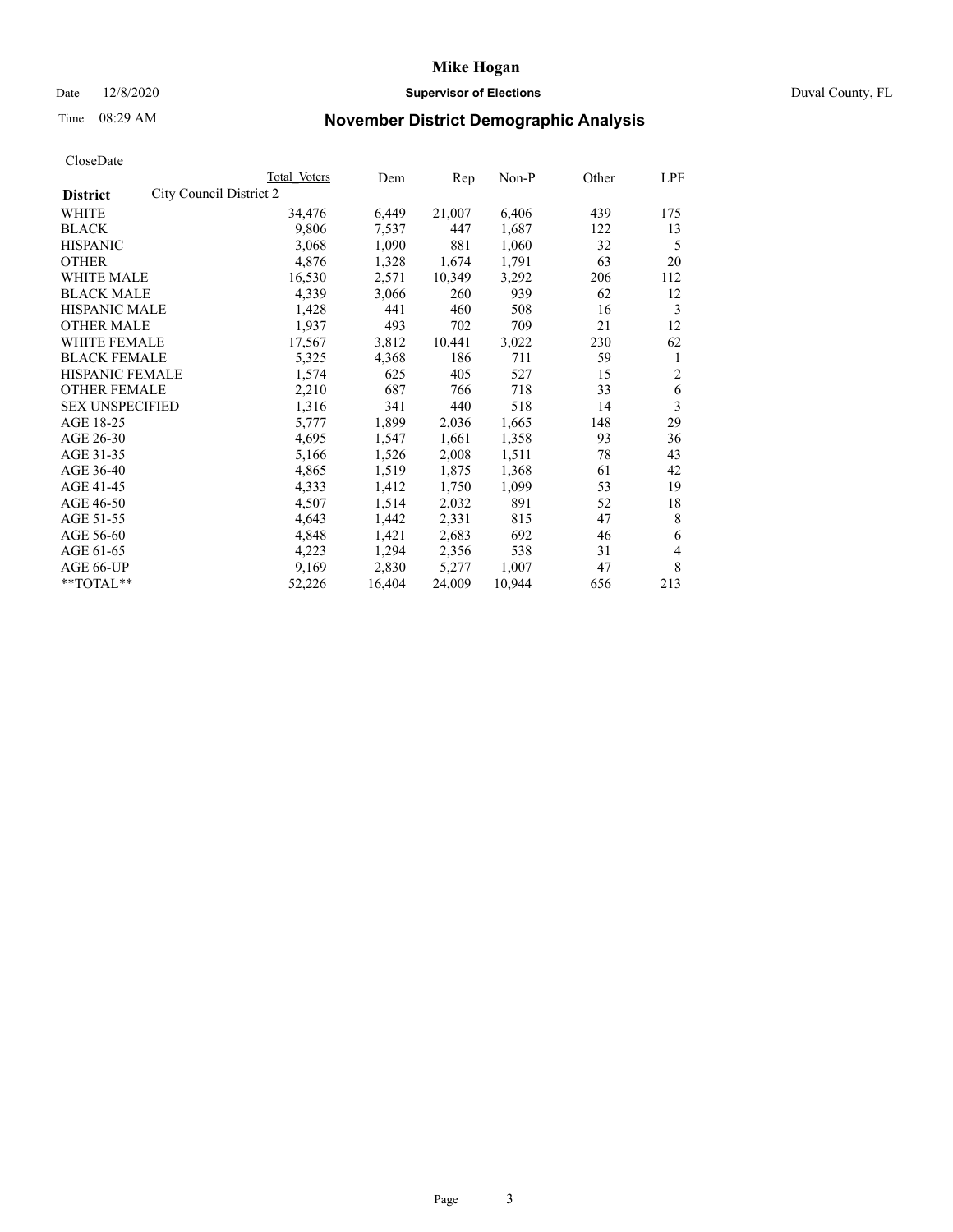# Date 12/8/2020 **Supervisor of Elections** Duval County, FL

# Time 08:29 AM **November District Demographic Analysis**

| Total Voters | Dem                     | Rep    | Non-P  | Other | LPF |
|--------------|-------------------------|--------|--------|-------|-----|
|              |                         |        |        |       |     |
| 36,758       | 7,798                   | 20,238 | 8,032  | 483   | 207 |
| 4,909        | 3,622                   | 277    | 957    | 48    | 5   |
| 3,323        | 1,136                   | 1,001  | 1,125  | 54    | 7   |
| 6,776        | 1,863                   | 2,240  | 2,571  | 78    | 24  |
| 17,318       | 2,876                   | 10,100 | 3,973  | 220   | 149 |
| 2,308        | 1,571                   | 168    | 534    | 31    | 4   |
| 1,467        | 428                     | 469    | 537    | 28    | 5   |
| 2,719        | 700                     | 915    | 1,060  | 31    | 13  |
| 19,008       | 4,830                   | 9,937  | 3,932  | 254   | 55  |
| 2,527        | 2,002                   | 104    | 403    | 17    | 1   |
| 1,781        | 686                     | 515    | 554    | 25    | 1   |
| 3,172        | 954                     | 1,096  | 1,075  | 39    | 8   |
| 1,465        | 372                     | 452    | 616    | 18    | 7   |
| 5,823        | 1,809                   | 2,023  | 1,805  | 147   | 39  |
| 4,896        | 1,414                   | 1,864  | 1,491  | 84    | 43  |
| 4,766        | 1,346                   | 1,790  | 1,532  | 60    | 38  |
| 4,769        | 1,285                   | 1,904  | 1,470  | 72    | 38  |
| 4,233        | 1,210                   | 1,709  | 1,243  | 45    | 26  |
| 4,303        | 1,148                   | 2,032  | 1,051  | 54    | 18  |
| 4,305        | 1,118                   | 2,226  | 906    | 38    | 17  |
| 4,634        | 1,149                   | 2,507  | 920    | 49    | 9   |
| 4,203        | 1,188                   | 2,198  | 760    | 48    | 9   |
| 9,834        | 2,752                   | 5,503  | 1,507  | 66    | 6   |
| 51,766       | 14,419                  | 23,756 | 12,685 | 663   | 243 |
|              | City Council District 3 |        |        |       |     |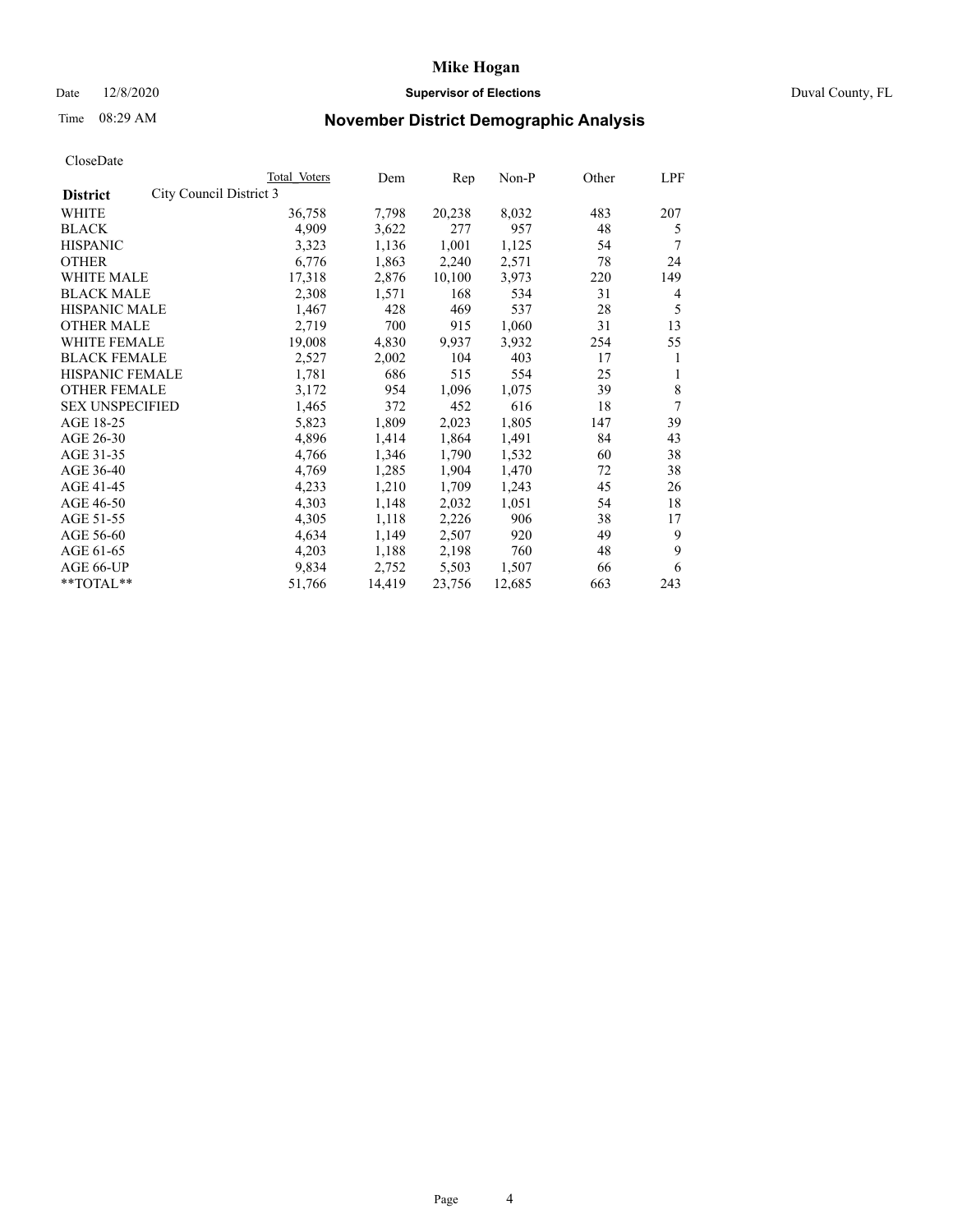# Date 12/8/2020 **Supervisor of Elections** Duval County, FL

# Time 08:29 AM **November District Demographic Analysis**

|                                            | Total Voters | Dem    | Rep    | Non-P  | Other | LPF |
|--------------------------------------------|--------------|--------|--------|--------|-------|-----|
| City Council District 4<br><b>District</b> |              |        |        |        |       |     |
| WHITE                                      | 27,644       | 6,849  | 14,022 | 6,148  | 441   | 184 |
| <b>BLACK</b>                               | 8,170        | 6,222  | 357    | 1,482  | 99    | 10  |
| <b>HISPANIC</b>                            | 4,239        | 1,664  | 977    | 1,524  | 59    | 15  |
| <b>OTHER</b>                               | 5,799        | 1,870  | 1,494  | 2,349  | 65    | 21  |
| WHITE MALE                                 | 12,997       | 2,683  | 6,895  | 3,084  | 214   | 121 |
| <b>BLACK MALE</b>                          | 3,319        | 2,320  | 186    | 754    | 53    | 6   |
| <b>HISPANIC MALE</b>                       | 1,863        | 663    | 491    | 678    | 24    | 7   |
| <b>OTHER MALE</b>                          | 2,292        | 672    | 627    | 951    | 30    | 12  |
| WHITE FEMALE                               | 14,280       | 4,078  | 6,967  | 2,951  | 223   | 61  |
| <b>BLACK FEMALE</b>                        | 4,706        | 3,794  | 166    | 698    | 44    | 4   |
| HISPANIC FEMALE                            | 2,270        | 962    | 462    | 804    | 34    | 8   |
| <b>OTHER FEMALE</b>                        | 2,590        | 954    | 693    | 909    | 28    | 6   |
| <b>SEX UNSPECIFIED</b>                     | 1,535        | 479    | 363    | 674    | 14    | 5   |
| AGE 18-25                                  | 5,680        | 2,162  | 1,445  | 1,893  | 148   | 32  |
| AGE 26-30                                  | 5,397        | 1,978  | 1,523  | 1,741  | 111   | 44  |
| AGE 31-35                                  | 4,734        | 1,734  | 1,388  | 1,488  | 88    | 36  |
| AGE 36-40                                  | 4,044        | 1,467  | 1,233  | 1,232  | 79    | 33  |
| AGE 41-45                                  | 3,405        | 1,278  | 1,045  | 1,001  | 53    | 28  |
| AGE 46-50                                  | 3,454        | 1,215  | 1,304  | 864    | 49    | 22  |
| AGE 51-55                                  | 3,507        | 1,223  | 1,486  | 757    | 32    | 9   |
| AGE 56-60                                  | 4,004        | 1,336  | 1,803  | 818    | 37    | 10  |
| AGE 61-65                                  | 3,597        | 1,216  | 1,703  | 643    | 26    | 9   |
| AGE 66-UP                                  | 8,030        | 2,996  | 3,920  | 1,066  | 41    | 7   |
| **TOTAL**                                  | 45,852       | 16,605 | 16,850 | 11,503 | 664   | 230 |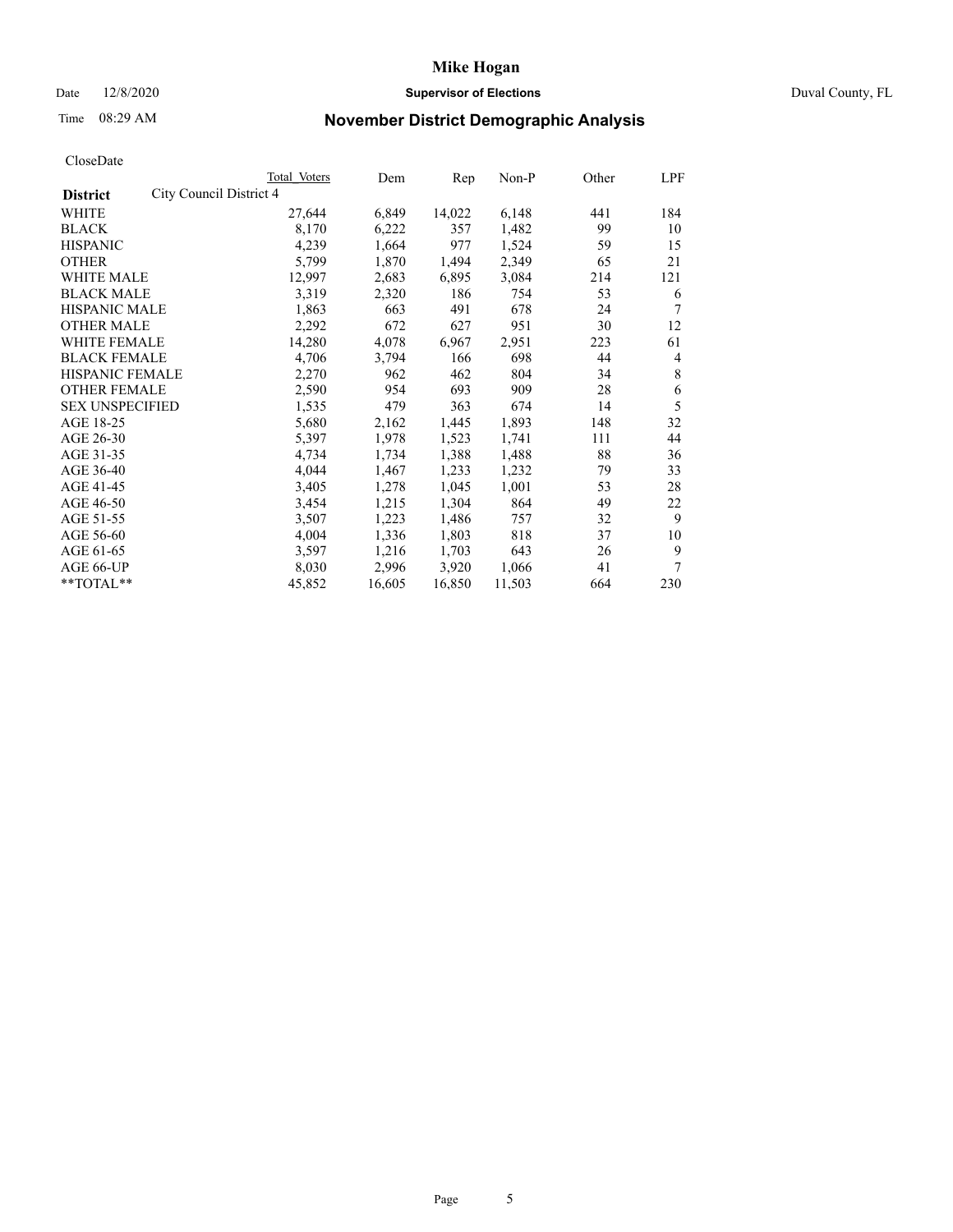# Date 12/8/2020 **Supervisor of Elections** Duval County, FL

# Time 08:29 AM **November District Demographic Analysis**

|                                            | Total Voters | Dem    | Rep    | Non-P | Other | LPF |
|--------------------------------------------|--------------|--------|--------|-------|-------|-----|
| City Council District 5<br><b>District</b> |              |        |        |       |       |     |
| WHITE                                      | 29,029       | 8,397  | 14,692 | 5,456 | 326   | 158 |
| <b>BLACK</b>                               | 7,162        | 5,527  | 286    | 1,279 | 62    | 8   |
| <b>HISPANIC</b>                            | 2,812        | 1,123  | 689    | 957   | 35    | 8   |
| <b>OTHER</b>                               | 3,856        | 1,184  | 1,130  | 1,473 | 52    | 17  |
| WHITE MALE                                 | 13,357       | 3,318  | 7,046  | 2,743 | 144   | 106 |
| <b>BLACK MALE</b>                          | 2,971        | 2,129  | 152    | 653   | 32    | 5   |
| <b>HISPANIC MALE</b>                       | 1,271        | 477    | 348    | 429   | 12    | 5   |
| <b>OTHER MALE</b>                          | 1,489        | 407    | 506    | 554   | 15    | 7   |
| <b>WHITE FEMALE</b>                        | 15,320       | 4,973  | 7,503  | 2,614 | 181   | 49  |
| <b>BLACK FEMALE</b>                        | 4,068        | 3,308  | 130    | 598   | 29    | 3   |
| <b>HISPANIC FEMALE</b>                     | 1,461        | 615    | 322    | 499   | 22    | 3   |
| <b>OTHER FEMALE</b>                        | 1,648        | 587    | 471    | 555   | 28    | 7   |
| <b>SEX UNSPECIFIED</b>                     | 1,273        | 417    | 319    | 519   | 12    | 6   |
| AGE 18-25                                  | 4,305        | 1,680  | 1,244  | 1,248 | 108   | 25  |
| AGE 26-30                                  | 4,137        | 1,544  | 1,192  | 1,290 | 70    | 41  |
| AGE 31-35                                  | 4,210        | 1,686  | 1,276  | 1,151 | 62    | 35  |
| AGE 36-40                                  | 3,591        | 1,369  | 1,133  | 1,024 | 35    | 30  |
| AGE 41-45                                  | 2,993        | 1,078  | 1,029  | 834   | 38    | 14  |
| AGE 46-50                                  | 3,256        | 1,176  | 1,258  | 778   | 29    | 15  |
| AGE 51-55                                  | 3,279        | 1,159  | 1,447  | 642   | 20    | 11  |
| AGE 56-60                                  | 3,823        | 1,386  | 1,753  | 632   | 43    | 9   |
| AGE 61-65                                  | 3,750        | 1,469  | 1,730  | 517   | 31    | 3   |
| AGE 66-UP                                  | 9,515        | 3,684  | 4,735  | 1,049 | 39    | 8   |
| $*$ TOTAL $*$                              | 42,859       | 16,231 | 16,797 | 9,165 | 475   | 191 |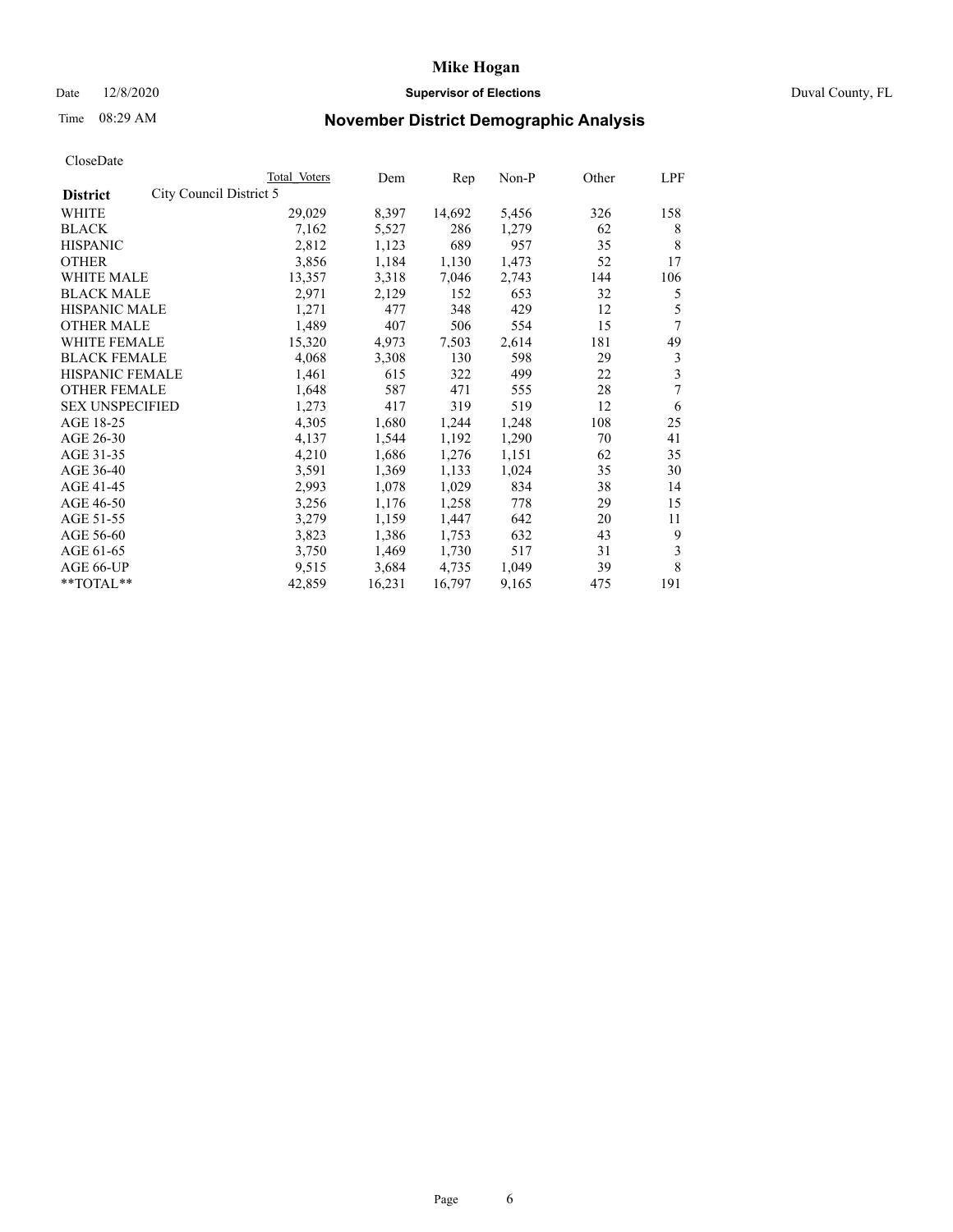### Date 12/8/2020 **Supervisor of Elections** Duval County, FL

# Time 08:29 AM **November District Demographic Analysis**

| Total Voters | Dem                     | Rep    | $Non-P$ | Other | LPF            |
|--------------|-------------------------|--------|---------|-------|----------------|
|              |                         |        |         |       |                |
| 42,487       | 9,200                   | 24,777 | 7,829   | 455   | 226            |
| 3,879        | 2,868                   | 225    | 729     | 52    | 5              |
| 3,111        | 1,030                   | 1,014  | 1,017   | 40    | 10             |
| 4,757        | 1,320                   | 1,618  | 1,728   | 69    | 22             |
| 20,061       | 3,541                   | 12,127 | 4,045   | 199   | 149            |
| 1,763        | 1,207                   | 135    | 389     | 31    | 1              |
| 1,401        | 412                     | 498    | 464     | 19    | 8              |
| 1,910        | 481                     | 685    | 709     | 25    | 10             |
| 22,029       | 5,577                   | 12,425 | 3,698   | 254   | 75             |
| 2,066        | 1,629                   | 86     | 326     | 21    | $\overline{4}$ |
| 1,647        | 602                     | 502    | 521     | 20    | $\overline{c}$ |
| 2,175        | 707                     | 742    | 685     | 32    | 9              |
| 1,182        | 262                     | 434    | 466     | 15    | 5              |
| 5,648        | 1,513                   | 2,338  | 1,632   | 133   | 32             |
| 4,220        | 1,118                   | 1,788  | 1,191   | 81    | 42             |
| 4,505        | 1,229                   | 1,909  | 1,257   | 59    | 51             |
| 4,396        | 1,128                   | 1,927  | 1,231   | 69    | 41             |
| 3,929        | 1,012                   | 1,740  | 1,100   | 52    | 25             |
| 4,260        | 1,053                   | 2,166  | 971     | 45    | 25             |
| 4,583        | 1,044                   | 2,553  | 917     | 53    | 16             |
| 5,087        | 1,224                   | 2,989  | 839     | 29    | 6              |
| 4,888        | 1,360                   | 2,798  | 689     | 28    | 13             |
| 12,718       | 3,737                   | 7,426  | 1,476   | 67    | 12             |
| 54,234       | 14,418                  | 27,634 | 11,303  | 616   | 263            |
|              | City Council District 6 |        |         |       |                |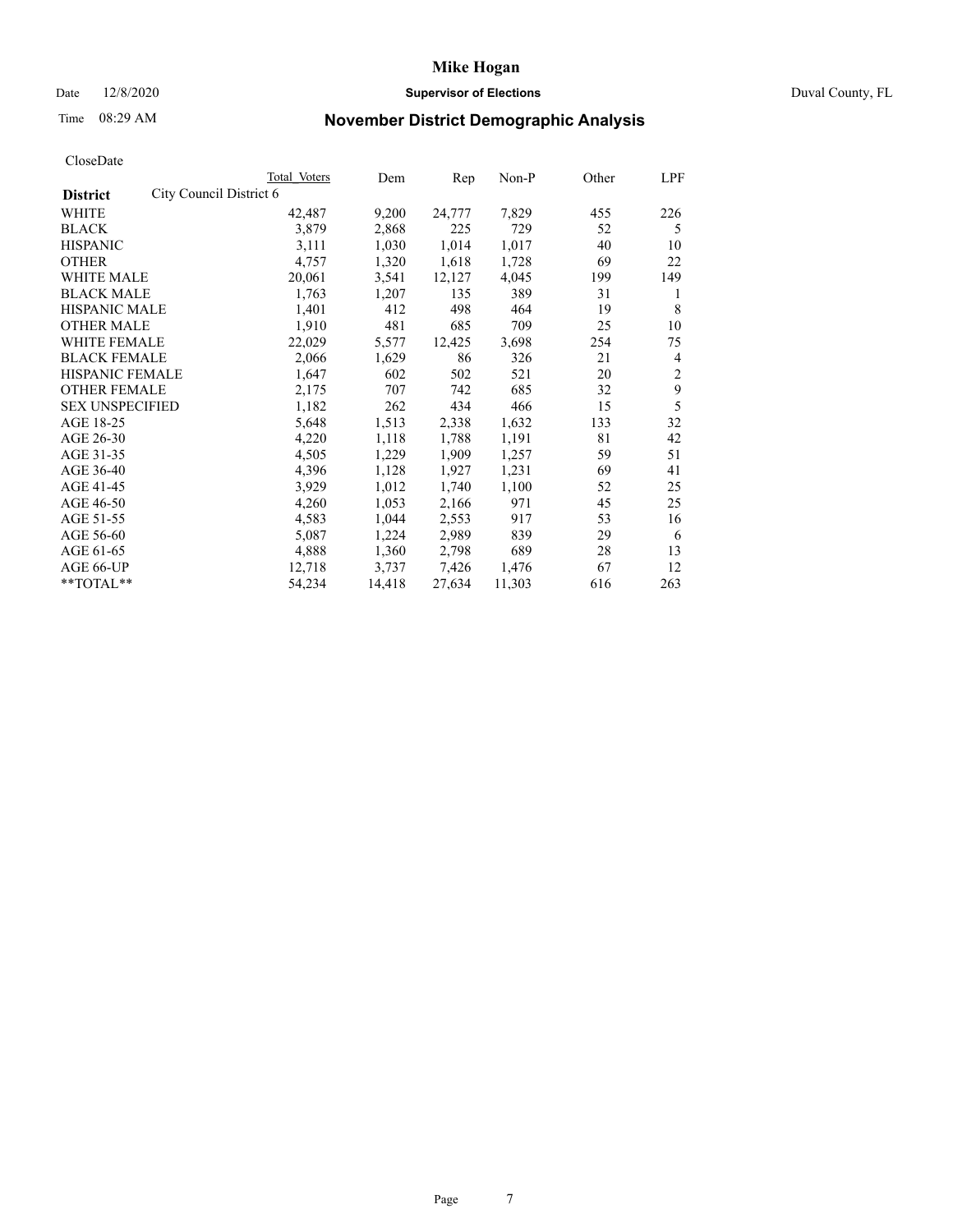# Date 12/8/2020 **Supervisor of Elections** Duval County, FL

# Time 08:29 AM **November District Demographic Analysis**

| Total Voters            | Dem    | Rep   | Non-P | Other | LPF |
|-------------------------|--------|-------|-------|-------|-----|
| City Council District 7 |        |       |       |       |     |
| 13,494                  | 3,594  | 6,423 | 3,120 | 261   | 96  |
| 26,476                  | 22,282 | 800   | 3,212 | 165   | 17  |
| 1,612                   | 709    | 306   | 565   | 23    | 9   |
| 3,350                   | 1,510  | 496   | 1,264 | 61    | 19  |
| 6,660                   | 1,523  | 3,329 | 1,619 | 124   | 65  |
| 10,860                  | 8,677  | 439   | 1,640 | 92    | 12  |
| 751                     | 294    | 168   | 273   | 10    | 6   |
| 1,181                   | 507    | 200   | 442   | 25    | 7   |
| 6,641                   | 2,019  | 3,010 | 1,445 | 136   | 31  |
| 15,132                  | 13,242 | 351   | 1,466 | 69    | 4   |
| 828                     | 400    | 134   | 278   | 13    | 3   |
| 1,431                   | 740    | 220   | 436   | 25    | 10  |
| 1,447                   | 693    | 174   | 561   | 16    | 3   |
| 5,407                   | 3,027  | 673   | 1,587 | 90    | 30  |
| 4,461                   | 2,528  | 698   | 1,154 | 56    | 25  |
| 4,431                   | 2,581  | 686   | 1,065 | 71    | 28  |
| 4,218                   | 2,575  | 693   | 886   | 49    | 15  |
| 3,676                   | 2,233  | 611   | 771   | 47    | 14  |
| 3,955                   | 2,358  | 846   | 696   | 46    | 9   |
| 3,820                   | 2,444  | 796   | 538   | 38    | 4   |
| 3,928                   | 2,510  | 856   | 511   | 43    | 8   |
| 3,685                   | 2,581  | 683   | 388   | 29    | 4   |
| 7,351                   | 5,258  | 1,483 | 565   | 41    | 4   |
| 44,932                  | 28,095 | 8,025 | 8,161 | 510   | 141 |
|                         |        |       |       |       |     |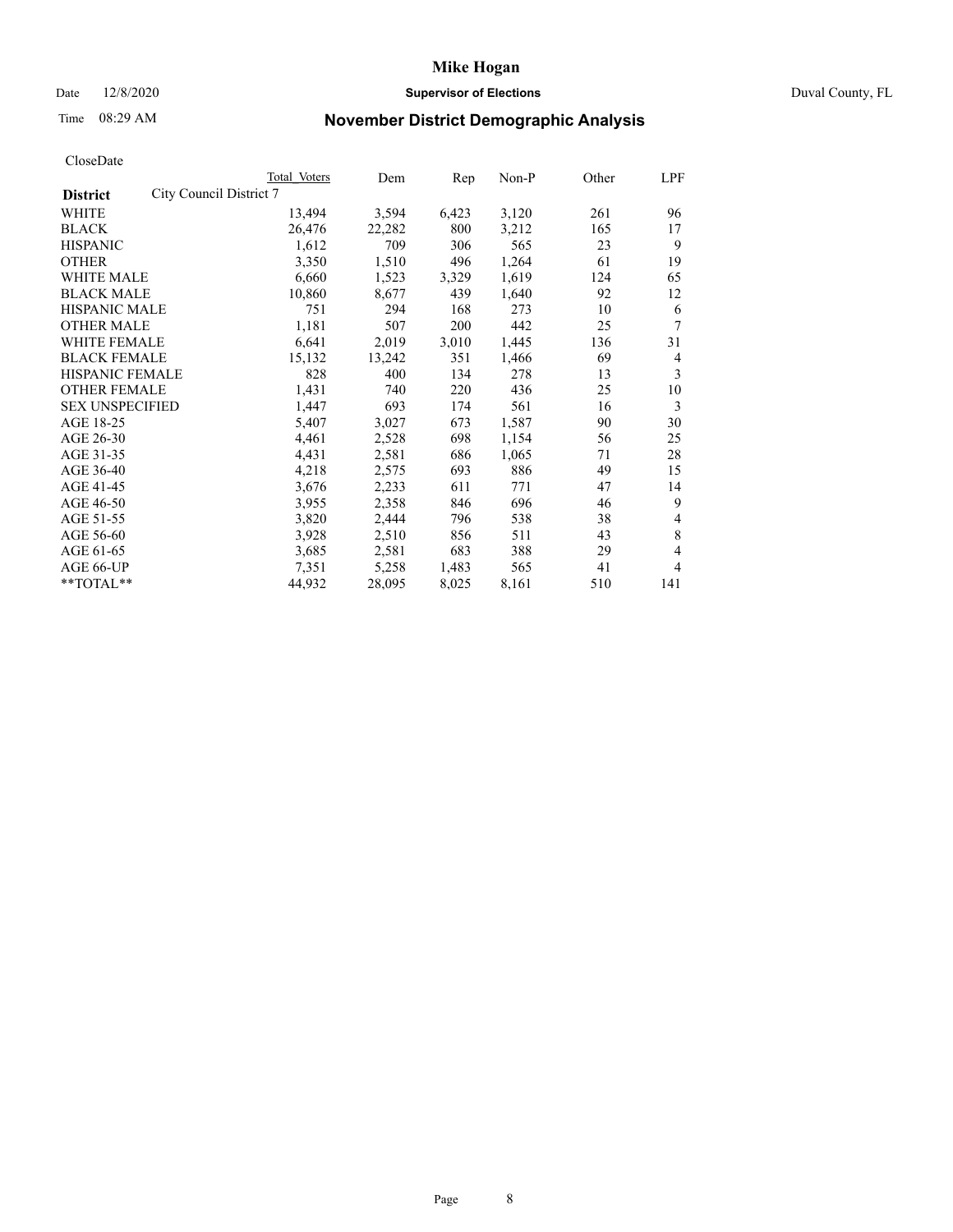# Date 12/8/2020 **Supervisor of Elections** Duval County, FL

# Time 08:29 AM **November District Demographic Analysis**

| Total Voters | Dem                     | Rep   | Non-P | Other | LPF            |
|--------------|-------------------------|-------|-------|-------|----------------|
|              |                         |       |       |       |                |
| 11,511       | 2,369                   | 6,896 | 2,068 | 129   | 49             |
| 29,857       | 25,628                  | 765   | 3,283 | 156   | 25             |
| 887          | 356                     | 209   | 305   | 13    | 4              |
| 2,690        | 1,197                   | 361   | 1,101 | 22    | 9              |
| 5,368        | 947                     | 3,347 | 985   | 58    | 31             |
| 11,925       | 9,764                   | 407   | 1,649 | 92    | 13             |
| 402          | 144                     | 116   | 135   | 5     | 2              |
| 895          | 379                     | 147   | 359   | 6     | $\overline{4}$ |
| 5,989        | 1,394                   | 3,467 | 1,039 | 71    | 18             |
| 17,410       | 15,451                  | 347   | 1,537 | 63    | 12             |
| 465          | 205                     | 86    | 164   | 8     | 2              |
| 1,062        | 571                     | 155   | 324   | 9     | 3              |
| 1,429        | 695                     | 159   | 565   | 8     | $\overline{2}$ |
| 5,701        | 3,365                   | 676   | 1,574 | 68    | 18             |
| 4,031        | 2,429                   | 572   | 974   | 36    | 20             |
| 4,028        | 2,547                   | 579   | 855   | 30    | 17             |
| 3,831        | 2,474                   | 598   | 720   | 29    | 10             |
| 3,414        | 2,313                   | 524   | 535   | 39    | 3              |
| 3,582        | 2,419                   | 641   | 491   | 26    | 5              |
| 3,750        | 2,492                   | 814   | 405   | 32    | 7              |
| 4,160        | 2,768                   | 938   | 427   | 27    | $\theta$       |
| 4,012        | 2,778                   | 893   | 326   | 11    | 4              |
| 8,436        | 5,965                   | 1,996 | 450   | 22    | 3              |
| 44,945       | 29,550                  | 8,231 | 6,757 | 320   | 87             |
|              | City Council District 8 |       |       |       |                |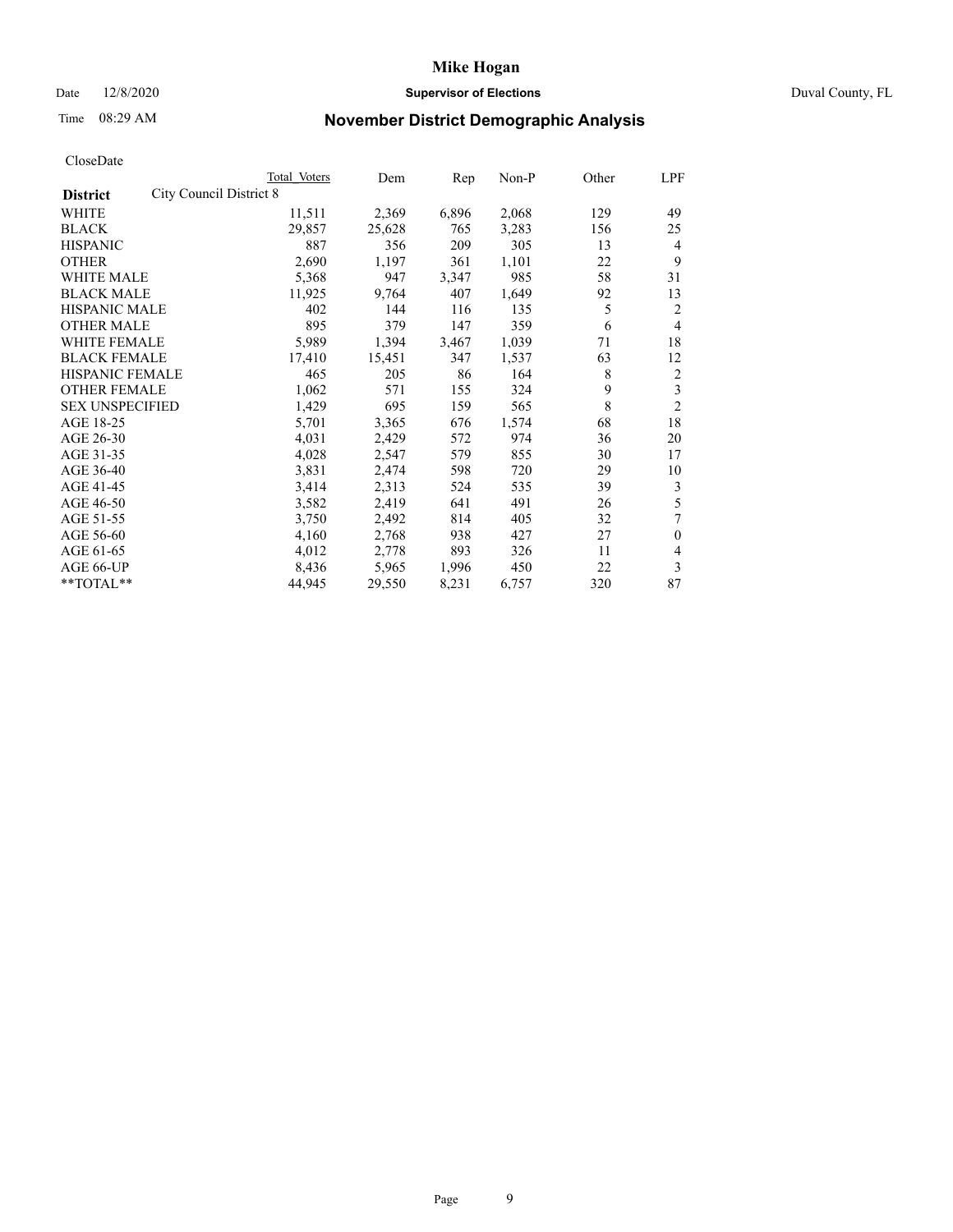# Date 12/8/2020 **Supervisor of Elections** Duval County, FL

# Time 08:29 AM **November District Demographic Analysis**

|                                            | Total Voters | Dem    | Rep   | Non-P | Other | LPF |
|--------------------------------------------|--------------|--------|-------|-------|-------|-----|
| City Council District 9<br><b>District</b> |              |        |       |       |       |     |
| WHITE                                      | 12,197       | 3,601  | 5,472 | 2,795 | 227   | 102 |
| <b>BLACK</b>                               | 23,135       | 19,053 | 726   | 3,170 | 164   | 22  |
| <b>HISPANIC</b>                            | 1,894        | 787    | 310   | 759   | 32    | 6   |
| <b>OTHER</b>                               | 3,353        | 1,323  | 622   | 1,347 | 49    | 12  |
| WHITE MALE                                 | 5,628        | 1,420  | 2,714 | 1,309 | 116   | 69  |
| <b>BLACK MALE</b>                          | 9,013        | 7,071  | 332   | 1,513 | 84    | 13  |
| <b>HISPANIC MALE</b>                       | 814          | 303    | 165   | 327   | 16    | 3   |
| <b>OTHER MALE</b>                          | 1,170        | 435    | 246   | 467   | 16    | 6   |
| <b>WHITE FEMALE</b>                        | 6,402        | 2,130  | 2,702 | 1,430 | 108   | 32  |
| <b>BLACK FEMALE</b>                        | 13,642       | 11,607 | 376   | 1,572 | 78    | 9   |
| <b>HISPANIC FEMALE</b>                     | 1,019        | 457    | 138   | 408   | 13    | 3   |
| <b>OTHER FEMALE</b>                        | 1,509        | 681    | 306   | 497   | 22    | 3   |
| <b>SEX UNSPECIFIED</b>                     | 1,382        | 660    | 151   | 548   | 19    | 4   |
| AGE 18-25                                  | 5,178        | 2,858  | 561   | 1,643 | 96    | 20  |
| AGE 26-30                                  | 4,569        | 2,636  | 575   | 1,254 | 70    | 34  |
| AGE 31-35                                  | 4,369        | 2,650  | 496   | 1,109 | 88    | 26  |
| AGE 36-40                                  | 3,734        | 2,257  | 529   | 878   | 51    | 19  |
| AGE 41-45                                  | 3,124        | 1,903  | 491   | 677   | 40    | 13  |
| AGE 46-50                                  | 3,103        | 1,937  | 537   | 588   | 33    | 8   |
| AGE 51-55                                  | 3,145        | 1,944  | 657   | 516   | 25    | 3   |
| AGE 56-60                                  | 3,500        | 2,234  | 803   | 427   | 27    | 9   |
| AGE 61-65                                  | 3,169        | 2,019  | 737   | 395   | 14    | 4   |
| AGE 66-UP                                  | 6,688        | 4,326  | 1,744 | 584   | 28    | 6   |
| **TOTAL**                                  | 40,579       | 24,764 | 7,130 | 8,071 | 472   | 142 |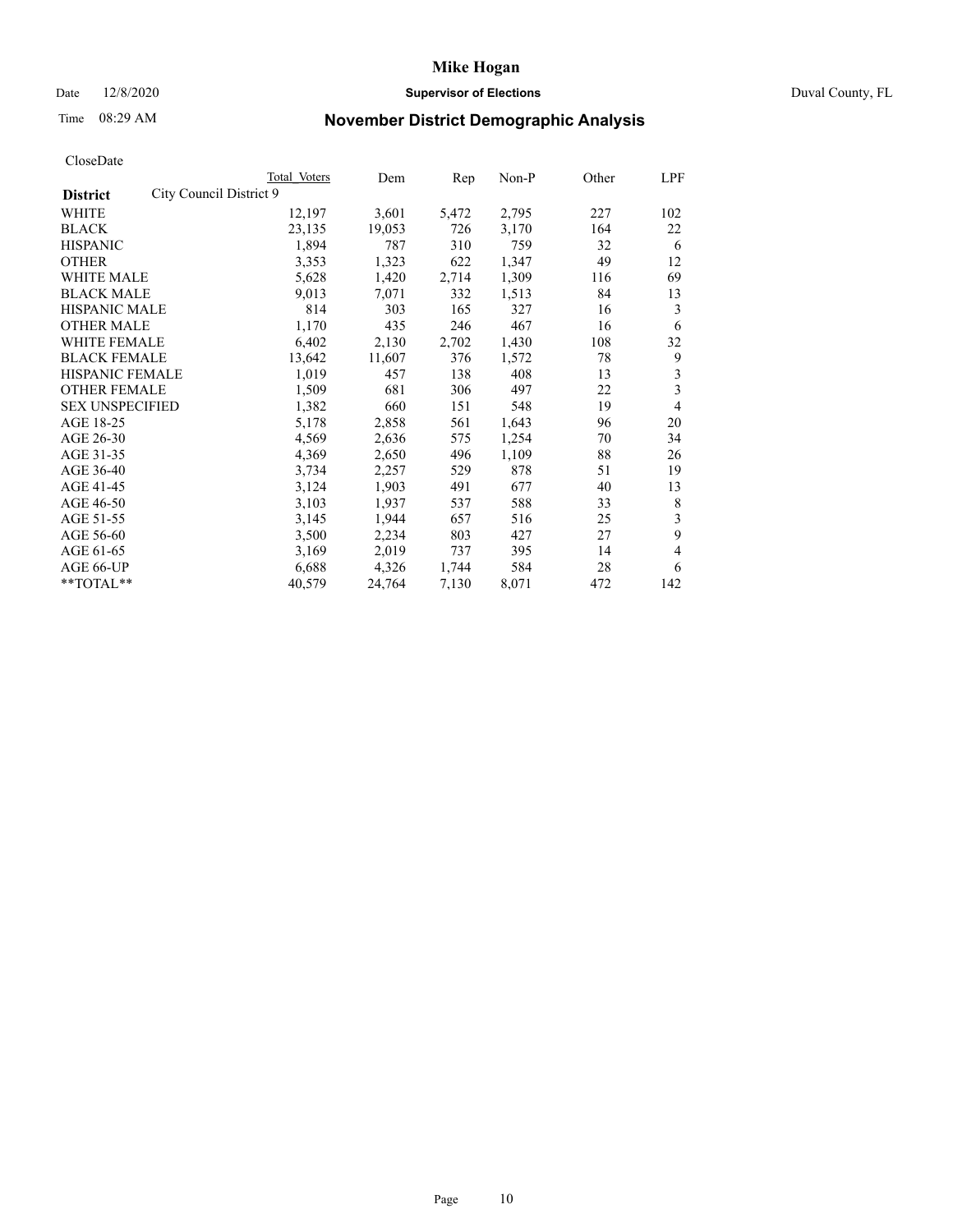# Date 12/8/2020 **Supervisor of Elections** Duval County, FL

# Time 08:29 AM **November District Demographic Analysis**

|                                             | Total Voters | Dem    | Rep   | Non-P | Other | LPF            |
|---------------------------------------------|--------------|--------|-------|-------|-------|----------------|
| City Council District 10<br><b>District</b> |              |        |       |       |       |                |
| WHITE                                       | 12,454       | 2,914  | 6,623 | 2,650 | 197   | 70             |
| <b>BLACK</b>                                | 26,951       | 22,746 | 763   | 3,248 | 181   | 13             |
| <b>HISPANIC</b>                             | 2,118        | 925    | 402   | 759   | 26    | 6              |
| <b>OTHER</b>                                | 3,601        | 1,393  | 813   | 1,350 | 35    | 10             |
| WHITE MALE                                  | 5,761        | 1,154  | 3,210 | 1,255 | 89    | 53             |
| <b>BLACK MALE</b>                           | 10,677       | 8,542  | 406   | 1,627 | 94    | 8              |
| <b>HISPANIC MALE</b>                        | 951          | 352    | 214   | 367   | 13    | 5              |
| <b>OTHER MALE</b>                           | 1,328        | 466    | 347   | 499   | 11    | 5              |
| <b>WHITE FEMALE</b>                         | 6,527        | 1,719  | 3,337 | 1,348 | 106   | 17             |
| <b>BLACK FEMALE</b>                         | 15,802       | 13,827 | 347   | 1,540 | 83    | 5              |
| <b>HISPANIC FEMALE</b>                      | 1,114        | 546    | 182   | 372   | 13    | 1              |
| <b>OTHER FEMALE</b>                         | 1,569        | 675    | 378   | 497   | 16    | 3              |
| <b>SEX UNSPECIFIED</b>                      | 1,395        | 697    | 180   | 502   | 14    | $\overline{2}$ |
| AGE 18-25                                   | 5,440        | 2,998  | 650   | 1,676 | 99    | 17             |
| AGE 26-30                                   | 4,319        | 2,429  | 624   | 1,189 | 57    | 20             |
| AGE 31-35                                   | 4,188        | 2,493  | 614   | 1,011 | 49    | 21             |
| AGE 36-40                                   | 3,739        | 2,313  | 560   | 815   | 44    | 7              |
| AGE 41-45                                   | 3,453        | 2,169  | 579   | 661   | 39    | 5              |
| AGE 46-50                                   | 3,639        | 2,268  | 714   | 605   | 43    | 9              |
| AGE 51-55                                   | 3,515        | 2,242  | 735   | 505   | 24    | 9              |
| AGE 56-60                                   | 4,035        | 2,531  | 947   | 528   | 25    | 4              |
| AGE 61-65                                   | 3,725        | 2,324  | 960   | 415   | 25    | 1              |
| AGE 66-UP                                   | 9,071        | 6,211  | 2,218 | 602   | 34    | 6              |
| **TOTAL**                                   | 45,124       | 27,978 | 8,601 | 8,007 | 439   | 99             |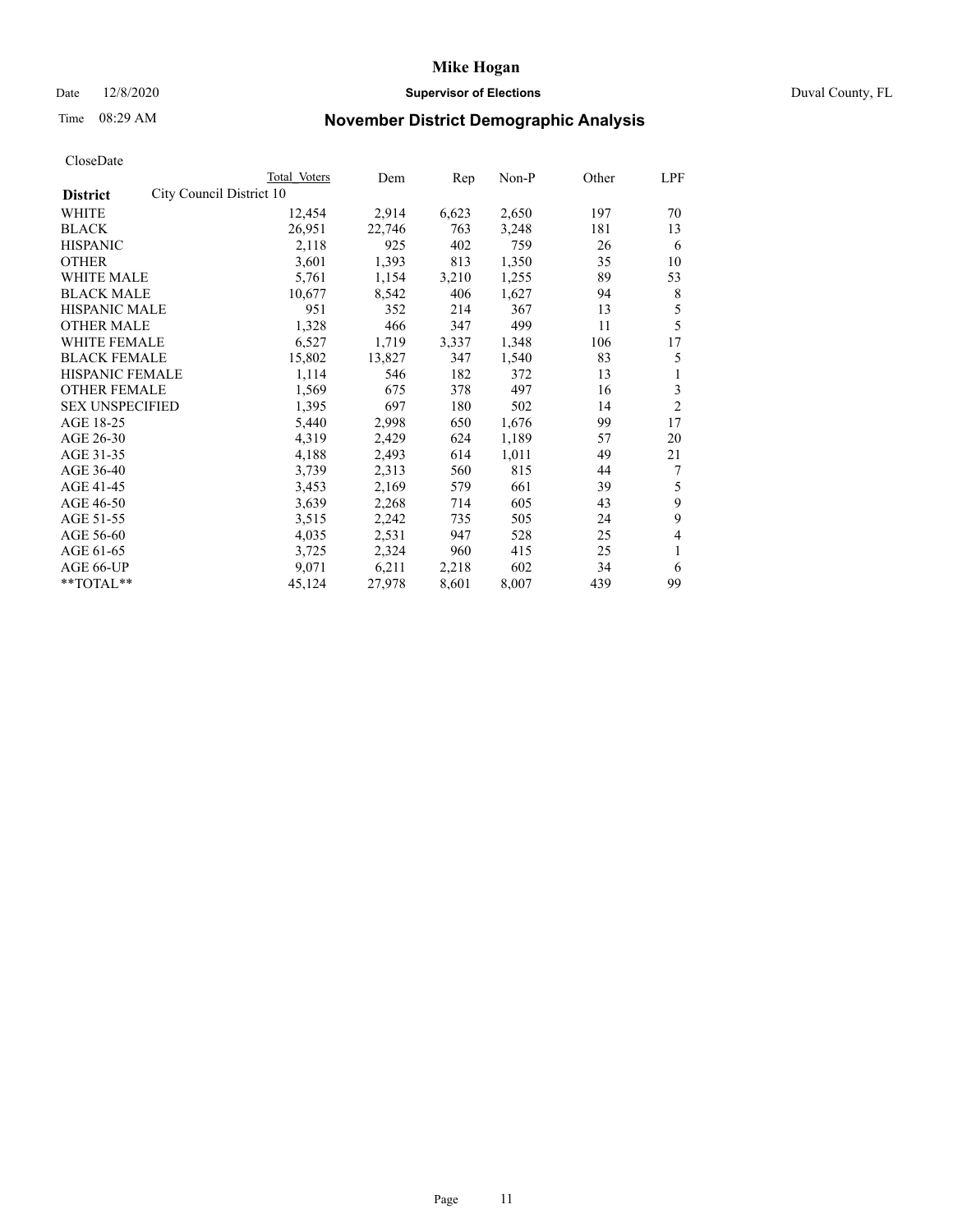# Date 12/8/2020 **Supervisor of Elections** Duval County, FL

# Time 08:29 AM **November District Demographic Analysis**

| Total Voters | Dem                      | Rep    | Non-P  | Other | LPF |
|--------------|--------------------------|--------|--------|-------|-----|
|              |                          |        |        |       |     |
| 37,290       | 8,896                    | 19,228 | 8,263  | 699   | 204 |
| 9,019        | 6,556                    | 396    | 1,883  | 165   | 19  |
| 4,554        | 1,724                    | 1,161  | 1,591  | 54    | 24  |
| 7,703        | 2,618                    | 1,890  | 3,049  | 117   | 29  |
| 17,089       | 3,428                    | 9,156  | 4,078  | 293   | 134 |
| 3,715        | 2,426                    | 211    | 993    | 78    | 7   |
| 2,028        | 691                      | 555    | 741    | 24    | 17  |
| 3,121        | 939                      | 818    | 1,300  | 42    | 22  |
| 19,793       | 5,374                    | 9,904  | 4,053  | 394   | 68  |
| 5,173        | 4,038                    | 178    | 860    | 85    | 12  |
| 2,448        | 995                      | 590    | 828    | 29    | 6   |
| 3,602        | 1,405                    | 872    | 1,260  | 59    | 6   |
| 1,597        | 498                      | 391    | 673    | 31    | 4   |
| 8,219        | 3,096                    | 2,436  | 2,366  | 263   | 58  |
| 7,463        | 2,709                    | 2,249  | 2,261  | 185   | 59  |
| 6,182        | 2,233                    | 1,884  | 1,892  | 121   | 52  |
| 5,068        | 1,755                    | 1,618  | 1,586  | 76    | 33  |
| 4,487        | 1,584                    | 1,522  | 1,294  | 61    | 26  |
| 4,644        | 1,452                    | 1,846  | 1,251  | 75    | 20  |
| 4,410        | 1,389                    | 1,930  | 1,028  | 57    | 6   |
| 4,461        | 1,338                    | 2,149  | 923    | 46    | 5   |
| 3,765        | 1,166                    | 1,859  | 685    | 49    | 6   |
| 9.867        | 3,072                    | 5,182  | 1,500  | 102   | 11  |
| 58,566       | 19,794                   | 22,675 | 14,786 | 1,035 | 276 |
|              | City Council District 11 |        |        |       |     |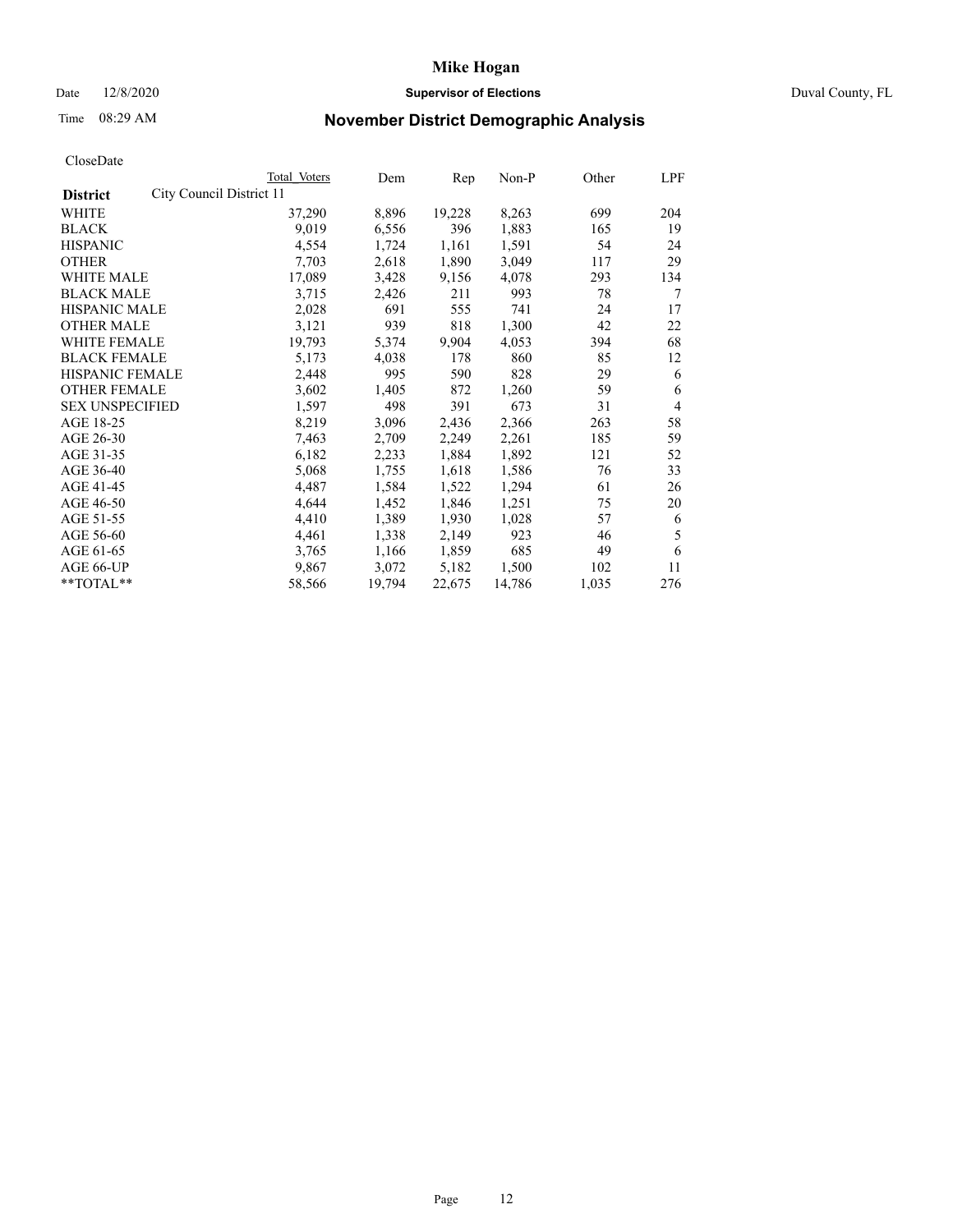# Date 12/8/2020 **Supervisor of Elections** Duval County, FL

# Time 08:29 AM **November District Demographic Analysis**

|                                             | Total Voters | Dem    | Rep    | Non-P | Other | LPF            |
|---------------------------------------------|--------------|--------|--------|-------|-------|----------------|
| City Council District 12<br><b>District</b> |              |        |        |       |       |                |
| WHITE                                       | 26,560       | 4,546  | 16,882 | 4,684 | 309   | 139            |
| <b>BLACK</b>                                | 14,386       | 11,392 | 571    | 2,267 | 144   | 12             |
| <b>HISPANIC</b>                             | 2,798        | 1,059  | 696    | 1,011 | 26    | 6              |
| <b>OTHER</b>                                | 3,926        | 1,204  | 1,242  | 1,406 | 66    | 8              |
| WHITE MALE                                  | 12,508       | 1,789  | 8,238  | 2,248 | 148   | 85             |
| <b>BLACK MALE</b>                           | 5,982        | 4,437  | 323    | 1,140 | 76    | 6              |
| <b>HISPANIC MALE</b>                        | 1,321        | 465    | 375    | 468   | 10    | 3              |
| <b>OTHER MALE</b>                           | 1,415        | 391    | 506    | 493   | 21    | 4              |
| <b>WHITE FEMALE</b>                         | 13,706       | 2,705  | 8,435  | 2,354 | 159   | 53             |
| <b>BLACK FEMALE</b>                         | 8,139        | 6,763  | 236    | 1,066 | 68    | 6              |
| <b>HISPANIC FEMALE</b>                      | 1,419        | 569    | 311    | 520   | 16    | 3              |
| <b>OTHER FEMALE</b>                         | 1,821        | 627    | 578    | 580   | 34    | $\overline{2}$ |
| <b>SEX UNSPECIFIED</b>                      | 1,358        | 455    | 389    | 498   | 13    | 3              |
| AGE 18-25                                   | 5,710        | 2,137  | 1,726  | 1,695 | 129   | 23             |
| AGE 26-30                                   | 4,305        | 1,529  | 1,397  | 1,256 | 91    | 32             |
| AGE 31-35                                   | 4,378        | 1,642  | 1,477  | 1,179 | 57    | 23             |
| AGE 36-40                                   | 4,161        | 1,630  | 1,459  | 1,001 | 52    | 19             |
| AGE 41-45                                   | 3,923        | 1,634  | 1,366  | 861   | 41    | 21             |
| AGE 46-50                                   | 4,174        | 1,672  | 1,674  | 758   | 55    | 15             |
| AGE 51-55                                   | 4,373        | 1,797  | 1,826  | 705   | 33    | 12             |
| AGE 56-60                                   | 4,690        | 1,783  | 2,240  | 638   | 22    | 7              |
| AGE 61-65                                   | 3,974        | 1,520  | 1,934  | 494   | 18    | 8              |
| AGE 66-UP                                   | 7,982        | 2,857  | 4,292  | 781   | 47    | 5              |
| $*$ $TOTAL**$                               | 47,670       | 18,201 | 19,391 | 9,368 | 545   | 165            |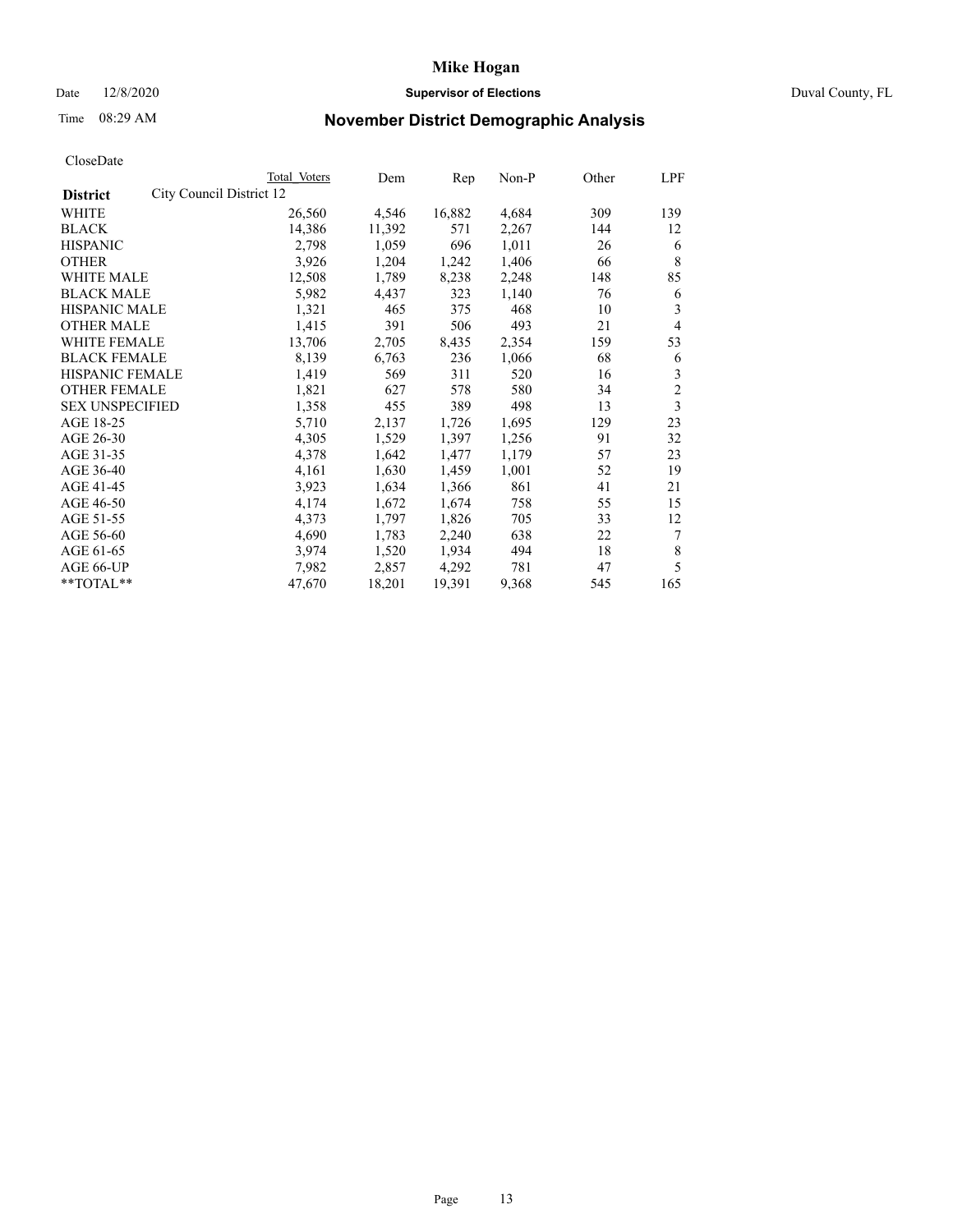# Date 12/8/2020 **Supervisor of Elections** Duval County, FL

# Time 08:29 AM **November District Demographic Analysis**

|                                             | Total Voters | Dem    | Rep    | $Non-P$ | Other | LPF            |
|---------------------------------------------|--------------|--------|--------|---------|-------|----------------|
| City Council District 13<br><b>District</b> |              |        |        |         |       |                |
| WHITE                                       | 42,525       | 10,517 | 21,977 | 9,223   | 578   | 230            |
| <b>BLACK</b>                                | 2,696        | 1,949  | 163    | 539     | 37    | 8              |
| <b>HISPANIC</b>                             | 1,683        | 609    | 530    | 505     | 27    | 12             |
| <b>OTHER</b>                                | 3,219        | 856    | 1,097  | 1,179   | 61    | 26             |
| WHITE MALE                                  | 20,471       | 4,043  | 11,140 | 4,855   | 277   | 156            |
| <b>BLACK MALE</b>                           | 1,196        | 768    | 93     | 308     | 22    | 5              |
| <b>HISPANIC MALE</b>                        | 764          | 223    | 269    | 255     | 12    | 5              |
| <b>OTHER MALE</b>                           | 1,186        | 282    | 436    | 434     | 22    | 12             |
| WHITE FEMALE                                | 21,619       | 6,370  | 10,628 | 4,251   | 297   | 73             |
| <b>BLACK FEMALE</b>                         | 1,454        | 1,148  | 68     | 221     | 15    | $\overline{2}$ |
| HISPANIC FEMALE                             | 884          | 373    | 249    | 241     | 15    | 6              |
| <b>OTHER FEMALE</b>                         | 1,379        | 420    | 501    | 424     | 24    | 10             |
| <b>SEX UNSPECIFIED</b>                      | 1,167        | 304    | 383    | 454     | 19    | 7              |
| AGE 18-25                                   | 5,007        | 1,429  | 1,895  | 1,501   | 141   | 41             |
| AGE 26-30                                   | 4,823        | 1,300  | 1,915  | 1,468   | 95    | 45             |
| AGE 31-35                                   | 4,778        | 1,318  | 1,837  | 1,491   | 87    | 45             |
| AGE 36-40                                   | 4,465        | 1,201  | 1,810  | 1,339   | 69    | 46             |
| AGE 41-45                                   | 3,728        | 969    | 1,613  | 1,066   | 56    | 24             |
| AGE 46-50                                   | 3,898        | 961    | 1,914  | 948     | 50    | 25             |
| AGE 51-55                                   | 3,849        | 912    | 2,128  | 754     | 38    | 17             |
| AGE 56-60                                   | 4,602        | 1,124  | 2,607  | 799     | 58    | 14             |
| AGE 61-65                                   | 4,283        | 1,292  | 2,286  | 661     | 36    | 8              |
| AGE 66-UP                                   | 10,690       | 3,425  | 5,762  | 1,419   | 73    | 11             |
| **TOTAL**                                   | 50,123       | 13,931 | 23,767 | 11,446  | 703   | 276            |
|                                             |              |        |        |         |       |                |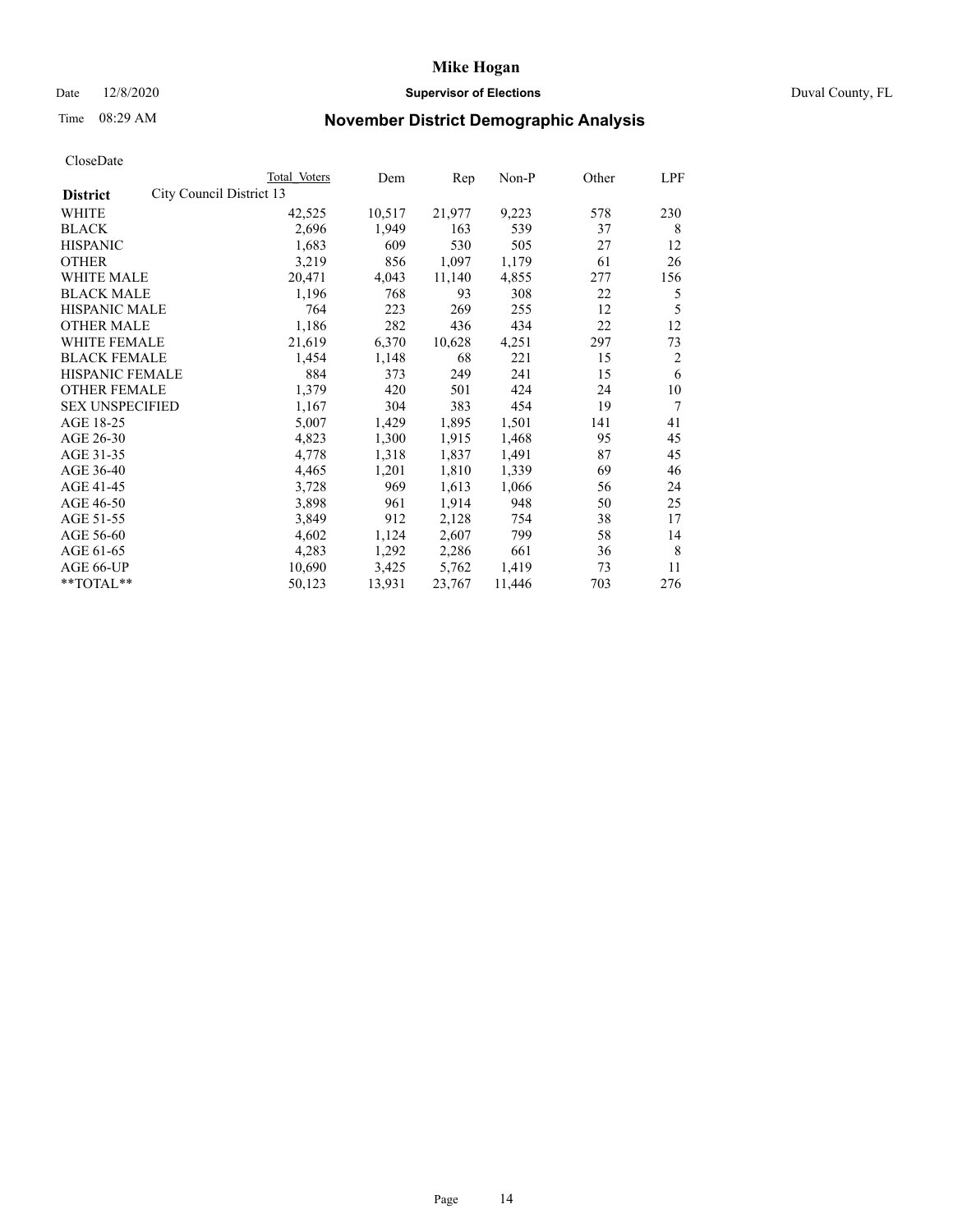# Date 12/8/2020 **Supervisor of Elections** Duval County, FL

# Time 08:29 AM **November District Demographic Analysis**

|                                             | Total Voters | Dem    | Rep    | Non-P  | Other | LPF |
|---------------------------------------------|--------------|--------|--------|--------|-------|-----|
| City Council District 14<br><b>District</b> |              |        |        |        |       |     |
| WHITE                                       | 34,663       | 10,441 | 17,007 | 6,480  | 519   | 216 |
| <b>BLACK</b>                                | 7,819        | 5,970  | 371    | 1,376  | 91    | 11  |
| <b>HISPANIC</b>                             | 2,871        | 1,207  | 680    | 922    | 49    | 13  |
| <b>OTHER</b>                                | 4,091        | 1,323  | 1,137  | 1,514  | 97    | 20  |
| WHITE MALE                                  | 16,165       | 4,165  | 8,306  | 3,309  | 233   | 152 |
| <b>BLACK MALE</b>                           | 3,231        | 2,277  | 204    | 687    | 55    | 8   |
| <b>HISPANIC MALE</b>                        | 1,309        | 508    | 347    | 430    | 19    | 5   |
| <b>OTHER MALE</b>                           | 1,570        | 466    | 487    | 573    | 33    | 11  |
| WHITE FEMALE                                | 18,135       | 6,185  | 8,521  | 3,085  | 281   | 63  |
| <b>BLACK FEMALE</b>                         | 4,452        | 3,600  | 157    | 656    | 36    | 3   |
| HISPANIC FEMALE                             | 1,502        | 672    | 318    | 477    | 29    | 6   |
| <b>OTHER FEMALE</b>                         | 1,832        | 663    | 518    | 601    | 46    | 4   |
| <b>SEX UNSPECIFIED</b>                      | 1,248        | 405    | 337    | 474    | 24    | 8   |
| AGE 18-25                                   | 4,819        | 1,876  | 1,290  | 1,478  | 139   | 36  |
| AGE 26-30                                   | 5,319        | 2,143  | 1,534  | 1,486  | 120   | 36  |
| AGE 31-35                                   | 5,574        | 2,247  | 1,667  | 1,493  | 111   | 56  |
| AGE 36-40                                   | 4,572        | 1,878  | 1,319  | 1,242  | 78    | 55  |
| AGE 41-45                                   | 3,762        | 1,424  | 1,263  | 968    | 79    | 28  |
| AGE 46-50                                   | 3,631        | 1,359  | 1,489  | 716    | 51    | 16  |
| AGE 51-55                                   | 3,818        | 1,377  | 1,653  | 735    | 45    | 8   |
| AGE 56-60                                   | 4,140        | 1,499  | 1,968  | 630    | 33    | 10  |
| AGE 61-65                                   | 4,046        | 1,514  | 1,987  | 503    | 35    | 7   |
| AGE 66-UP                                   | 9,763        | 3,624  | 5,025  | 1,041  | 65    | 8   |
| **TOTAL**                                   | 49,444       | 18,941 | 19,195 | 10,292 | 756   | 260 |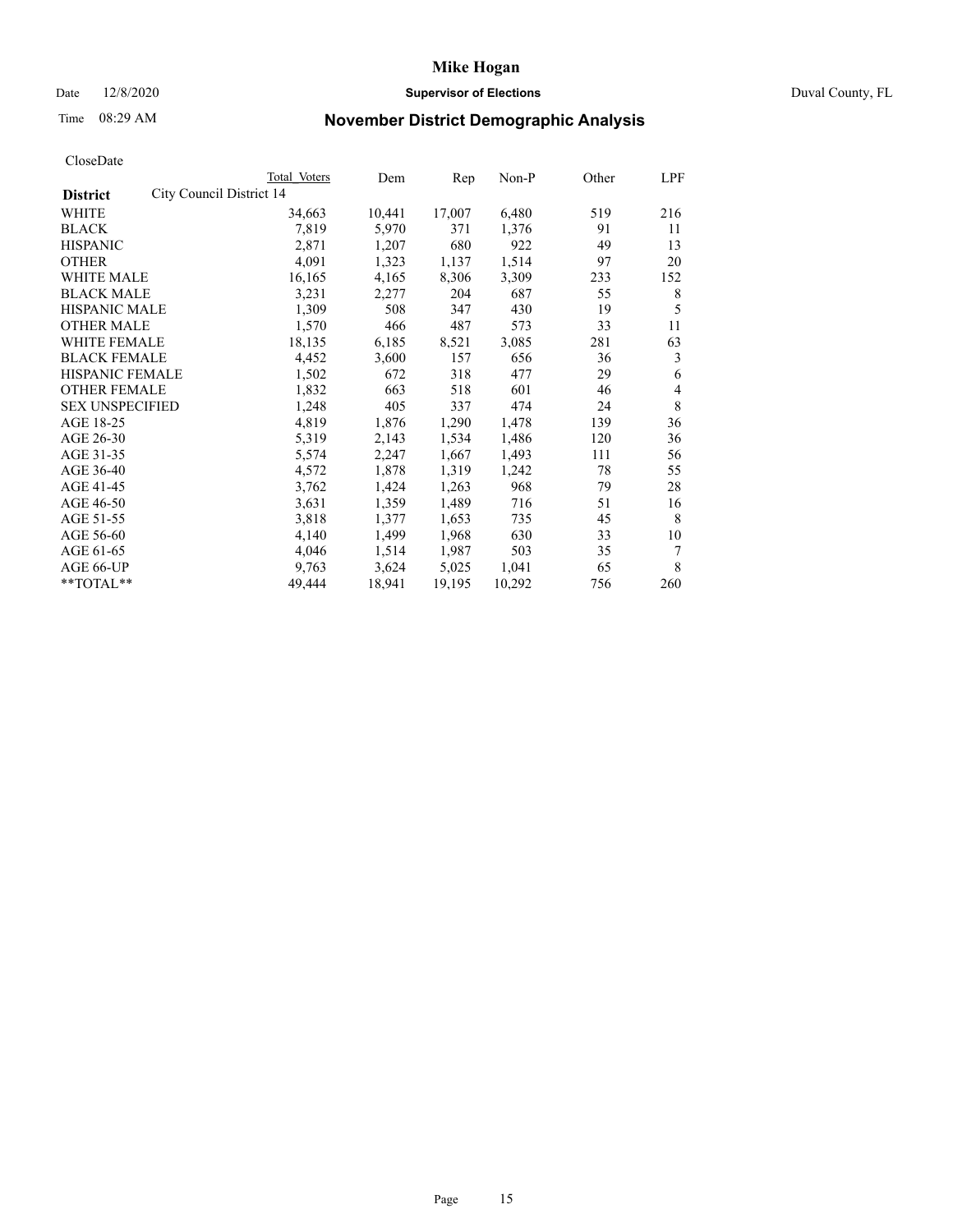# Date 12/8/2020 **Supervisor of Elections** Duval County, FL

# Time 08:29 AM **November District Demographic Analysis**

|                        |               | Total Voters | Dem      | Rep              | Non-P | Other | LPF      |
|------------------------|---------------|--------------|----------|------------------|-------|-------|----------|
| <b>District</b>        | Isle of Palms |              |          |                  |       |       |          |
| WHITE                  |               | 969          | 120      | 691              | 152   | 5     |          |
| <b>BLACK</b>           |               | 0            | $\theta$ | $\theta$         | 0     | 0     | $\Omega$ |
| <b>HISPANIC</b>        |               | 18           | 4        | 7                | 5     |       | $\Omega$ |
| <b>OTHER</b>           |               | 45           | 5        | 26               | 13    |       | $\Omega$ |
| <b>WHITE MALE</b>      |               | 498          | 44       | 373              | 81    | 0     | $\Omega$ |
| <b>BLACK MALE</b>      |               | 0            | $\theta$ | $\boldsymbol{0}$ | 0     |       | $\Omega$ |
| <b>HISPANIC MALE</b>   |               |              | 0        | 4                | 2     |       | $\Omega$ |
| <b>OTHER MALE</b>      |               | 14           |          | 7                | 6     | 0     | 0        |
| <b>WHITE FEMALE</b>    |               | 467          | 76       | 314              | 71    | 5     |          |
| <b>BLACK FEMALE</b>    |               | 0            | $\theta$ | $\theta$         | 0     |       | 0        |
| <b>HISPANIC FEMALE</b> |               | 11           | 4        | 3                | 3     |       | $\Omega$ |
| <b>OTHER FEMALE</b>    |               | 19           | 4        | 11               | 3     |       | $\Omega$ |
| <b>SEX UNSPECIFIED</b> |               | 16           | 0        | 12               | 4     |       | $\Omega$ |
| AGE 18-25              |               | 104          | 12       | 68               | 23    |       | 0        |
| AGE 26-30              |               | 46           | 4        | 32               | 10    |       | $\theta$ |
| AGE 31-35              |               | 59           | 7        | 36               | 15    |       | 0        |
| AGE 36-40              |               | 87           | 8        | 56               | 20    | 2     |          |
| AGE 41-45              |               | 114          | 10       | 74               | 29    |       | 0        |
| AGE 46-50              |               | 113          | 13       | 81               | 18    |       | $\Omega$ |
| AGE 51-55              |               | 95           | 8        | 70               | 17    | 0     | $\Omega$ |
| AGE 56-60              |               | 126          | 16       | 92               | 17    |       | 0        |
| AGE 61-65              |               | 67           | 8        | 51               | 8     |       | $\Omega$ |
| AGE 66-UP              |               | 221          | 43       | 164              | 13    |       | 0        |
| **TOTAL**              |               | 1,032        | 129      | 724              | 170   | 8     |          |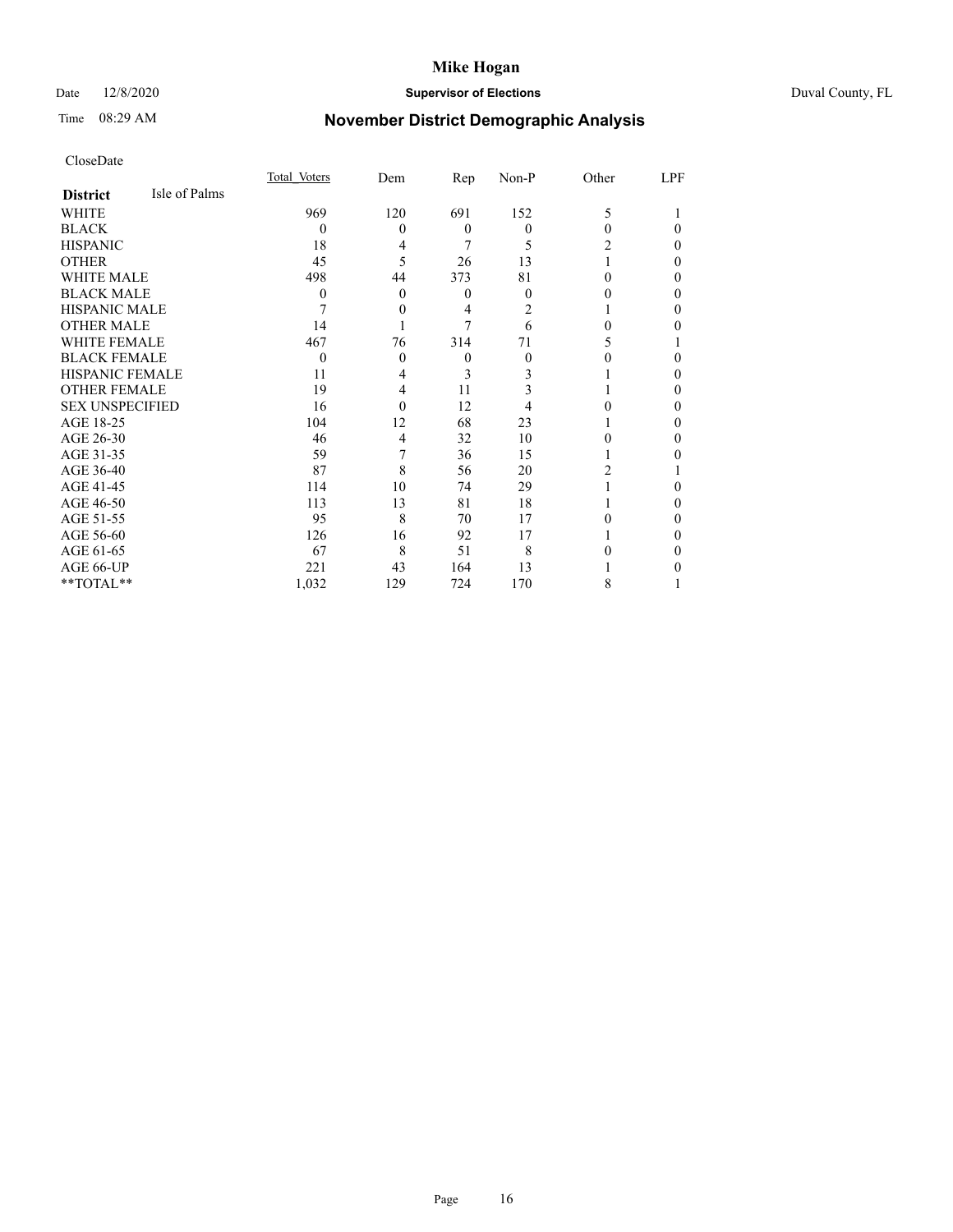# Date 12/8/2020 **Supervisor of Elections** Duval County, FL

# Time 08:29 AM **November District Demographic Analysis**

|                        |                        | Total Voters | Dem   | Rep   | $Non-P$ | Other          | LPF            |
|------------------------|------------------------|--------------|-------|-------|---------|----------------|----------------|
| <b>District</b>        | <b>Bartram Springs</b> |              |       |       |         |                |                |
| WHITE                  |                        | 2,134        | 417   | 1,183 | 487     | 28             | 19             |
| <b>BLACK</b>           |                        | 543          | 405   | 33    | 100     | 5              | $\Omega$       |
| <b>HISPANIC</b>        |                        | 267          | 99    | 71    | 95      | $\Omega$       | 2              |
| <b>OTHER</b>           |                        | 490          | 158   | 141   | 181     | 9              | 1              |
| <b>WHITE MALE</b>      |                        | 1,009        | 149   | 588   | 245     | 13             | 14             |
| <b>BLACK MALE</b>      |                        | 240          | 161   | 24    | 50      | 5              | $\overline{0}$ |
| <b>HISPANIC MALE</b>   |                        | 124          | 38    | 33    | 51      | 0              | 2              |
| <b>OTHER MALE</b>      |                        | 206          | 61    | 65    | 78      | 2              | $\theta$       |
| WHITE FEMALE           |                        | 1,105        | 265   | 584   | 236     | 15             | 5              |
| <b>BLACK FEMALE</b>    |                        | 299          | 240   | 9     | 50      | $\theta$       | 0              |
| <b>HISPANIC FEMALE</b> |                        | 138          | 58    | 37    | 43      | $\Omega$       | 0              |
| <b>OTHER FEMALE</b>    |                        | 229          | 82    | 65    | 75      | 6              | 1              |
| <b>SEX UNSPECIFIED</b> |                        | 84           | 25    | 23    | 35      | 1              | 0              |
| AGE 18-25              |                        | 387          | 141   | 120   | 114     | 10             | 2              |
| AGE 26-30              |                        | 250          | 73    | 92    | 76      |                | 2              |
| AGE 31-35              |                        | 357          | 108   | 125   | 116     | 4              | 4              |
| AGE 36-40              |                        | 401          | 100   | 173   | 121     | 4              | 3              |
| AGE 41-45              |                        | 439          | 126   | 170   | 128     | 7              | 8              |
| AGE 46-50              |                        | 406          | 126   | 178   | 99      | 2              |                |
| AGE 51-55              |                        | 308          | 98    | 148   | 61      | $\mathbf{0}$   |                |
| AGE 56-60              |                        | 290          | 101   | 138   | 48      | $\overline{2}$ | 1              |
| AGE 61-65              |                        | 206          | 74    | 103   | 26      | 3              | 0              |
| AGE 66-UP              |                        | 390          | 132   | 181   | 74      | 3              | 0              |
| **TOTAL**              |                        | 3,434        | 1,079 | 1,428 | 863     | 42             | 22             |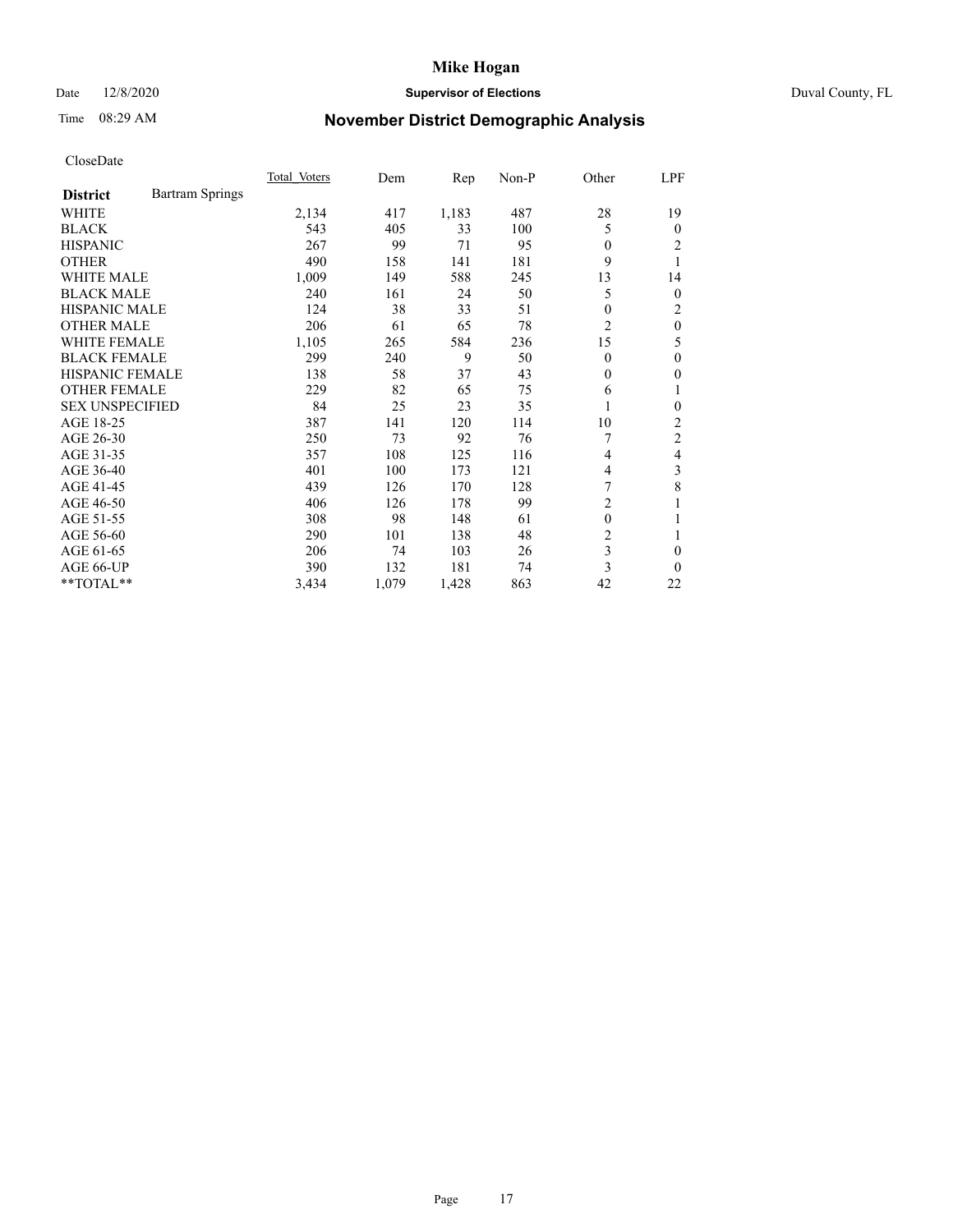# Date 12/8/2020 **Supervisor of Elections** Duval County, FL

# Time 08:29 AM **November District Demographic Analysis**

|                        |                 | Total Voters | Dem | Rep | Non-P | Other          | LPF      |
|------------------------|-----------------|--------------|-----|-----|-------|----------------|----------|
| <b>District</b>        | Wynnfield Lakes |              |     |     |       |                |          |
| WHITE                  |                 | 539          | 113 | 294 | 118   | 7              |          |
| <b>BLACK</b>           |                 | 140          | 101 | 6   | 32    |                | $\Omega$ |
| <b>HISPANIC</b>        |                 | 90           | 24  | 33  | 30    | 3              | $\Omega$ |
| <b>OTHER</b>           |                 | 273          | 83  | 81  | 107   |                |          |
| WHITE MALE             |                 | 242          | 40  | 132 | 64    |                | 5        |
| <b>BLACK MALE</b>      |                 | 68           | 46  | 5   | 16    |                | $\theta$ |
| <b>HISPANIC MALE</b>   |                 | 46           | 8   | 19  | 16    | 3              | 0        |
| <b>OTHER MALE</b>      |                 | 121          | 33  | 36  | 51    | 0              |          |
| WHITE FEMALE           |                 | 291          | 73  | 157 | 53    | 6              | 2        |
| <b>BLACK FEMALE</b>    |                 | 70           | 53  | 1   | 16    | 0              | $\theta$ |
| <b>HISPANIC FEMALE</b> |                 | 41           | 15  | 12  | 14    | 0              | $\Omega$ |
| <b>OTHER FEMALE</b>    |                 | 127          | 39  | 42  | 45    |                | $\Omega$ |
| <b>SEX UNSPECIFIED</b> |                 | 36           | 14  | 10  | 12    | $\theta$       | $\Omega$ |
| AGE 18-25              |                 | 155          | 49  | 51  | 52    | 3              | 0        |
| AGE 26-30              |                 | 97           | 24  | 40  | 30    | $\overline{c}$ |          |
| AGE 31-35              |                 | 128          | 39  | 45  | 40    | $\overline{c}$ | 2        |
| AGE 36-40              |                 | 133          | 28  | 51  | 48    | 3              | 3        |
| AGE 41-45              |                 | 121          | 34  | 57  | 29    |                | $\Omega$ |
| AGE 46-50              |                 | 106          | 36  | 47  | 23    | $\theta$       | $\Omega$ |
| AGE 51-55              |                 | 75           | 33  | 26  | 13    |                | 2        |
| AGE 56-60              |                 | 60           | 19  | 24  | 17    | 0              | $\theta$ |
| AGE 61-65              |                 | 52           | 18  | 19  | 15    | $\theta$       | $\Omega$ |
| AGE 66-UP              |                 | 115          | 41  | 54  | 20    | 0              | $\theta$ |
| **TOTAL**              |                 | 1,042        | 321 | 414 | 287   | 12             | 8        |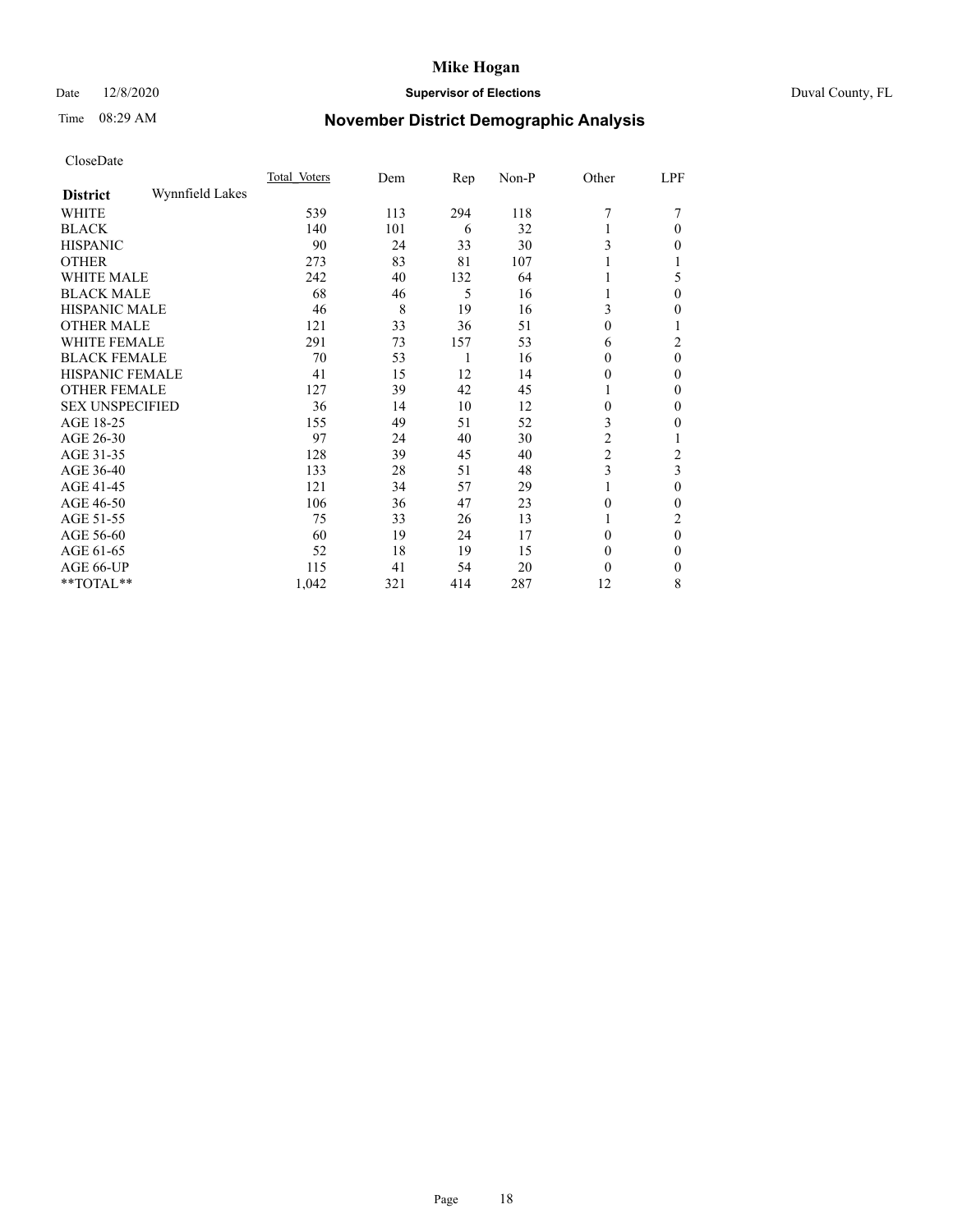# Date 12/8/2020 **Supervisor of Elections** Duval County, FL

# Time 08:29 AM **November District Demographic Analysis**

|                        |                  | Total Voters   | Dem            | Rep            | Non-P | Other          | LPF |
|------------------------|------------------|----------------|----------------|----------------|-------|----------------|-----|
| <b>District</b>        | Harbour Waterway |                |                |                |       |                |     |
| WHITE                  |                  | 259            | 45             | 180            | 32    | $\overline{c}$ | 0   |
| <b>BLACK</b>           |                  | 4              | 4              | $\theta$       | 0     | 0              | 0   |
| <b>HISPANIC</b>        |                  | 11             |                | 8              | 2     | 0              | 0   |
| <b>OTHER</b>           |                  | 16             | 6              | 5              | 5     |                |     |
| WHITE MALE             |                  | 122            | 13             | 92             | 16    |                |     |
| <b>BLACK MALE</b>      |                  | $\overline{c}$ | $\overline{c}$ | $\theta$       | 0     | 0              |     |
| <b>HISPANIC MALE</b>   |                  | $\overline{c}$ | 0              | 2              |       |                |     |
| <b>OTHER MALE</b>      |                  |                | 4              | $\overline{c}$ |       |                | 0   |
| <b>WHITE FEMALE</b>    |                  | 135            | 30             | 88             | 16    |                |     |
| <b>BLACK FEMALE</b>    |                  | 2              | 2              | $\theta$       | 0     | 0              | 0   |
| <b>HISPANIC FEMALE</b> |                  | 9              |                | 6              |       |                |     |
| <b>OTHER FEMALE</b>    |                  | 8              |                | 3              | 4     | 0              |     |
| <b>SEX UNSPECIFIED</b> |                  | 3              | 3              | $\Omega$       |       |                |     |
| AGE 18-25              |                  | 24             |                | 13             | 6     |                |     |
| AGE 26-30              |                  | 16             |                | 7              | 2     |                | 0   |
| AGE 31-35              |                  | 13             |                | 7              | 5     |                |     |
| AGE 36-40              |                  | 15             | 3              | 10             | 2     |                | 0   |
| AGE 41-45              |                  | 18             | 6              | 8              | 4     |                |     |
| AGE 46-50              |                  | 25             |                | 12             | 6     | 0              | 0   |
| AGE 51-55              |                  | 29             | 8              | 19             | 2     |                |     |
| AGE 56-60              |                  | 38             | 4              | 30             | 4     |                |     |
| AGE 61-65              |                  | 34             | 6              | 26             | 2     |                |     |
| AGE 66-UP              |                  | 78             | 10             | 61             | 6     |                |     |
| **TOTAL**              |                  | 290            | 56             | 193            | 39    | 2              | 0   |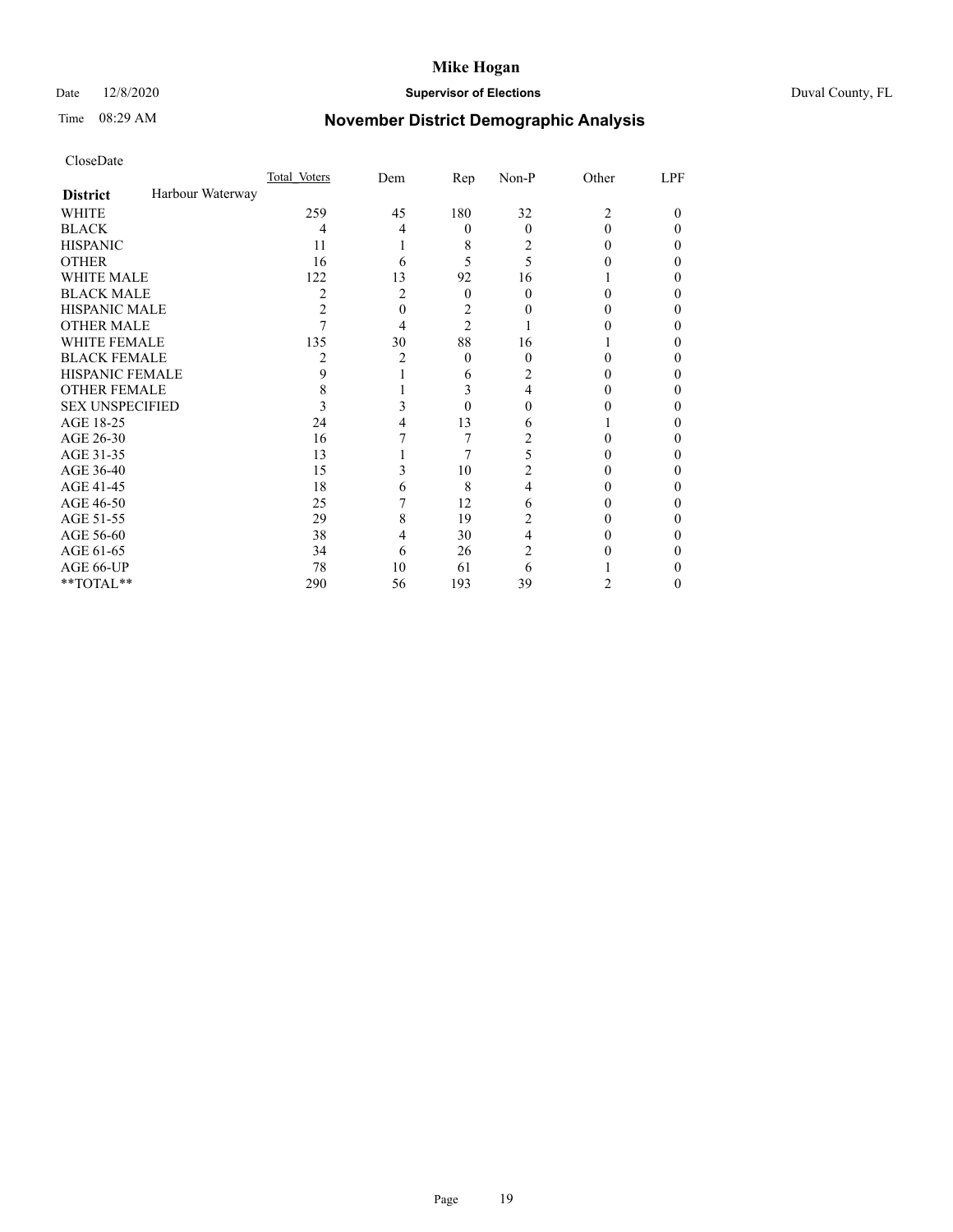# Date 12/8/2020 **Supervisor of Elections** Duval County, FL

# Time 08:29 AM **November District Demographic Analysis**

|                        |               | Total Voters | Dem            | Rep            | Non-P | Other    | LPF    |
|------------------------|---------------|--------------|----------------|----------------|-------|----------|--------|
| <b>District</b>        | Principle One |              |                |                |       |          |        |
| WHITE                  |               | 289          | 57             | 130            | 94    | 7        |        |
| <b>BLACK</b>           |               | 89           | 58             | 4              | 27    | $\Omega$ | 0      |
| <b>HISPANIC</b>        |               | 45           | 18             | 14             | 13    | 0        | 0      |
| <b>OTHER</b>           |               | 71           | 23             | 14             | 33    |          | 0      |
| <b>WHITE MALE</b>      |               | 147          | 21             | 62             | 58    | 5        |        |
| <b>BLACK MALE</b>      |               | 39           | 19             | 3              | 17    | $\theta$ | 0      |
| <b>HISPANIC MALE</b>   |               | 13           | 6              | 4              | 3     | $\theta$ | 0      |
| <b>OTHER MALE</b>      |               | 34           | 12             | 8              | 13    |          | $_{0}$ |
| <b>WHITE FEMALE</b>    |               | 139          | 36             | 68             | 33    | 2        | 0      |
| <b>BLACK FEMALE</b>    |               | 49           | 38             | 1              | 10    | $\theta$ | 0      |
| HISPANIC FEMALE        |               | 31           | 12             | 9              | 10    | $\Omega$ | 0      |
| <b>OTHER FEMALE</b>    |               | 31           | 10             | 5              | 16    | 0        | 0      |
| <b>SEX UNSPECIFIED</b> |               | 11           | $\overline{2}$ | $\mathfrak{2}$ | 7     | $\Omega$ | 0      |
| AGE 18-25              |               | 65           | 24             | 15             | 24    | 2        | 0      |
| AGE 26-30              |               | 67           | 18             | 21             | 27    | $\theta$ |        |
| AGE 31-35              |               | 84           | 31             | 21             | 29    | 3        | 0      |
| AGE 36-40              |               | 36           | 10             | 11             | 14    |          | 0      |
| AGE 41-45              |               | 36           | 10             | 16             | 10    | 0        | 0      |
| AGE 46-50              |               | 39           | 14             | 12             | 12    |          | $_{0}$ |
| AGE 51-55              |               | 31           | 13             | 6              | 12    | 0        | 0      |
| AGE 56-60              |               | 34           | 12             | 10             | 11    |          | 0      |
| AGE 61-65              |               | 32           | 8              | 15             | 9     | $\Omega$ | 0      |
| AGE 66-UP              |               | 70           | 16             | 35             | 19    | $_{0}$   | 0      |
| **TOTAL**              |               | 494          | 156            | 162            | 167   | 8        |        |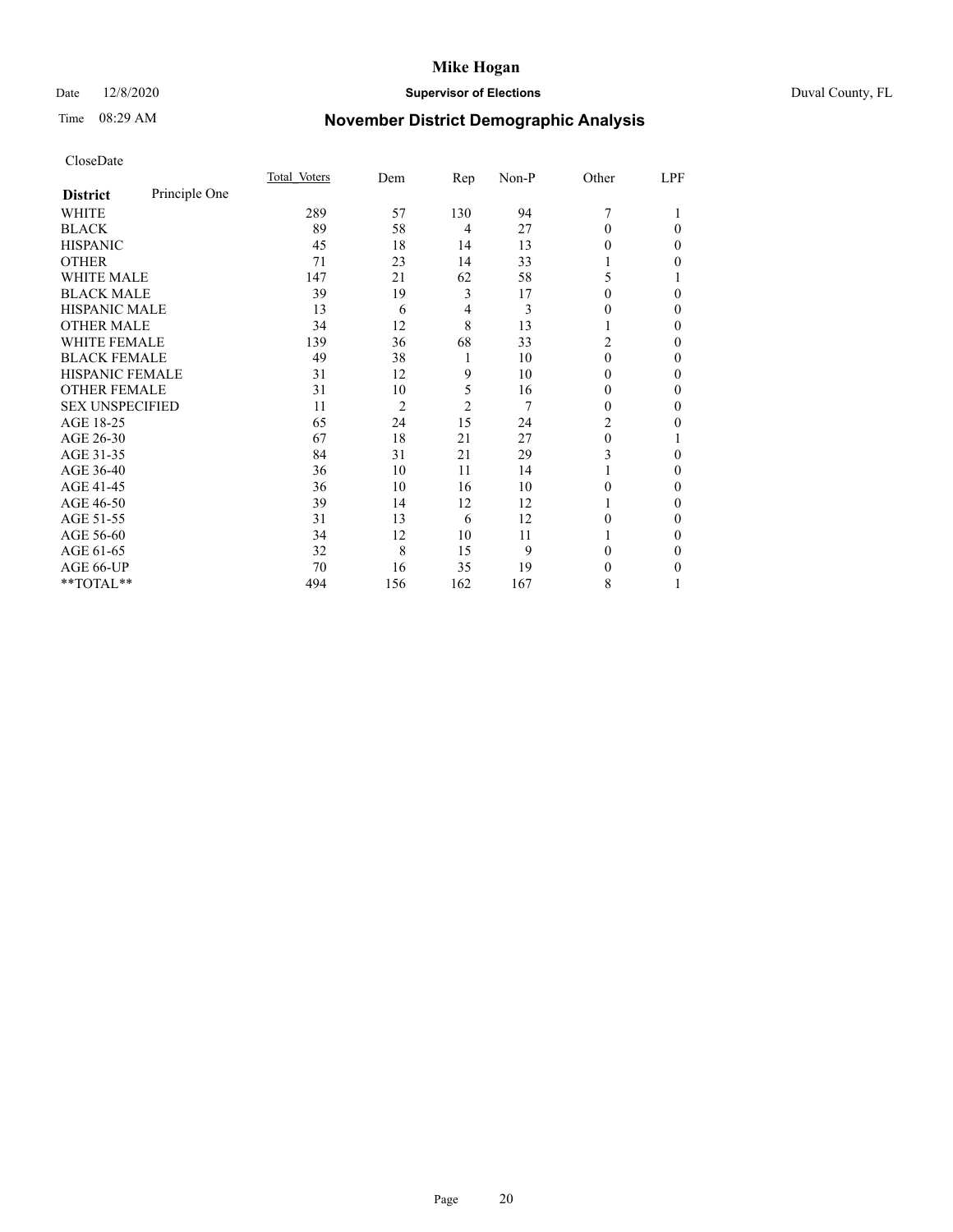# Date 12/8/2020 **Supervisor of Elections** Duval County, FL

# Time 08:29 AM **November District Demographic Analysis**

|                        |          | Total Voters | Dem            | Rep   | Non-P | Other          | LPF            |
|------------------------|----------|--------------|----------------|-------|-------|----------------|----------------|
| <b>District</b>        | Tolomato |              |                |       |       |                |                |
| WHITE                  |          | 1,670        | 369            | 951   | 309   | 36             | 5              |
| <b>BLACK</b>           |          | 87           | 59             | 6     | 19    | 3              | $\mathbf{0}$   |
| <b>HISPANIC</b>        |          | 88           | 31             | 35    | 22    | 0              | $\mathbf{0}$   |
| <b>OTHER</b>           |          | 110          | 30             | 39    | 40    | 0              | 1              |
| <b>WHITE MALE</b>      |          | 797          | 144            | 474   | 158   | 19             | 2              |
| <b>BLACK MALE</b>      |          | 46           | 29             | 3     | 12    | $\overline{2}$ | $\mathbf{0}$   |
| <b>HISPANIC MALE</b>   |          | 42           | 14             | 16    | 12    | 0              | $\mathbf{0}$   |
| <b>OTHER MALE</b>      |          | 43           | 14             | 12    | 16    | $\overline{0}$ | 1              |
| <b>WHITE FEMALE</b>    |          | 864          | 224            | 471   | 149   | 17             | 3              |
| <b>BLACK FEMALE</b>    |          | 41           | 30             | 3     | 7     |                | $\mathbf{0}$   |
| <b>HISPANIC FEMALE</b> |          | 45           | 17             | 19    | 9     | 0              | $\theta$       |
| <b>OTHER FEMALE</b>    |          | 52           | 15             | 22    | 15    | 0              | $\mathbf{0}$   |
| <b>SEX UNSPECIFIED</b> |          | 25           | $\overline{2}$ | 11    | 12    | 0              | $\theta$       |
| AGE 18-25              |          | 135          | 45             | 48    | 36    | 5              | 1              |
| AGE 26-30              |          | 76           | 17             | 32    | 25    | 1              | 1              |
| AGE 31-35              |          | 129          | 36             | 57    | 34    | 0              | $\overline{2}$ |
| AGE 36-40              |          | 139          | 35             | 62    | 41    |                | $\mathbf{0}$   |
| AGE 41-45              |          | 113          | 29             | 51    | 32    |                | $\mathbf{0}$   |
| AGE 46-50              |          | 115          | 33             | 48    | 27    | 7              | $\mathbf{0}$   |
| AGE 51-55              |          | 181          | 33             | 96    | 46    | 5              | 1              |
| AGE 56-60              |          | 207          | 48             | 124   | 31    | 3              | 1              |
| AGE 61-65              |          | 218          | 57             | 127   | 34    | $\theta$       | $\theta$       |
| AGE 66-UP              |          | 642          | 156            | 386   | 84    | 16             | $\mathbf{0}$   |
| **TOTAL**              |          | 1,955        | 489            | 1,031 | 390   | 39             | 6              |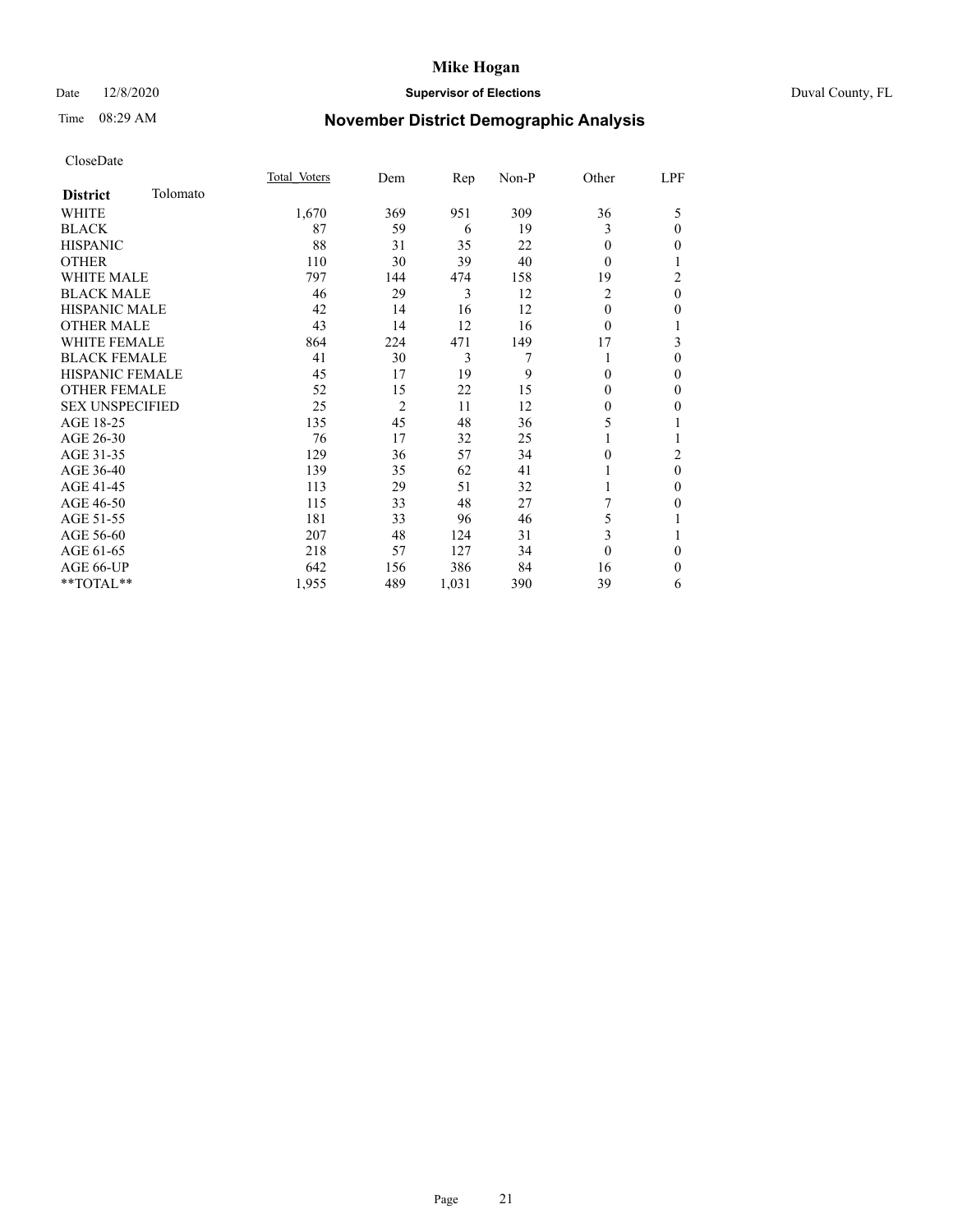# Date 12/8/2020 **Supervisor of Elections** Duval County, FL

# Time 08:29 AM **November District Demographic Analysis**

|                        |             | Total Voters | Dem | Rep            | Non-P | Other                   | LPF |
|------------------------|-------------|--------------|-----|----------------|-------|-------------------------|-----|
| <b>District</b>        | Bainebridge |              |     |                |       |                         |     |
| WHITE                  |             | 330          | 54  | 161            | 107   | $\overline{4}$          | 4   |
| <b>BLACK</b>           |             | 472          | 369 | 11             | 85    | 7                       | 0   |
| <b>HISPANIC</b>        |             | 54           | 19  | 15             | 20    | $\theta$                | 0   |
| <b>OTHER</b>           |             | 74           | 34  | 12             | 24    | 2                       | 2   |
| <b>WHITE MALE</b>      |             | 162          | 21  | 84             | 50    | 3                       | 4   |
| <b>BLACK MALE</b>      |             | 201          | 152 | 6              | 38    | 5                       | 0   |
| <b>HISPANIC MALE</b>   |             | 18           | 7   | 7              | 4     | $\theta$                | 0   |
| <b>OTHER MALE</b>      |             | 21           | 10  | $\overline{2}$ | 7     |                         |     |
| <b>WHITE FEMALE</b>    |             | 165          | 33  | 75             | 56    |                         | 0   |
| <b>BLACK FEMALE</b>    |             | 265          | 213 | 5              | 45    | 2                       | 0   |
| <b>HISPANIC FEMALE</b> |             | 35           | 12  | 8              | 15    | $\theta$                | 0   |
| <b>OTHER FEMALE</b>    |             | 34           | 16  | 8              | 8     | 1                       |     |
| <b>SEX UNSPECIFIED</b> |             | 29           | 12  | $\overline{4}$ | 13    | $\Omega$                | 0   |
| AGE 18-25              |             | 99           | 53  | 13             | 33    | $\theta$                | 0   |
| AGE 26-30              |             | 108          | 39  | 24             | 39    | 5                       |     |
| AGE 31-35              |             | 135          | 53  | 35             | 45    | $\theta$                | 2   |
| AGE 36-40              |             | 133          | 70  | 26             | 34    | 2                       |     |
| AGE 41-45              |             | 113          | 63  | 20             | 26    | $\overline{\mathbf{c}}$ | 2   |
| AGE 46-50              |             | 86           | 53  | 18             | 14    | 1                       | 0   |
| AGE 51-55              |             | 88           | 49  | 18             | 20    | 1                       | 0   |
| AGE 56-60              |             | 58           | 34  | 12             | 12    | $\Omega$                | 0   |
| AGE 61-65              |             | 42           | 22  | 14             | 6     | $\theta$                | 0   |
| AGE 66-UP              |             | 68           | 40  | 19             | 7     | 2                       | 0   |
| **TOTAL**              |             | 930          | 476 | 199            | 236   | 13                      | 6   |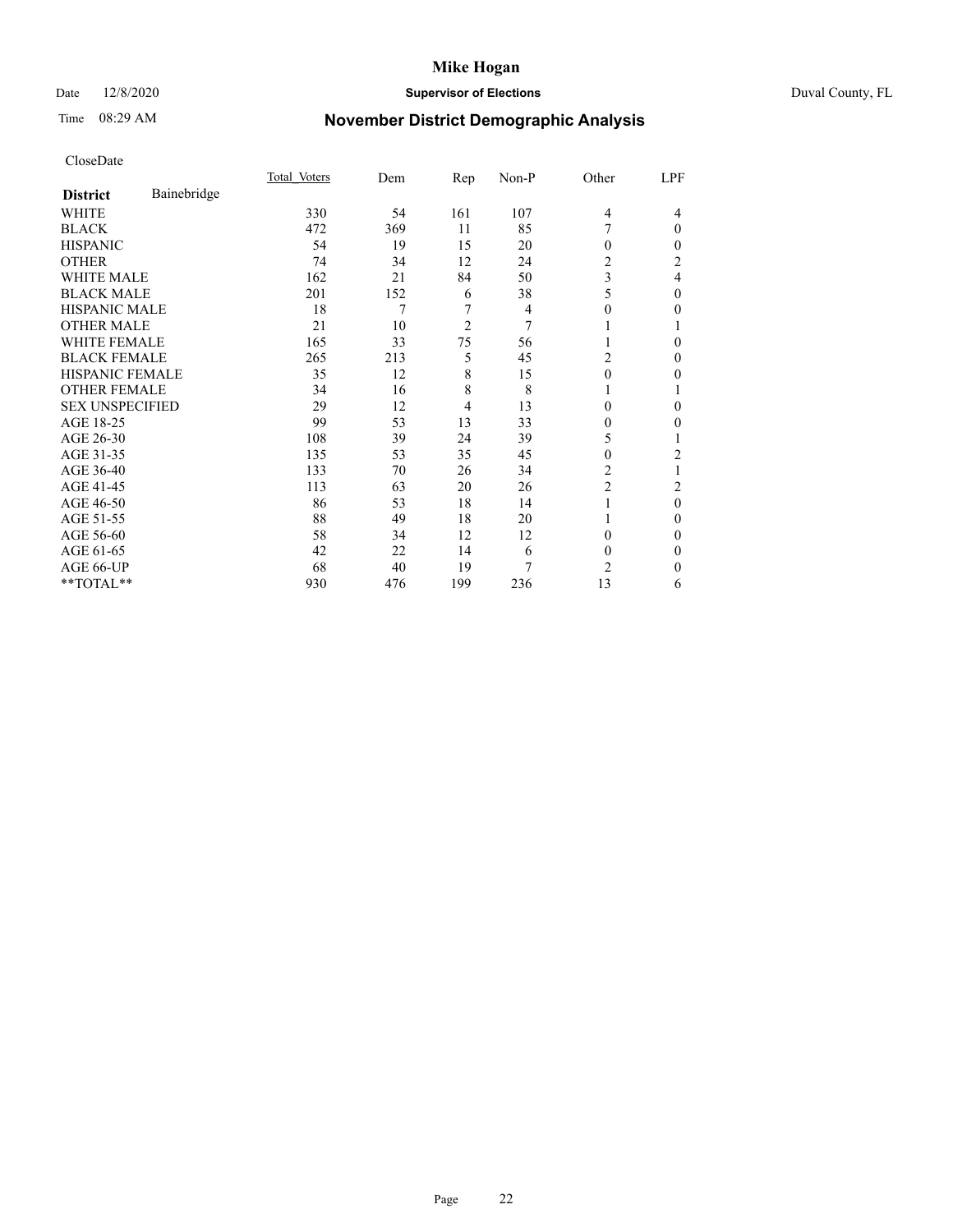# Date 12/8/2020 **Supervisor of Elections** Duval County, FL

# Time 08:29 AM **November District Demographic Analysis**

|                        | Total Voters             | Dem     | Rep     | Non-P  | Other | LPF   |
|------------------------|--------------------------|---------|---------|--------|-------|-------|
| <b>District</b>        | Congressional District 4 |         |         |        |       |       |
| WHITE                  | 280,926                  | 65,756  | 153,968 | 55,861 | 3,775 | 1,566 |
| <b>BLACK</b>           | 44,602                   | 33,454  | 2,138   | 8,369  | 577   | 64    |
| <b>HISPANIC</b>        | 22,208                   | 8,093   | 6,285   | 7,449  | 296   | 85    |
| <b>OTHER</b>           | 37,205                   | 11,028  | 11,377  | 14,090 | 547   | 163   |
| <b>WHITE MALE</b>      | 132,370                  | 25,634  | 75,509  | 28,465 | 1,726 | 1,036 |
| <b>BLACK MALE</b>      | 19,392                   | 13,336  | 1,222   | 4,489  | 309   | 36    |
| <b>HISPANIC MALE</b>   | 10,073                   | 3,277   | 3,101   | 3,512  | 131   | 52    |
| <b>OTHER MALE</b>      | 14,697                   | 3,961   | 4,745   | 5,703  | 199   | 89    |
| <b>WHITE FEMALE</b>    | 145,498                  | 39,450  | 76,953  | 26,568 | 2,013 | 514   |
| <b>BLACK FEMALE</b>    | 24,533                   | 19,640  | 889     | 3,715  | 262   | 27    |
| HISPANIC FEMALE        | 11,674                   | 4,647   | 3,074   | 3,765  | 159   | 29    |
| <b>OTHER FEMALE</b>    | 16,756                   | 5,692   | 5,219   | 5,529  | 264   | 52    |
| <b>SEX UNSPECIFIED</b> | 9,944                    | 2,694   | 3,056   | 4,019  | 132   | 43    |
| AGE 18-25              | 42,859                   | 13,938  | 14,876  | 12,622 | 1,132 | 291   |
| AGE 26-30              | 37,928                   | 12,079  | 13,558  | 11,178 | 786   | 327   |
| AGE 31-35              | 37,301                   | 11,832  | 13,601  | 10,906 | 619   | 343   |
| AGE 36-40              | 33,858                   | 10,378  | 12,863  | 9,817  | 511   | 289   |
| AGE 41-45              | 29,223                   | 9,044   | 11,580  | 8,023  | 389   | 187   |
| AGE 46-50              | 30,678                   | 9,062   | 14,017  | 7,067  | 376   | 156   |
| AGE 51-55              | 31,076                   | 8,795   | 15,725  | 6,149  | 315   | 92    |
| AGE 56-60              | 33,881                   | 9,412   | 18,219  | 5,851  | 333   | 66    |
| AGE 61-65              | 31,221                   | 9,488   | 16,706  | 4,700  | 268   | 59    |
| AGE 66-UP              | 76,916                   | 24,303  | 42,623  | 9,456  | 466   | 68    |
| **TOTAL**              | 384,941                  | 118,331 | 173,768 | 85,769 | 5,195 | 1,878 |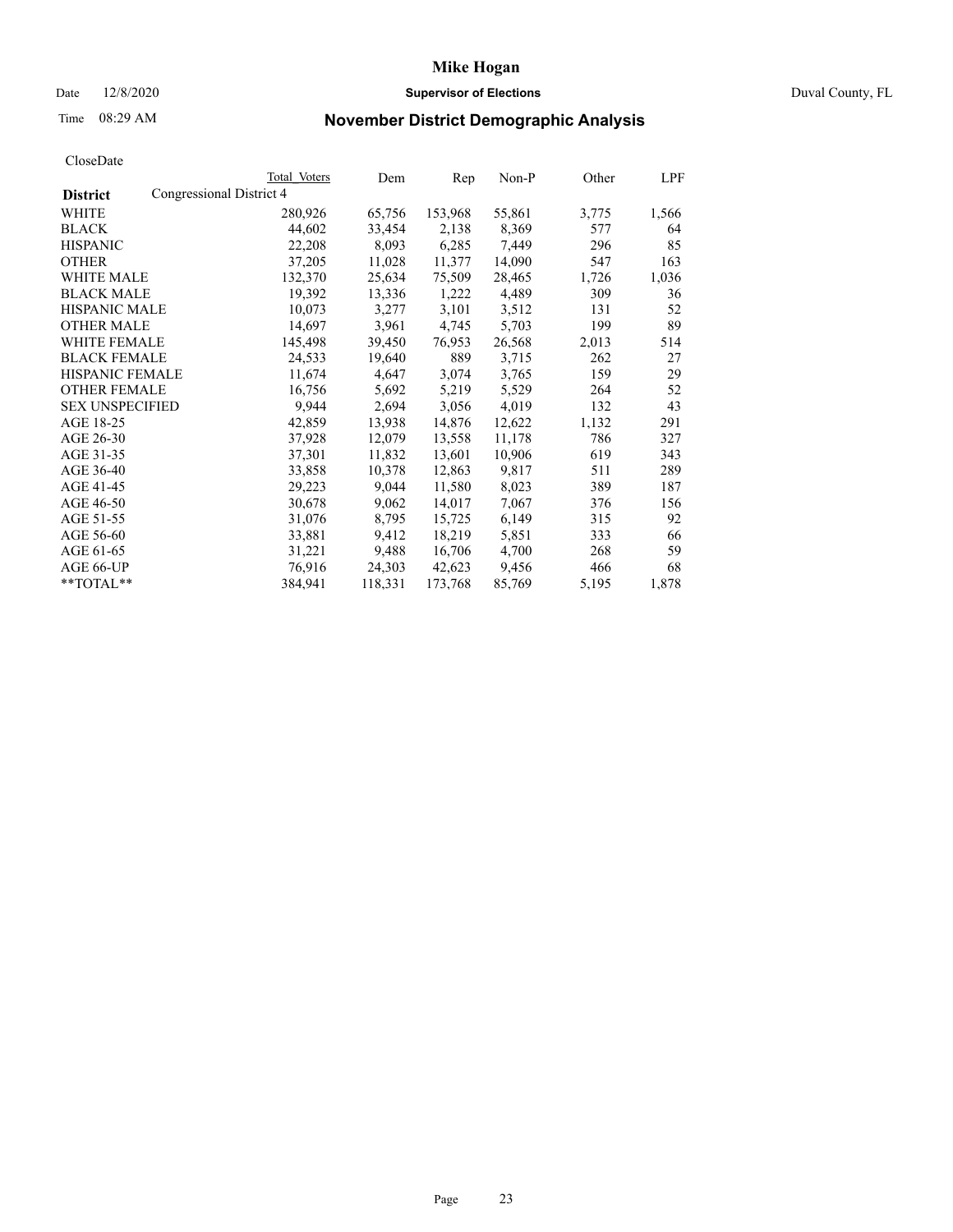# Date 12/8/2020 **Supervisor of Elections** Duval County, FL

# Time 08:29 AM **November District Demographic Analysis**

|                                             | Total Voters | Dem     | $\mathbf{Rep}$ | Non-P  | Other | LPF |
|---------------------------------------------|--------------|---------|----------------|--------|-------|-----|
| Congressional District 5<br><b>District</b> |              |         |                |        |       |     |
| WHITE                                       | 102,072      | 25,195  | 52,756         | 21,936 | 1,579 | 606 |
| <b>BLACK</b>                                | 144,855      | 119,749 | 4,629          | 19,298 | 1,056 | 123 |
| <b>HISPANIC</b>                             | 16,334       | 6,789   | 3,377          | 5,901  | 218   | 49  |
| <b>OTHER</b>                                | 25,061       | 9,463   | 5,450          | 9,717  | 338   | 93  |
| WHITE MALE                                  | 47,755       | 9,912   | 26,039         | 10,662 | 722   | 420 |
| <b>BLACK MALE</b>                           | 57,992       | 45,379  | 2,416          | 9,550  | 573   | 74  |
| <b>HISPANIC MALE</b>                        | 7,241        | 2,715   | 1,761          | 2,641  | 97    | 27  |
| <b>OTHER MALE</b>                           | 9,027        | 3,126   | 2,311          | 3,425  | 116   | 49  |
| <b>WHITE FEMALE</b>                         | 52,907       | 14,928  | 26,064         | 10,891 | 841   | 183 |
| <b>BLACK FEMALE</b>                         | 84,113       | 72,284  | 2,122          | 9,189  | 470   | 48  |
| HISPANIC FEMALE                             | 8,670        | 3,892   | 1,539          | 3,101  | 117   | 21  |
| <b>OTHER FEMALE</b>                         | 11,144       | 4,753   | 2,516          | 3,687  | 158   | 30  |
| <b>SEX UNSPECIFIED</b>                      | 9,468        | 4,206   | 1,444          | 3,702  | 97    | 19  |
| AGE 18-25                                   | 35,673       | 18,527  | 5,313          | 10,998 | 692   | 143 |
| AGE 26-30                                   | 29,403       | 15,384  | 5,016          | 8,390  | 439   | 174 |
| AGE 31-35                                   | 28,601       | 15,544  | 5,023          | 7,466  | 410   | 158 |
| AGE 36-40                                   | 25,512       | 14,238  | 4,748          | 6,096  | 313   | 117 |
| AGE 41-45                                   | 22,626       | 12,752  | 4,562          | 4,942  | 296   | 74  |
| AGE 46-50                                   | 23,175       | 13,056  | 5,495          | 4,285  | 275   | 64  |
| AGE 51-55                                   | 23,514       | 13,408  | 6,110          | 3,748  | 204   | 44  |
| AGE 56-60                                   | 25,988       | 14,626  | 7,549          | 3,584  | 191   | 38  |
| AGE 61-65                                   | 23,644       | 13,821  | 6,824          | 2,836  | 139   | 24  |
| AGE 66-UP                                   | 50,186       | 29,840  | 15,572         | 4,507  | 232   | 35  |
| **TOTAL**                                   | 288,322      | 161,196 | 66,212         | 56,852 | 3,191 | 871 |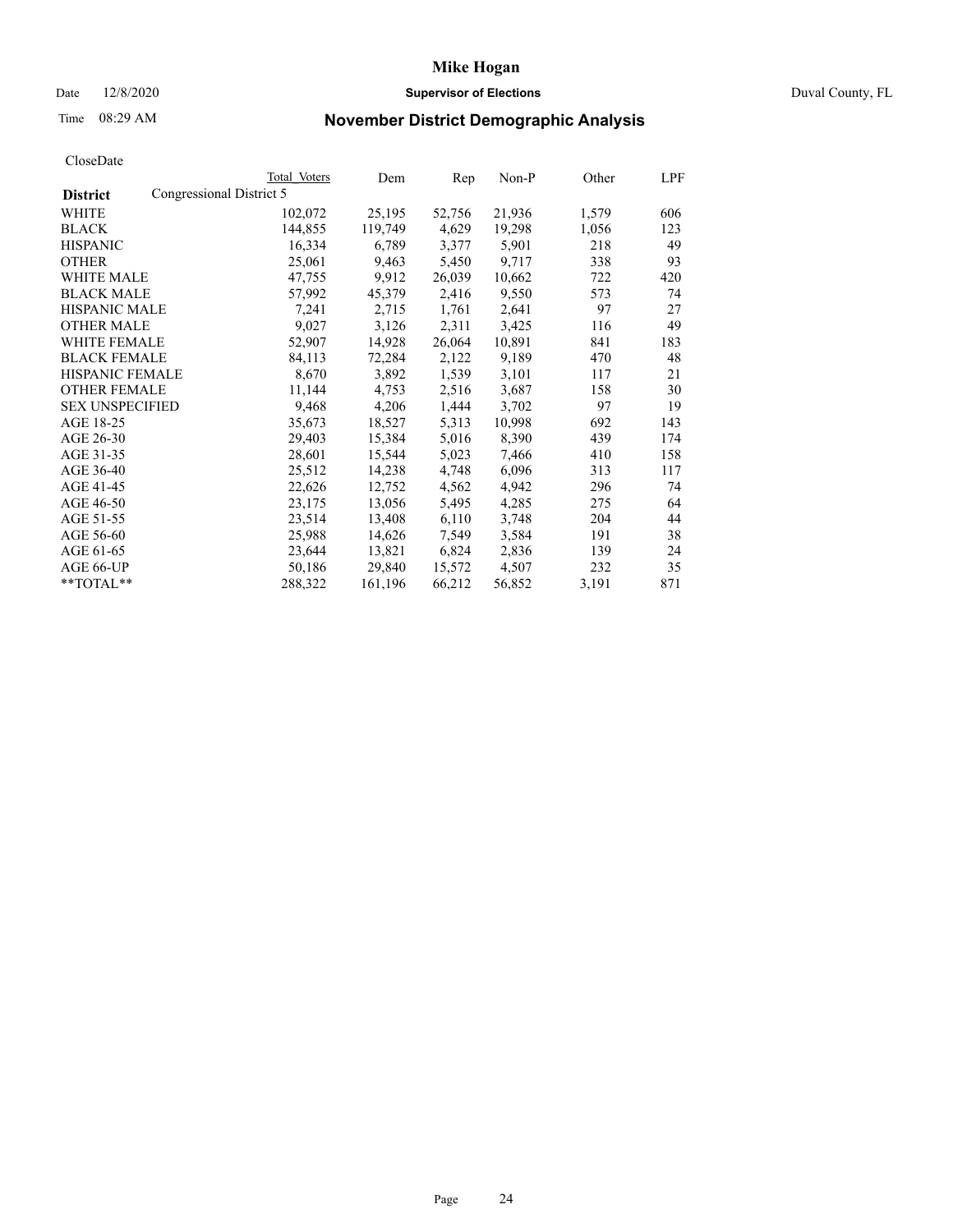# Date 12/8/2020 **Supervisor of Elections** Duval County, FL

# Time 08:29 AM **November District Demographic Analysis**

|                                 | Total Voters | Dem     | Rep     | Non-P   | Other | LPF   |
|---------------------------------|--------------|---------|---------|---------|-------|-------|
| Duval County<br><b>District</b> |              |         |         |         |       |       |
| WHITE                           | 348,856      | 82,155  | 189,208 | 70,611  | 4,898 | 1,984 |
| <b>BLACK</b>                    | 187,758      | 151,906 | 6,670   | 27,379  | 1,620 | 183   |
| <b>HISPANIC</b>                 | 37,563       | 14,526  | 9,320   | 13,092  | 495   | 130   |
| <b>OTHER</b>                    | 60,080       | 19,898  | 16,075  | 23,033  | 840   | 234   |
| <b>WHITE MALE</b>               | 163,750      | 32,139  | 92,728  | 35,328  | 2,228 | 1,327 |
| <b>BLACK MALE</b>               | 76,635       | 58,203  | 3,585   | 13,867  | 872   | 108   |
| <b>HISPANIC MALE</b>            | 16,889       | 5,870   | 4,695   | 6,024   | 222   | 78    |
| <b>OTHER MALE</b>               | 22,915       | 6,890   | 6,757   | 8,841   | 298   | 129   |
| <b>WHITE FEMALE</b>             | 180,976      | 49,071  | 94,479  | 34,166  | 2,621 | 639   |
| <b>BLACK FEMALE</b>             | 107,728      | 91,160  | 2,969   | 12,797  | 729   | 73    |
| HISPANIC FEMALE                 | 19,805       | 8,308   | 4,445   | 6,742   | 263   | 47    |
| <b>OTHER FEMALE</b>             | 26,991       | 10,154  | 7,398   | 8,961   | 405   | 73    |
| <b>SEX UNSPECIFIED</b>          | 18,562       | 6,689   | 4,217   | 7,384   | 215   | 57    |
| AGE 18-25                       | 74,822       | 31,405  | 18,724  | 22,572  | 1,721 | 400   |
| AGE 26-30                       | 63,658       | 26,481  | 17,037  | 18,519  | 1,148 | 473   |
| AGE 31-35                       | 62,261       | 26,400  | 17,175  | 17,253  | 965   | 468   |
| AGE 36-40                       | 56,051       | 23,736  | 16,237  | 14,934  | 771   | 373   |
| AGE 41-45                       | 49,053       | 21,039  | 14,945  | 12,187  | 644   | 238   |
| AGE 46-50                       | 50,923       | 21,407  | 18,058  | 10,643  | 618   | 197   |
| AGE 51-55                       | 51,544       | 21,471  | 20,138  | 9,327   | 489   | 119   |
| AGE 56-60                       | 56,242       | 23,137  | 23,716  | 8,823   | 474   | 92    |
| AGE 61-65                       | 51,397       | 22,218  | 21,680  | 7,035   | 385   | 79    |
| AGE 66-UP                       | 118,306      | 51,191  | 53,563  | 12,822  | 638   | 92    |
| **TOTAL**                       | 634,257      | 268,485 | 221,273 | 134,115 | 7,853 | 2,531 |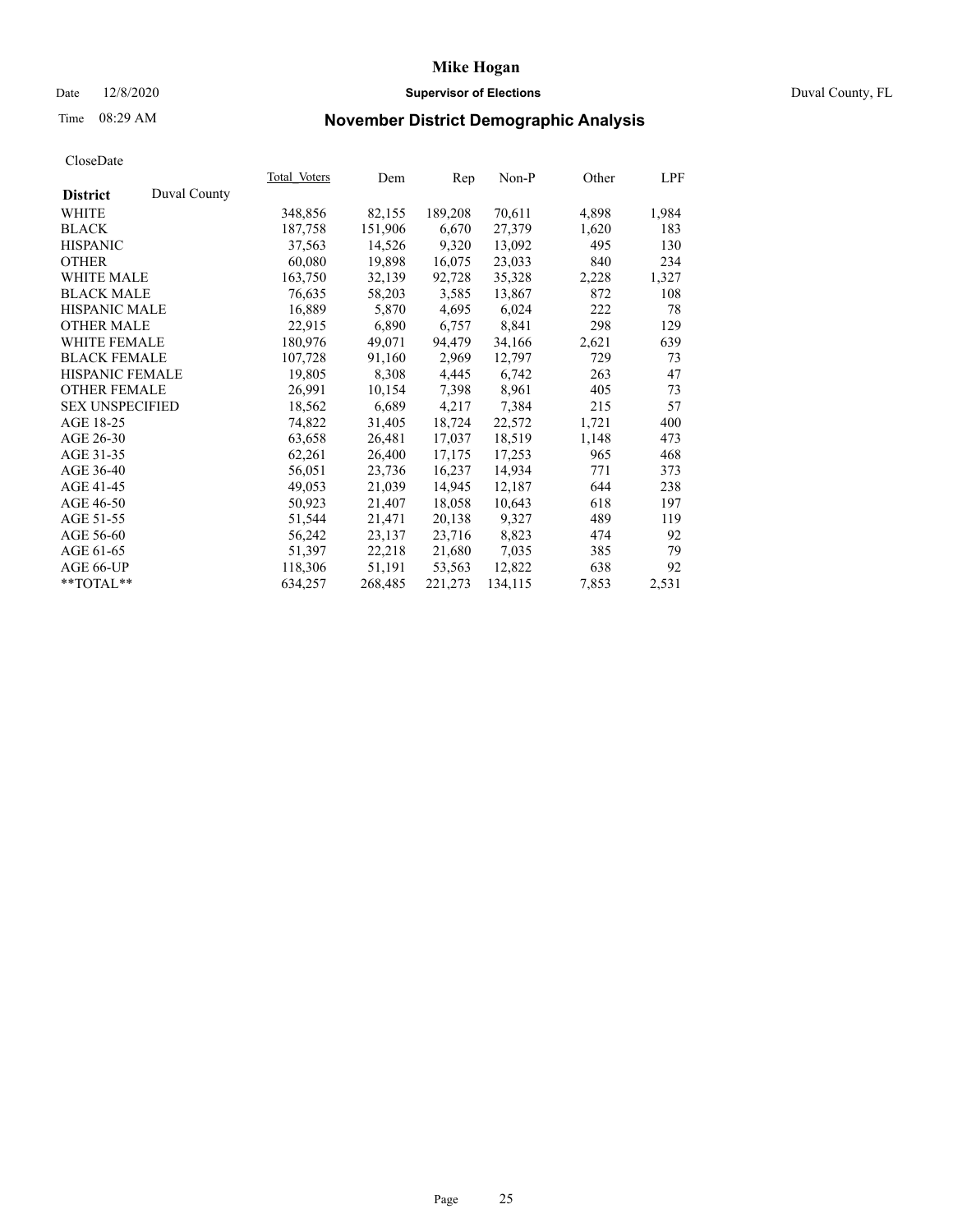# Date 12/8/2020 **Supervisor of Elections** Duval County, FL

# Time 08:29 AM **November District Demographic Analysis**

|                        |                | Total Voters | Dem   | Rep   | Non-P | Other          | LPF            |
|------------------------|----------------|--------------|-------|-------|-------|----------------|----------------|
| <b>District</b>        | Atlantic Beach |              |       |       |       |                |                |
| WHITE                  |                | 9,796        | 2,799 | 4,741 | 2,095 | 117            | 44             |
| <b>BLACK</b>           |                | 846          | 644   | 43    | 154   | 3              | 2              |
| <b>HISPANIC</b>        |                | 319          | 141   | 90    | 86    | $\overline{2}$ | $\theta$       |
| <b>OTHER</b>           |                | 676          | 197   | 232   | 230   | 11             | 6              |
| <b>WHITE MALE</b>      |                | 4,626        | 1,062 | 2,389 | 1,098 | 46             | 31             |
| <b>BLACK MALE</b>      |                | 371          | 254   | 27    | 88    | 1              | 1              |
| <b>HISPANIC MALE</b>   |                | 140          | 48    | 45    | 47    | 0              | $\Omega$       |
| <b>OTHER MALE</b>      |                | 229          | 57    | 83    | 86    | 2              |                |
| <b>WHITE FEMALE</b>    |                | 5,087        | 1,704 | 2,322 | 978   | 70             | 13             |
| <b>BLACK FEMALE</b>    |                | 460          | 381   | 15    | 61    | $\overline{c}$ | 1              |
| <b>HISPANIC FEMALE</b> |                | 174          | 92    | 42    | 38    | $\overline{2}$ | $\theta$       |
| <b>OTHER FEMALE</b>    |                | 292          | 98    | 108   | 78    | 5              | 3              |
| <b>SEX UNSPECIFIED</b> |                | 257          | 85    | 75    | 90    | 5              | $\overline{c}$ |
| AGE 18-25              |                | 1,136        | 382   | 402   | 316   | 28             | 8              |
| AGE 26-30              |                | 874          | 279   | 315   | 255   | 20             | 5              |
| AGE 31-35              |                | 932          | 315   | 297   | 294   | 21             | 5              |
| AGE 36-40              |                | 906          | 268   | 314   | 305   | 10             | 9              |
| AGE 41-45              |                | 774          | 244   | 297   | 222   | 5              | 6              |
| AGE 46-50              |                | 854          | 247   | 368   | 225   | 8              | 6              |
| AGE 51-55              |                | 912          | 257   | 461   | 180   | 8              | 6              |
| AGE 56-60              |                | 1,153        | 320   | 619   | 200   | 10             | 4              |
| AGE 61-65              |                | 1,059        | 396   | 512   | 143   | 7              | 1              |
| AGE 66-UP              |                | 3,037        | 1,073 | 1,521 | 425   | 16             | 2              |
| **TOTAL**              |                | 11,637       | 3,781 | 5,106 | 2,565 | 133            | 52             |
|                        |                |              |       |       |       |                |                |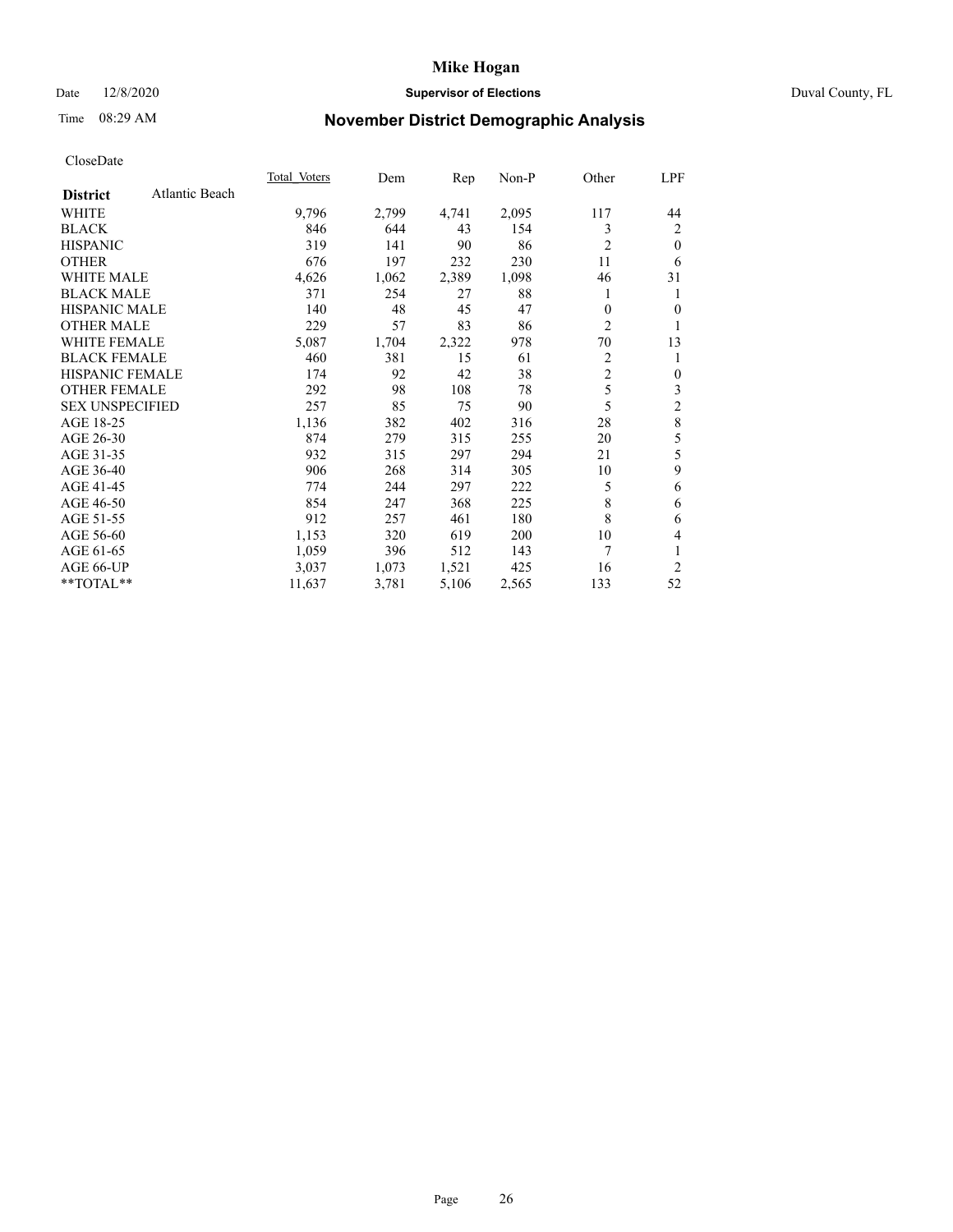# Date 12/8/2020 **Supervisor of Elections** Duval County, FL

# Time 08:29 AM **November District Demographic Analysis**

|                        |         | Total Voters | Dem | Rep | Non-P | Other    | LPF |
|------------------------|---------|--------------|-----|-----|-------|----------|-----|
| <b>District</b>        | Baldwin |              |     |     |       |          |     |
| WHITE                  |         | 679          | 137 | 414 | 117   | 8        | 3   |
| <b>BLACK</b>           |         | 250          | 223 | 9   | 17    |          | 0   |
| <b>HISPANIC</b>        |         | 10           | 2   | 7   | 1     | 0        | 0   |
| <b>OTHER</b>           |         | 40           | 8   | 14  | 17    |          | 0   |
| <b>WHITE MALE</b>      |         | 304          | 60  | 187 | 50    | 6        |     |
| <b>BLACK MALE</b>      |         | 91           | 78  | 6   |       | $_{0}$   | 0   |
| <b>HISPANIC MALE</b>   |         | 5            | 1   | 3   |       | 0        | 0   |
| <b>OTHER MALE</b>      |         | 18           | 6   | 4   | 8     | $\theta$ | 0   |
| <b>WHITE FEMALE</b>    |         | 366          | 76  | 223 | 63    | 2        | 2   |
| <b>BLACK FEMALE</b>    |         | 151          | 140 | 3   |       |          | 0   |
| <b>HISPANIC FEMALE</b> |         | 5            |     | 4   | 0     | $\Omega$ | 0   |
| <b>OTHER FEMALE</b>    |         | 11           |     | 7   | 2     |          | 0   |
| <b>SEX UNSPECIFIED</b> |         | 28           | 7   | 7   | 14    | 0        | 0   |
| AGE 18-25              |         | 93           | 33  | 33  | 26    | $_{0}$   |     |
| AGE 26-30              |         | 95           | 27  | 45  | 20    | 3        | 0   |
| AGE 31-35              |         | 77           | 20  | 40  | 16    | 0        |     |
| AGE 36-40              |         | 83           | 20  | 45  | 16    | 2        | 0   |
| AGE 41-45              |         | 55           | 21  | 24  | 10    | 0        | 0   |
| AGE 46-50              |         | 68           | 23  | 34  | 9     |          |     |
| AGE 51-55              |         | 76           | 27  | 39  | 8     | 2        | 0   |
| AGE 56-60              |         | 90           | 35  | 39  | 15    |          | 0   |
| AGE 61-65              |         | 88           | 33  | 44  | 11    | 0        | 0   |
| AGE 66-UP              |         | 254          | 131 | 101 | 21    |          | 0   |
| **TOTAL**              |         | 979          | 370 | 444 | 152   | 10       | 3   |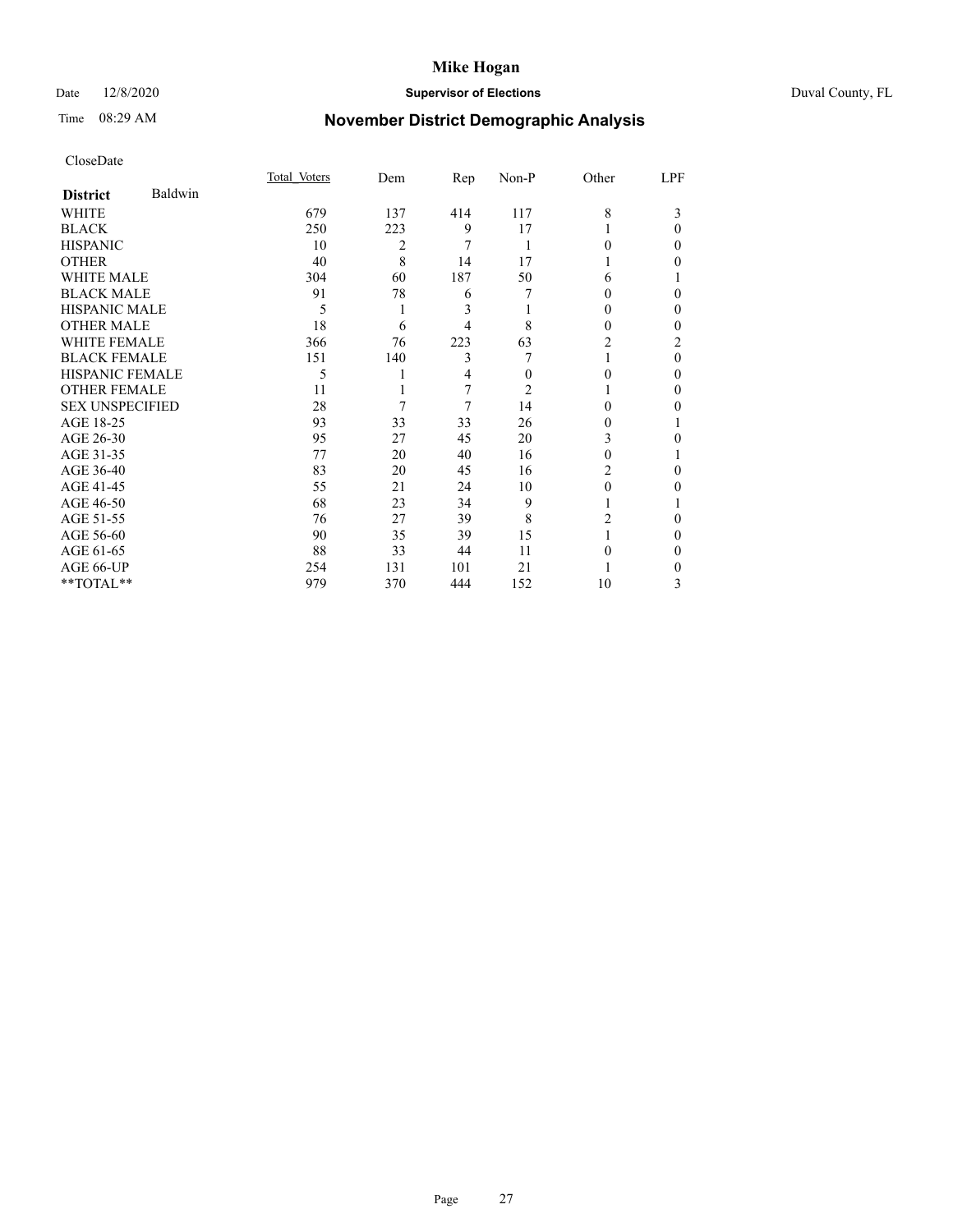# Date 12/8/2020 **Supervisor of Elections** Duval County, FL

# Time 08:29 AM **November District Demographic Analysis**

|                                       | <b>Total Voters</b> | Dem   | Rep    | Non-P | Other    | LPF            |
|---------------------------------------|---------------------|-------|--------|-------|----------|----------------|
| Jacksonville Beach<br><b>District</b> |                     |       |        |       |          |                |
| WHITE                                 | 18,005              | 4,367 | 9,465  | 3,805 | 258      | 110            |
| <b>BLACK</b>                          | 541                 | 396   | 38     | 100   | 5        | 2              |
| <b>HISPANIC</b>                       | 517                 | 168   | 195    | 138   | 14       | $\overline{2}$ |
| <b>OTHER</b>                          | 1,173               | 311   | 411    | 414   | 27       | 10             |
| WHITE MALE                            | 8,770               | 1,760 | 4,768  | 2,040 | 127      | 75             |
| <b>BLACK MALE</b>                     | 252                 | 163   | 17     | 66    | 5        | 1              |
| <b>HISPANIC MALE</b>                  | 221                 | 57    | 96     | 64    | 3        | 1              |
| <b>OTHER MALE</b>                     | 452                 | 109   | 174    | 153   | 11       | 5              |
| WHITE FEMALE                          | 9,057               | 2,572 | 4,604  | 1,717 | 130      | 34             |
| <b>BLACK FEMALE</b>                   | 280                 | 226   | 20     | 33    | $\theta$ | 1              |
| HISPANIC FEMALE                       | 289                 | 110   | 97     | 70    | 11       | 1              |
| <b>OTHER FEMALE</b>                   | 485                 | 152   | 183    | 137   | 10       | 3              |
| <b>SEX UNSPECIFIED</b>                | 429                 | 93    | 150    | 176   | 7        | 3              |
| AGE 18-25                             | 1,880               | 491   | 788    | 526   | 57       | 18             |
| AGE 26-30                             | 2,156               | 517   | 956    | 623   | 41       | 19             |
| AGE 31-35                             | 2,050               | 494   | 878    | 624   | 31       | 23             |
| AGE 36-40                             | 1,750               | 448   | 758    | 493   | 33       | 18             |
| AGE 41-45                             | 1,482               | 368   | 664    | 412   | 28       | 10             |
| AGE 46-50                             | 1,495               | 331   | 787    | 346   | 19       | 12             |
| AGE 51-55                             | 1,578               | 332   | 931    | 293   | 14       | 8              |
| AGE 56-60                             | 1,864               | 426   | 1,086  | 313   | 32       | 7              |
| AGE 61-65                             | 1,728               | 513   | 948    | 252   | 13       | $\overline{c}$ |
| AGE 66-UP                             | 4,253               | 1,322 | 2,313  | 575   | 36       | 7              |
| **TOTAL**                             | 20,236              | 5,242 | 10,109 | 4,457 | 304      | 124            |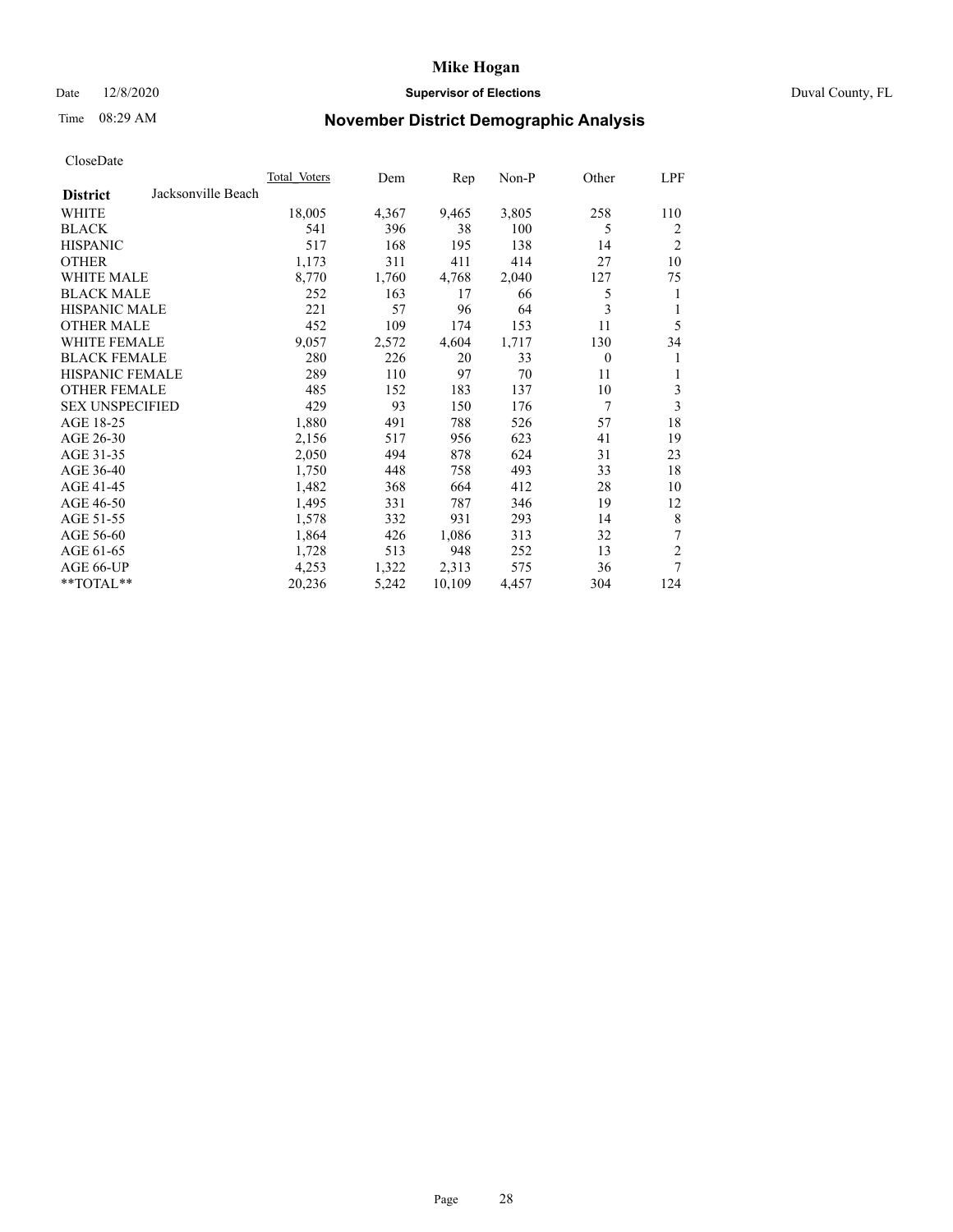# Date 12/8/2020 **Supervisor of Elections** Duval County, FL

# Time 08:29 AM **November District Demographic Analysis**

|                        |               | Total Voters | Dem   | $\mathbf{Rep}$ | Non-P | Other          | LPF            |
|------------------------|---------------|--------------|-------|----------------|-------|----------------|----------------|
| <b>District</b>        | Neptune Beach |              |       |                |       |                |                |
| WHITE                  |               | 5,662        | 1,493 | 2,896          | 1,169 | 73             | 31             |
| <b>BLACK</b>           |               | 62           | 34    | 7              | 17    | 4              | $\mathbf{0}$   |
| <b>HISPANIC</b>        |               | 133          | 45    | 50             | 33    | 3              | 2              |
| <b>OTHER</b>           |               | 297          | 77    | 95             | 113   | 6              | 6              |
| WHITE MALE             |               | 2,675        | 525   | 1,476          | 611   | 41             | 22             |
| <b>BLACK MALE</b>      |               | 35           | 17    | 3              | 11    | 4              | $\mathbf{0}$   |
| <b>HISPANIC MALE</b>   |               | 59           | 16    | 23             | 17    | 3              | $\mathbf{0}$   |
| <b>OTHER MALE</b>      |               | 110          | 25    | 38             | 40    | 4              | 3              |
| WHITE FEMALE           |               | 2,919        | 955   | 1,389          | 535   | 31             | 9              |
| <b>BLACK FEMALE</b>    |               | 27           | 17    | 4              | 6     | $\Omega$       | 0              |
| <b>HISPANIC FEMALE</b> |               | 71           | 28    | 25             | 16    | 0              | 2              |
| <b>OTHER FEMALE</b>    |               | 121          | 40    | 39             | 38    |                | 3              |
| <b>SEX UNSPECIFIED</b> |               | 136          | 26    | 51             | 57    | $\overline{2}$ | $\mathbf{0}$   |
| AGE 18-25              |               | 601          | 154   | 242            | 180   | 18             | 7              |
| AGE 26-30              |               | 548          | 159   | 221            | 151   | 13             | 4              |
| AGE 31-35              |               | 582          | 147   | 234            | 185   | 12             | 4              |
| AGE 36-40              |               | 580          | 144   | 257            | 165   | 8              | 6              |
| AGE 41-45              |               | 485          | 124   | 212            | 134   | 8              | 7              |
| AGE 46-50              |               | 513          | 110   | 265            | 129   | 5              | 4              |
| AGE 51-55              |               | 480          | 116   | 266            | 89    | 6              | 3              |
| AGE 56-60              |               | 520          | 120   | 308            | 84    |                |                |
| AGE 61-65              |               | 593          | 149   | 346            | 95    | $\overline{2}$ | 1              |
| AGE 66-UP              |               | 1,252        | 426   | 697            | 120   | 7              | $\overline{2}$ |
| **TOTAL**              |               | 6,154        | 1,649 | 3,048          | 1,332 | 86             | 39             |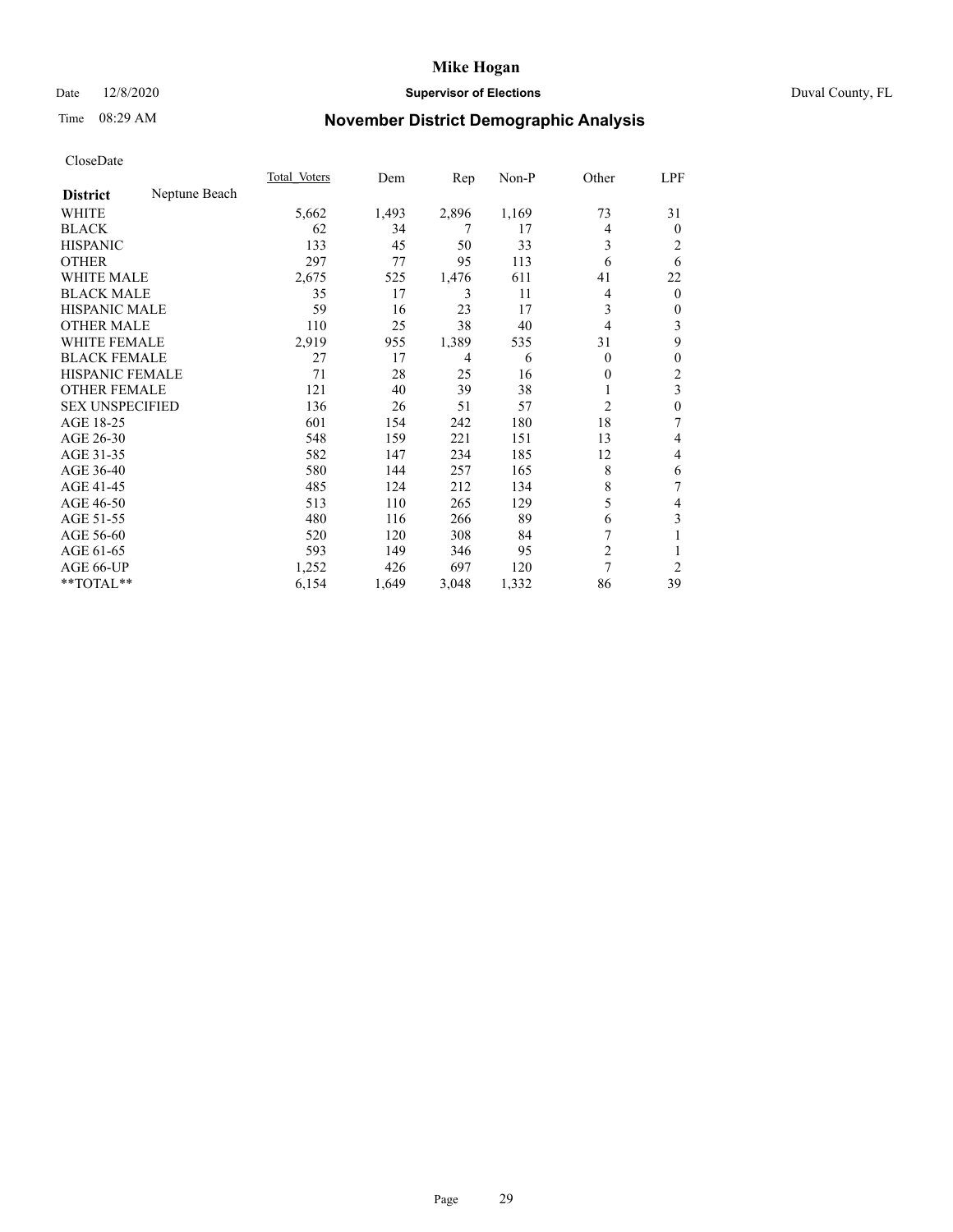# Date 12/8/2020 **Supervisor of Elections** Duval County, FL

# Time 08:29 AM **November District Demographic Analysis**

|                        |                   | Total Voters | Dem    | Rep    | Non-P  | Other | LPF |
|------------------------|-------------------|--------------|--------|--------|--------|-------|-----|
| <b>District</b>        | House District 11 |              |        |        |        |       |     |
| WHITE                  |                   | 58,002       | 13,271 | 31,603 | 12,085 | 741   | 302 |
| <b>BLACK</b>           |                   | 5,939        | 4,393  | 331    | 1,117  | 87    | 11  |
| <b>HISPANIC</b>        |                   | 2,744        | 944    | 881    | 867    | 38    | 14  |
| <b>OTHER</b>           |                   | 5,046        | 1,352  | 1,778  | 1,802  | 80    | 34  |
| WHITE MALE             |                   | 28,014       | 5,126  | 15,991 | 6,335  | 357   | 205 |
| <b>BLACK MALE</b>      |                   | 2,694        | 1,809  | 191    | 634    | 53    | 7   |
| <b>HISPANIC MALE</b>   |                   | 1,277        | 367    | 447    | 440    | 16    | 7   |
| <b>OTHER MALE</b>      |                   | 1,909        | 469    | 719    | 677    | 27    | 17  |
| WHITE FEMALE           |                   | 29,372       | 8,010  | 15,303 | 5,587  | 376   | 96  |
| <b>BLACK FEMALE</b>    |                   | 3,149        | 2,515  | 138    | 459    | 34    | 3   |
| <b>HISPANIC FEMALE</b> |                   | 1,409        | 554    | 417    | 411    | 21    | 6   |
| <b>OTHER FEMALE</b>    |                   | 2,189        | 668    | 811    | 665    | 34    | 11  |
| <b>SEX UNSPECIFIED</b> |                   | 1,715        | 442    | 576    | 660    | 28    | 9   |
| AGE 18-25              |                   | 7,254        | 2,088  | 2,780  | 2,146  | 184   | 56  |
| AGE 26-30              |                   | 6,632        | 1,836  | 2,631  | 1,982  | 124   | 59  |
| AGE 31-35              |                   | 6,660        | 1,814  | 2,651  | 2,023  | 112   | 60  |
| AGE 36-40              |                   | 6,399        | 1,757  | 2,591  | 1,888  | 100   | 63  |
| AGE 41-45              |                   | 5,515        | 1,491  | 2,419  | 1,502  | 72    | 31  |
| AGE 46-50              |                   | 5,820        | 1,544  | 2,856  | 1,319  | 71    | 30  |
| AGE 51-55              |                   | 5,770        | 1,471  | 3,135  | 1,085  | 60    | 19  |
| AGE 56-60              |                   | 6,664        | 1,646  | 3,826  | 1,096  | 79    | 17  |
| AGE 61-65              |                   | 6,224        | 1,802  | 3,417  | 939    | 56    | 10  |
| AGE 66-UP              |                   | 14,793       | 4,511  | 8,287  | 1,891  | 88    | 16  |
| $*$ TOTAL $*$          |                   | 71,731       | 19,960 | 34,593 | 15,871 | 946   | 361 |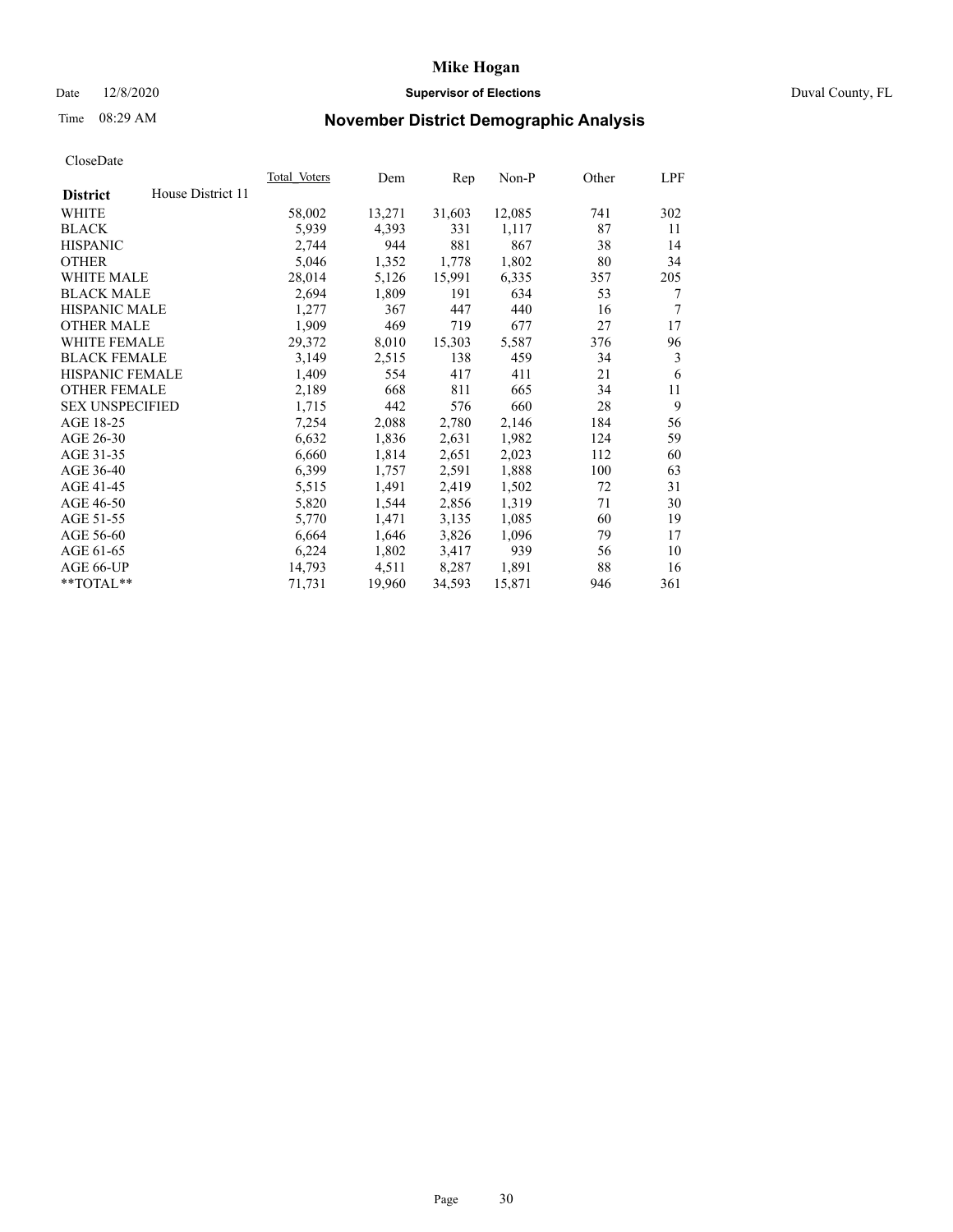### Date 12/8/2020 **Supervisor of Elections** Duval County, FL

# Time 08:29 AM **November District Demographic Analysis**

|                        |                   | Total Voters | Dem    | Rep    | $Non-P$ | Other | LPF |
|------------------------|-------------------|--------------|--------|--------|---------|-------|-----|
| <b>District</b>        | House District 12 |              |        |        |         |       |     |
| WHITE                  |                   | 76,968       | 17,185 | 41,434 | 16,783  | 1,109 | 457 |
| <b>BLACK</b>           |                   | 17,137       | 12,908 | 806    | 3,196   | 205   | 22  |
| <b>HISPANIC</b>        |                   | 8,950        | 3,357  | 2,328  | 3,115   | 122   | 28  |
| <b>OTHER</b>           |                   | 15,273       | 4,462  | 4,565  | 5,996   | 196   | 54  |
| WHITE MALE             |                   | 36,318       | 6,582  | 20,515 | 8,393   | 514   | 314 |
| <b>BLACK MALE</b>      |                   | 7,373        | 5,120  | 457    | 1,672   | 108   | 16  |
| <b>HISPANIC MALE</b>   |                   | 3,964        | 1,299  | 1,146  | 1,441   | 62    | 16  |
| <b>OTHER MALE</b>      |                   | 6,108        | 1,650  | 1,923  | 2,432   | 75    | 28  |
| <b>WHITE FEMALE</b>    |                   | 39,687       | 10,384 | 20,475 | 8,110   | 581   | 137 |
| <b>BLACK FEMALE</b>    |                   | 9,452        | 7,568  | 333    | 1,450   | 95    | 6   |
| HISPANIC FEMALE        |                   | 4,765        | 1,978  | 1,135  | 1,584   | 58    | 10  |
| <b>OTHER FEMALE</b>    |                   | 6,963        | 2,275  | 2,142  | 2,431   | 95    | 20  |
| <b>SEX UNSPECIFIED</b> |                   | 3,696        | 1,056  | 1,007  | 1,575   | 44    | 14  |
| AGE 18-25              |                   | 14,680       | 5,181  | 4,413  | 4,607   | 388   | 91  |
| AGE 26-30              |                   | 12,566       | 4,198  | 4,082  | 3,930   | 254   | 102 |
| AGE 31-35              |                   | 11,668       | 3,777  | 3,928  | 3,682   | 192   | 89  |
| AGE 36-40              |                   | 10,733       | 3,334  | 3,829  | 3,309   | 175   | 86  |
| AGE 41-45              |                   | 9,183        | 2,980  | 3,333  | 2,694   | 116   | 60  |
| AGE 46-50              |                   | 9,401        | 2,921  | 4,040  | 2,262   | 126   | 52  |
| AGE 51-55              |                   | 9,676        | 2,914  | 4,613  | 2,036   | 82    | 31  |
| AGE 56-60              |                   | 10,429       | 2,994  | 5,278  | 2,043   | 98    | 16  |
| AGE 61-65              |                   | 9,177        | 2,924  | 4,569  | 1,587   | 79    | 18  |
| AGE 66-UP              |                   | 20,815       | 6,689  | 11,048 | 2,940   | 122   | 16  |
| **TOTAL**              |                   | 118,328      | 37,912 | 49,133 | 29,090  | 1,632 | 561 |
|                        |                   |              |        |        |         |       |     |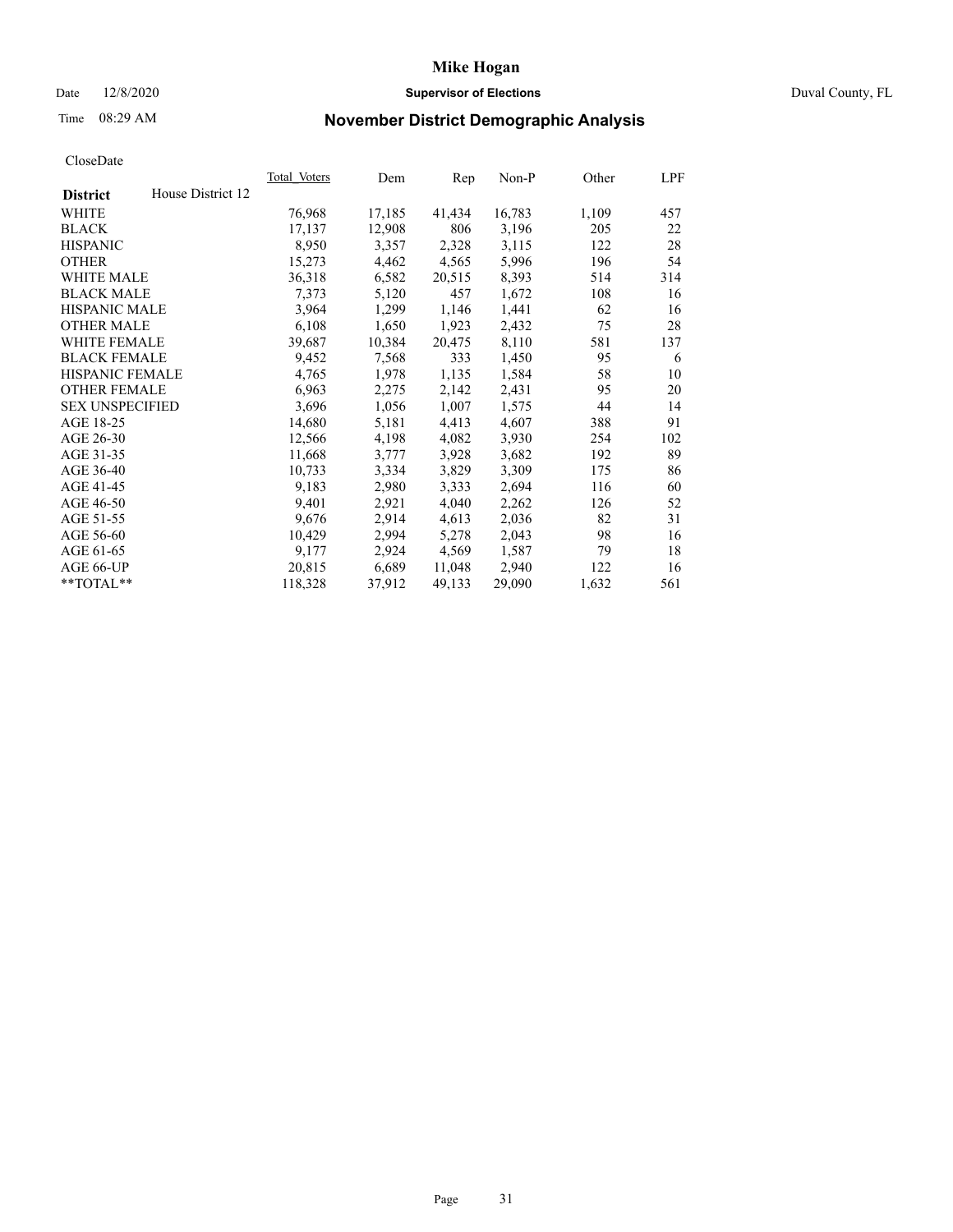# Date 12/8/2020 **Supervisor of Elections** Duval County, FL

# Time 08:29 AM **November District Demographic Analysis**

|                        |                   | <b>Total Voters</b> | Dem    | Rep    | $Non-P$ | Other | LPF |
|------------------------|-------------------|---------------------|--------|--------|---------|-------|-----|
| <b>District</b>        | House District 13 |                     |        |        |         |       |     |
| WHITE                  |                   | 40,570              | 11,430 | 19,626 | 8,669   | 612   | 233 |
| <b>BLACK</b>           |                   | 53,608              | 44,416 | 1,729  | 7,065   | 341   | 57  |
| <b>HISPANIC</b>        |                   | 5,772               | 2,409  | 1,267  | 1,997   | 78    | 21  |
| <b>OTHER</b>           |                   | 9,333               | 3,718  | 1,741  | 3,728   | 109   | 37  |
| WHITE MALE             |                   | 19,091              | 4,608  | 9,736  | 4,324   | 268   | 155 |
| <b>BLACK MALE</b>      |                   | 21,617              | 17,019 | 886    | 3,493   | 185   | 34  |
| <b>HISPANIC MALE</b>   |                   | 2,517               | 976    | 622    | 878     | 29    | 12  |
| <b>OTHER MALE</b>      |                   | 3,301               | 1,201  | 723    | 1,313   | 43    | 21  |
| WHITE FEMALE           |                   | 20,877              | 6,656  | 9,631  | 4,175   | 338   | 77  |
| <b>BLACK FEMALE</b>    |                   | 30,868              | 26,561 | 804    | 3,331   | 150   | 22  |
| HISPANIC FEMALE        |                   | 3,096               | 1,371  | 609    | 1,058   | 49    | 9   |
| <b>OTHER FEMALE</b>    |                   | 3,958               | 1,853  | 775    | 1,274   | 44    | 12  |
| <b>SEX UNSPECIFIED</b> |                   | 3,955               | 1,727  | 577    | 1,611   | 34    | 6   |
| AGE 18-25              |                   | 13,175              | 6,924  | 1,906  | 4,055   | 232   | 58  |
| AGE 26-30              |                   | 11,136              | 5,975  | 1,835  | 3,124   | 145   | 57  |
| AGE 31-35              |                   | 11,278              | 6,212  | 1,945  | 2,886   | 165   | 70  |
| AGE 36-40              |                   | 9,569               | 5,265  | 1,782  | 2,366   | 111   | 45  |
| AGE 41-45              |                   | 8,110               | 4,512  | 1,644  | 1,828   | 96    | 30  |
| AGE 46-50              |                   | 8,355               | 4,598  | 1,988  | 1,644   | 96    | 29  |
| AGE 51-55              |                   | 8,457               | 4,822  | 2,209  | 1,339   | 71    | 16  |
| AGE 56-60              |                   | 9,779               | 5,672  | 2,660  | 1,339   | 87    | 21  |
| AGE 61-65              |                   | 9,298               | 5,650  | 2,483  | 1,093   | 63    | 9   |
| AGE 66-UP              |                   | 20,126              | 12,343 | 5,911  | 1,785   | 74    | 13  |
| **TOTAL**              |                   | 109,283             | 61,973 | 24,363 | 21,459  | 1,140 | 348 |
|                        |                   |                     |        |        |         |       |     |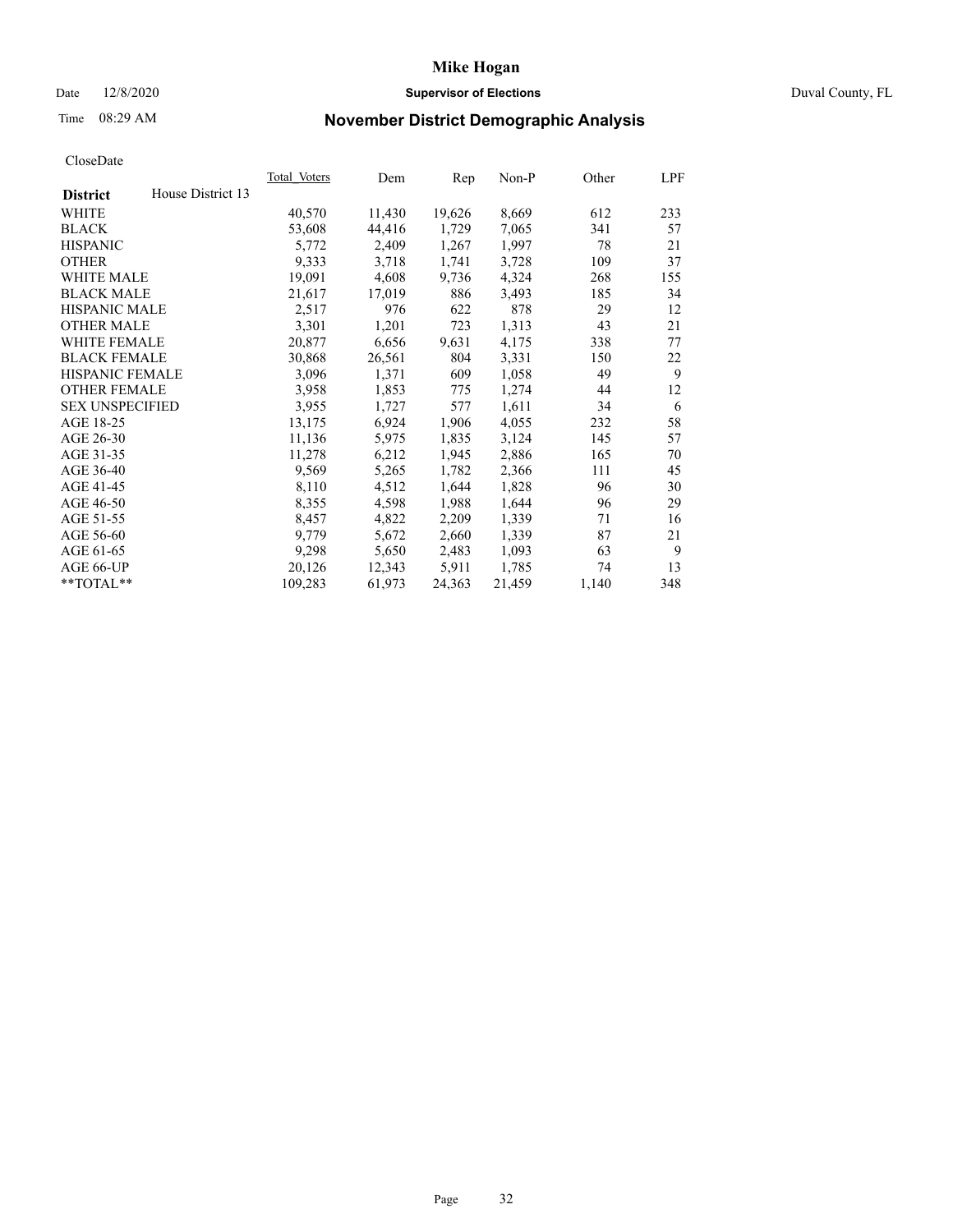# Date 12/8/2020 **Supervisor of Elections** Duval County, FL

# Time 08:29 AM **November District Demographic Analysis**

| <b>Total Voters</b> | Dem    | Rep    | $Non-P$ | Other | LPF |
|---------------------|--------|--------|---------|-------|-----|
|                     |        |        |         |       |     |
| 43,498              | 10,498 | 23,144 | 8,906   | 678   | 272 |
| 63,831              | 53,763 | 1,856  | 7,772   | 403   | 37  |
| 4,523               | 1,908  | 945    | 1,591   | 65    | 14  |
| 8,324               | 3,303  | 1,688  | 3,188   | 108   | 37  |
| 20,277              | 4,204  | 11,236 | 4,343   | 317   | 177 |
| 25,538              | 20,402 | 981    | 3,909   | 220   | 26  |
| 2,057               | 760    | 514    | 746     | 29    | 8   |
| 2,969               | 1,099  | 678    | 1,132   | 39    | 21  |
| 22,683              | 6,166  | 11,648 | 4,419   | 357   | 93  |
| 37,199              | 32,509 | 849    | 3,651   | 179   | 11  |
| 2,354               | 1,099  | 411    | 803     | 35    | 6   |
| 3,533               | 1,594  | 757    | 1,126   | 47    | 9   |
| 3,566               | 1,639  | 559    | 1,328   | 31    | 9   |
| 14,707              | 7,797  | 2,264  | 4,320   | 273   | 53  |
| 11,817              | 6,264  | 2,152  | 3,151   | 170   | 80  |
| 11,691              | 6,385  | 2,219  | 2,838   | 172   | 77  |
| 10,750              | 6,183  | 2,102  | 2,312   | 109   | 44  |
| 9,617               | 5,645  | 1,908  | 1,914   | 119   | 31  |
| 10,057              | 5,924  | 2,315  | 1,687   | 102   | 29  |
| 9,931               | 5,840  | 2,586  | 1,399   | 93    | 13  |
| 10,583              | 6,182  | 3,006  | 1,307   | 76    | 12  |
| 9,532               | 5,692  | 2,756  | 1,023   | 54    | 7   |
| 21,491              | 13,560 | 6,325  | 1,506   | 86    | 14  |
| 120,176             | 69,472 | 27,633 | 21,457  | 1,254 | 360 |
|                     |        |        |         |       |     |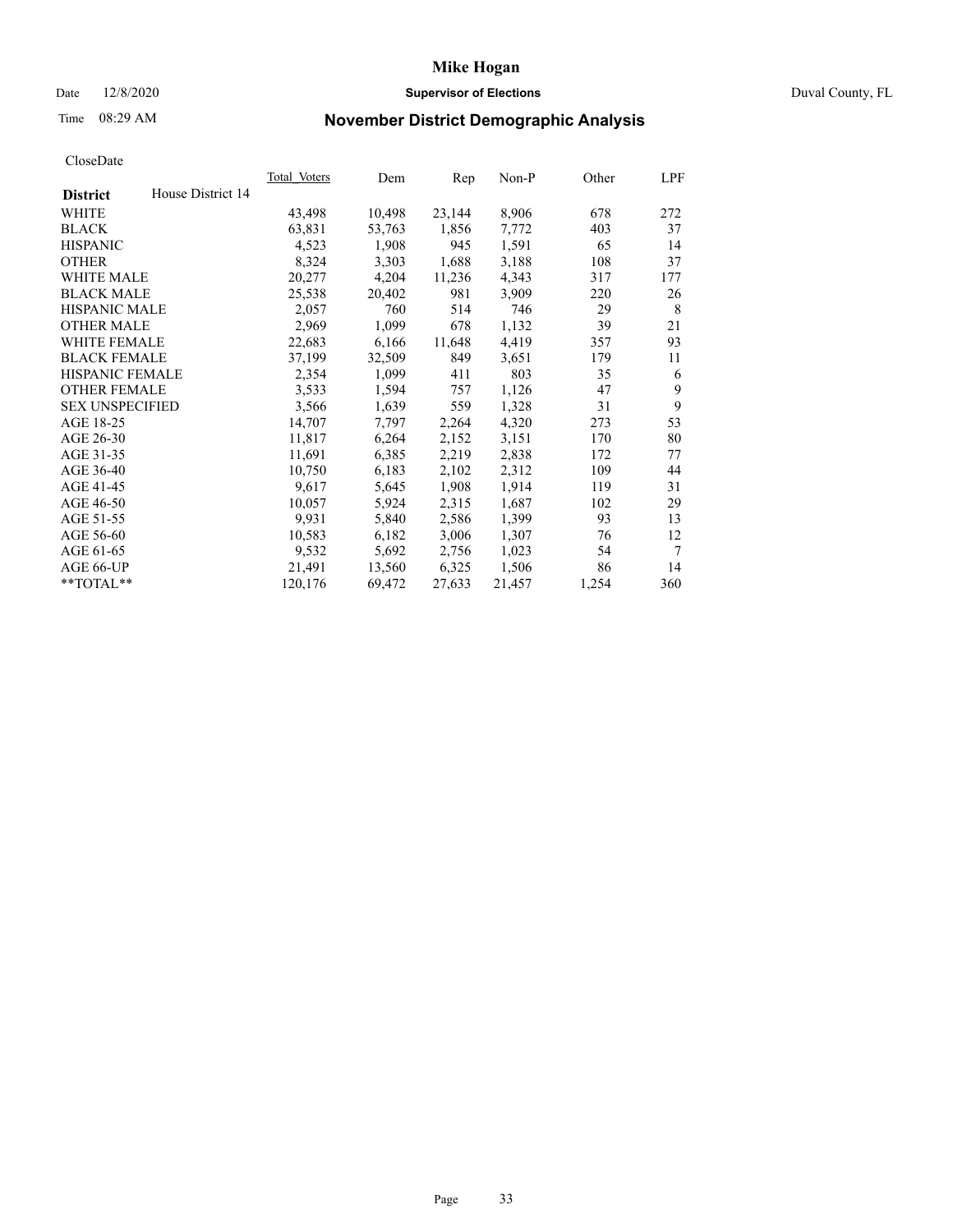# Date 12/8/2020 **Supervisor of Elections** Duval County, FL

# Time 08:29 AM **November District Demographic Analysis**

| <b>Total Voters</b> | Dem    | Rep    | Non-P  | Other | LPF |
|---------------------|--------|--------|--------|-------|-----|
|                     |        |        |        |       |     |
| 67,389              | 15,627 | 37,954 | 12,496 | 919   | 393 |
| 32,369              | 25,427 | 1,290  | 5,264  | 354   | 34  |
| 7,431               | 2,947  | 1,700  | 2,661  | 98    | 25  |
| 10,250              | 3,246  | 3,027  | 3,755  | 187   | 35  |
| 31,610              | 6,148  | 18,565 | 6,199  | 428   | 270 |
| 13,177              | 9,642  | 701    | 2,624  | 192   | 18  |
| 3,405               | 1,235  | 894    | 1,220  | 44    | 12  |
| 3,785               | 1,081  | 1,258  | 1,371  | 59    | 16  |
| 34,980              | 9,323  | 18,960 | 6,094  | 482   | 121 |
| 18,616              | 15,358 | 563    | 2,521  | 158   | 16  |
| 3,869               | 1,641  | 777    | 1,389  | 51    | 11  |
| 4,779               | 1,698  | 1,428  | 1,548  | 94    | 11  |
| 3,217               | 1,121  | 825    | 1,209  | 50    | 12  |
| 13,274              | 5,336  | 3,479  | 4,063  | 320   | 76  |
| 11,726              | 4,683  | 3,295  | 3,421  | 243   | 84  |
| 11,759              | 4,844  | 3,422  | 3,217  | 190   | 86  |
| 10,487              | 4,426  | 3,120  | 2,695  | 168   | 78  |
| 9,344               | 3,969  | 2,977  | 2,203  | 144   | 51  |
| 9,544               | 3,981  | 3,590  | 1,818  | 125   | 30  |
| 9,936               | 4,079  | 3,983  | 1,755  | 92    | 27  |
| 10,684              | 4,192  | 4,835  | 1,555  | 81    | 21  |
| 9,693               | 3,846  | 4,537  | 1,232  | 61    | 17  |
| 20,992              | 7,891  | 10,733 | 2,217  | 134   | 17  |
| 117,439             | 47,247 | 43,971 | 24,176 | 1,558 | 487 |
|                     |        |        |        |       |     |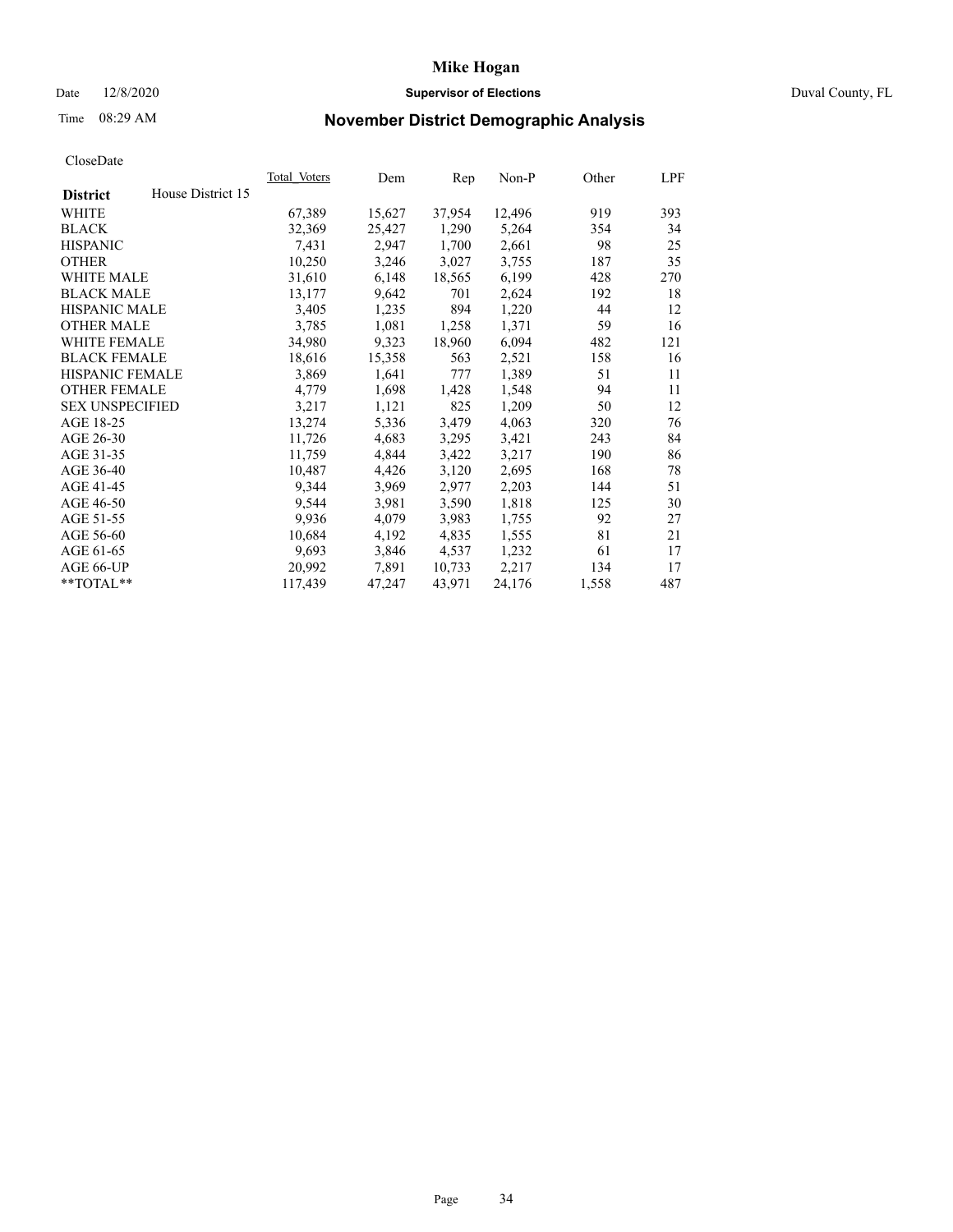# Date 12/8/2020 **Supervisor of Elections** Duval County, FL

# Time 08:29 AM **November District Demographic Analysis**

|                        |                   | Total Voters | Dem    | Rep    | Non-P  | Other | LPF |
|------------------------|-------------------|--------------|--------|--------|--------|-------|-----|
| <b>District</b>        | House District 16 |              |        |        |        |       |     |
| WHITE                  |                   | 96,571       | 22,940 | 52,963 | 18,858 | 1,295 | 515 |
| <b>BLACK</b>           |                   | 16,573       | 12,296 | 755    | 3,253  | 243   | 26  |
| <b>HISPANIC</b>        |                   | 9,122        | 3,317  | 2,541  | 3,119  | 113   | 32  |
| <b>OTHER</b>           |                   | 14,040       | 4,410  | 4,028  | 5,338  | 205   | 59  |
| WHITE MALE             |                   | 44,815       | 8,878  | 25,505 | 9,533  | 564   | 335 |
| <b>BLACK MALE</b>      |                   | 6,985        | 4,723  | 422    | 1,707  | 124   | 9   |
| <b>HISPANIC MALE</b>   |                   | 4,094        | 1,355  | 1,239  | 1,428  | 48    | 24  |
| <b>OTHER MALE</b>      |                   | 5,652        | 1,587  | 1,755  | 2,203  | 72    | 35  |
| <b>WHITE FEMALE</b>    |                   | 50,806       | 13,839 | 27,000 | 9,074  | 720   | 173 |
| <b>BLACK FEMALE</b>    |                   | 9,362        | 7,413  | 324    | 1,492  | 116   | 17  |
| <b>HISPANIC FEMALE</b> |                   | 4,851        | 1,896  | 1,264  | 1,621  | 62    | 8   |
| <b>OTHER FEMALE</b>    |                   | 6,478        | 2,357  | 1,822  | 2,172  | 108   | 19  |
| <b>SEX UNSPECIFIED</b> |                   | 3,263        | 915    | 956    | 1,338  | 42    | 12  |
| AGE 18-25              |                   | 15,442       | 5,139  | 5,347  | 4,429  | 427   | 100 |
| AGE 26-30              |                   | 13,454       | 4,507  | 4,579  | 3,960  | 289   | 119 |
| AGE 31-35              |                   | 12,846       | 4,344  | 4,459  | 3,726  | 198   | 119 |
| AGE 36-40              |                   | 11,432       | 3,651  | 4,187  | 3,343  | 161   | 90  |
| AGE 41-45              |                   | 10,080       | 3,199  | 3,861  | 2,824  | 138   | 58  |
| AGE 46-50              |                   | 10,676       | 3,150  | 4,723  | 2,622  | 131   | 50  |
| AGE 51-55              |                   | 10,820       | 3,077  | 5,309  | 2,283  | 121   | 30  |
| AGE 56-60              |                   | 11,730       | 3,352  | 6,163  | 2,095  | 103   | 17  |
| AGE 61-65              |                   | 10,941       | 3,395  | 5,768  | 1,662  | 94    | 22  |
| AGE 66-UP              |                   | 28,885       | 9,149  | 15,891 | 3,624  | 194   | 27  |
| $*$ TOTAL $*$          |                   | 136,306      | 42,963 | 60,287 | 30,568 | 1,856 | 632 |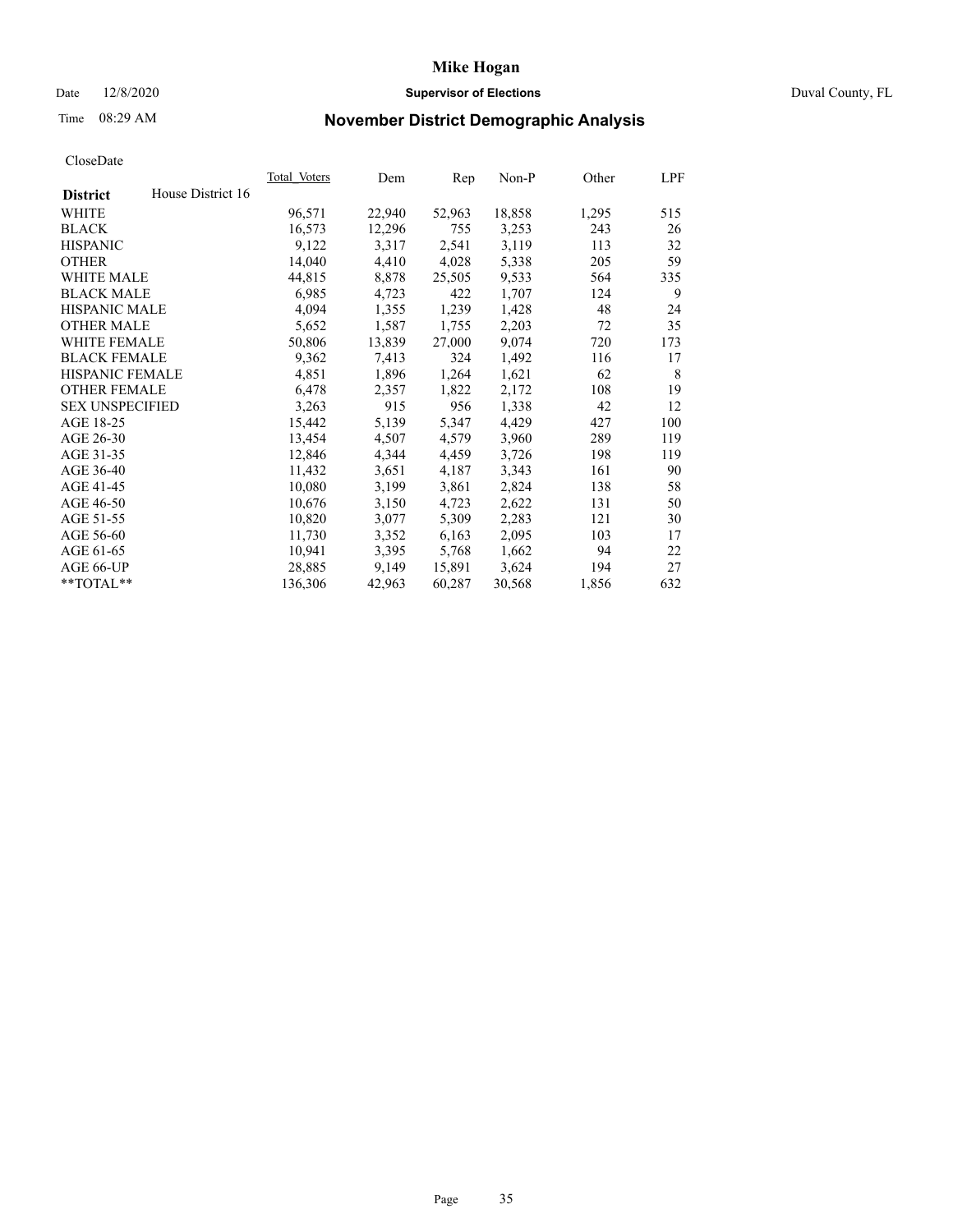# Date 12/8/2020 **Supervisor of Elections** Duval County, FL

# Time 08:29 AM **November District Demographic Analysis**

|                                        | Total Voters | Dem    | Rep    | Non-P  | Other | LPF    |
|----------------------------------------|--------------|--------|--------|--------|-------|--------|
| School Board Dist 1<br><b>District</b> |              |        |        |        |       |        |
| WHITE                                  | 56,386       | 11,829 | 32,487 | 11,049 | 730   | 291    |
| <b>BLACK</b>                           | 24,998       | 19,388 | 1,067  | 4,242  | 269   | 32     |
| <b>HISPANIC</b>                        | 6,640        | 2,553  | 1,687  | 2,310  | 76    | 14     |
| <b>OTHER</b>                           | 9,145        | 2,830  | 2,687  | 3,476  | 113   | 39     |
| WHITE MALE                             | 26,742       | 4,659  | 15,940 | 5,624  | 333   | 186    |
| <b>BLACK MALE</b>                      | 10,424       | 7,526  | 582    | 2,152  | 142   | 22     |
| <b>HISPANIC MALE</b>                   | 2,972        | 1,032  | 847    | 1,049  | 36    | 8      |
| <b>OTHER MALE</b>                      | 3,448        | 962    | 1,136  | 1,287  | 38    | 25     |
| <b>WHITE FEMALE</b>                    | 28,956       | 7,024  | 16,181 | 5,259  | 390   | 102    |
| <b>BLACK FEMALE</b>                    | 14,075       | 11,515 | 465    | 1,961  | 124   | 10     |
| <b>HISPANIC FEMALE</b>                 | 3,506        | 1,457  | 804    | 1,200  | 39    | 6      |
| <b>OTHER FEMALE</b>                    | 4,110        | 1,461  | 1,205  | 1,373  | 60    | 11     |
| <b>SEX UNSPECIFIED</b>                 | 2,934        | 963    | 768    | 1,171  | 26    | 6      |
| AGE 18-25                              | 11,595       | 4,515  | 3,232  | 3,522  | 263   | 63     |
| AGE 26-30                              | 9,391        | 3,706  | 2,643  | 2,813  | 169   | 60     |
| AGE 31-35                              | 9,759        | 3,670  | 3,021  | 2,849  | 146   | 73     |
| AGE 36-40                              | 8,782        | 3,284  | 2,828  | 2,489  | 121   | 60     |
| AGE 41-45                              | 7,722        | 2,989  | 2,650  | 1,954  | 95    | 34     |
| AGE 46-50                              | 7,954        | 3,100  | 3,091  | 1,635  | 95    | 33     |
| AGE 51-55                              | 8,236        | 3,062  | 3,584  | 1,489  | 84    | 17     |
| AGE 56-60                              | 8,805        | 3,156  | 4,208  | 1,343  | 85    | 13     |
| AGE 61-65                              | 7,768        | 2,882  | 3,762  | 1,060  | 57    | $\tau$ |
| AGE 66-UP                              | 17,157       | 6,236  | 8,909  | 1,923  | 73    | 16     |
| $*$ $TOTAL**$                          | 97,169       | 36,600 | 37,928 | 21,077 | 1,188 | 376    |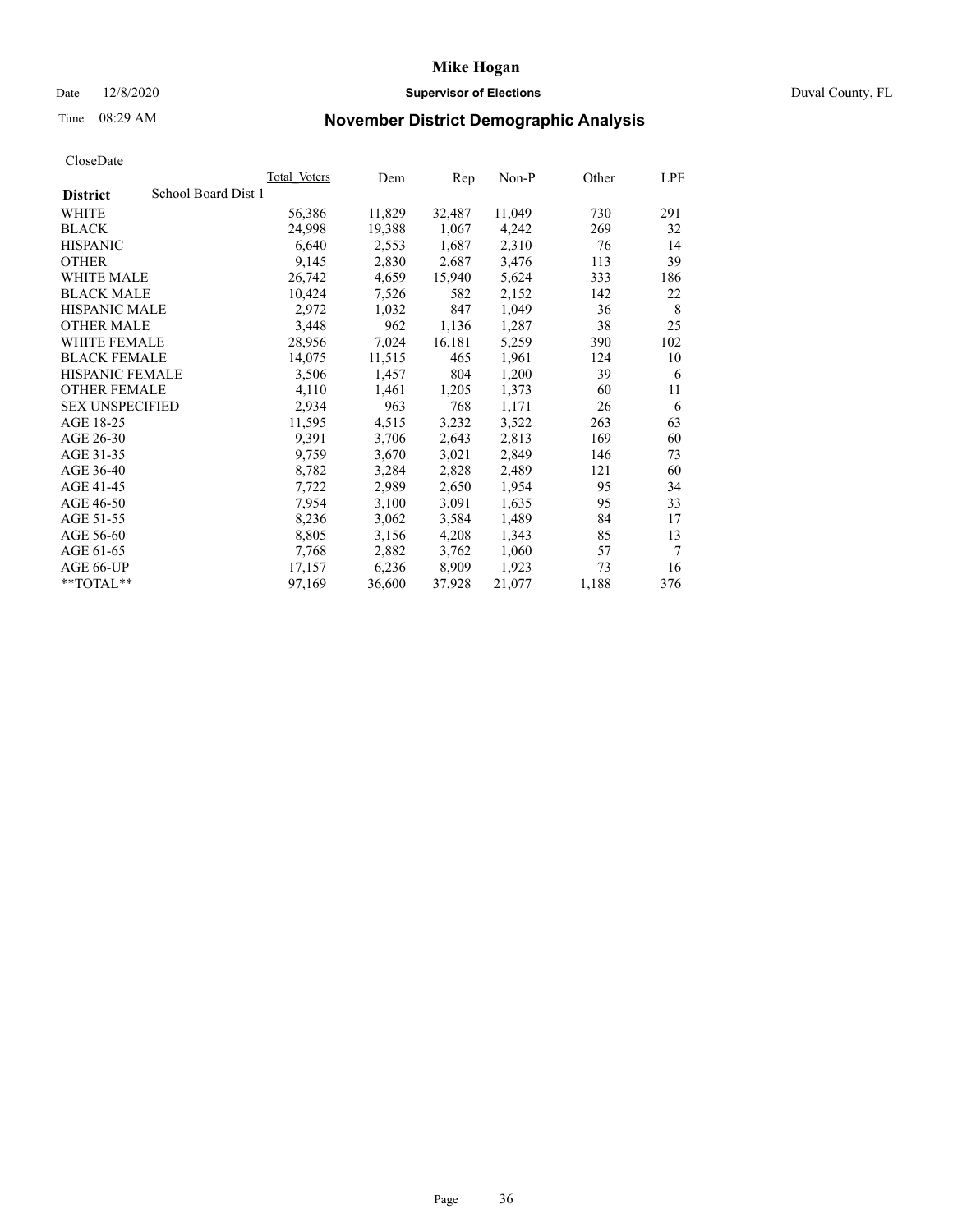# Date 12/8/2020 **Supervisor of Elections** Duval County, FL

# Time 08:29 AM **November District Demographic Analysis**

| School Board Dist 2<br><b>District</b> |         |        |        |        |       |     |
|----------------------------------------|---------|--------|--------|--------|-------|-----|
|                                        |         |        |        |        |       |     |
| WHITE                                  | 79,283  | 18,315 | 42,215 | 17,255 | 1,061 | 437 |
| <b>BLACK</b>                           | 7,605   | 5,571  | 440    | 1,496  | 85    | 13  |
| <b>HISPANIC</b>                        | 5,006   | 1,745  | 1,531  | 1,630  | 81    | 19  |
| <b>OTHER</b>                           | 9,995   | 2,719  | 3,337  | 3,750  | 139   | 50  |
| WHITE MALE                             | 37,789  | 6,919  | 21,240 | 8,828  | 497   | 305 |
| <b>BLACK MALE</b>                      | 3,504   | 2,339  | 261    | 842    | 53    | 9   |
| <b>HISPANIC MALE</b>                   | 2,231   | 651    | 738    | 792    | 40    | 10  |
| <b>OTHER MALE</b>                      | 3,905   | 982    | 1,351  | 1,494  | 53    | 25  |
| <b>WHITE FEMALE</b>                    | 40,627  | 11,200 | 20,565 | 8,183  | 551   | 128 |
| <b>BLACK FEMALE</b>                    | 3,981   | 3,150  | 172    | 624    | 32    | 3   |
| HISPANIC FEMALE                        | 2,665   | 1,059  | 764    | 795    | 40    | 7   |
| <b>OTHER FEMALE</b>                    | 4,551   | 1,374  | 1,597  | 1,499  | 63    | 18  |
| <b>SEX UNSPECIFIED</b>                 | 2,632   | 676    | 835    | 1,070  | 37    | 14  |
| AGE 18-25                              | 10,830  | 3,238  | 3,918  | 3,306  | 288   | 80  |
| AGE 26-30                              | 9,719   | 2,714  | 3,779  | 2,959  | 179   | 88  |
| AGE 31-35                              | 9,544   | 2,664  | 3,627  | 3,023  | 147   | 83  |
| AGE 36-40                              | 9,234   | 2,486  | 3,714  | 2,809  | 141   | 84  |
| AGE 41-45                              | 7,961   | 2,179  | 3,322  | 2,309  | 101   | 50  |
| AGE 46-50                              | 8,201   | 2,109  | 3,946  | 1,999  | 104   | 43  |
| AGE 51-55                              | 8,154   | 2,030  | 4,354  | 1,660  | 76    | 34  |
| AGE 56-60                              | 9,236   | 2,273  | 5,114  | 1,719  | 107   | 23  |
| AGE 61-65                              | 8,486   | 2,480  | 4,484  | 1,421  | 84    | 17  |
| AGE 66-UP                              | 20,524  | 6,177  | 11,265 | 2,926  | 139   | 17  |
| **TOTAL**                              | 101,889 | 28,350 | 47,523 | 24,131 | 1,366 | 519 |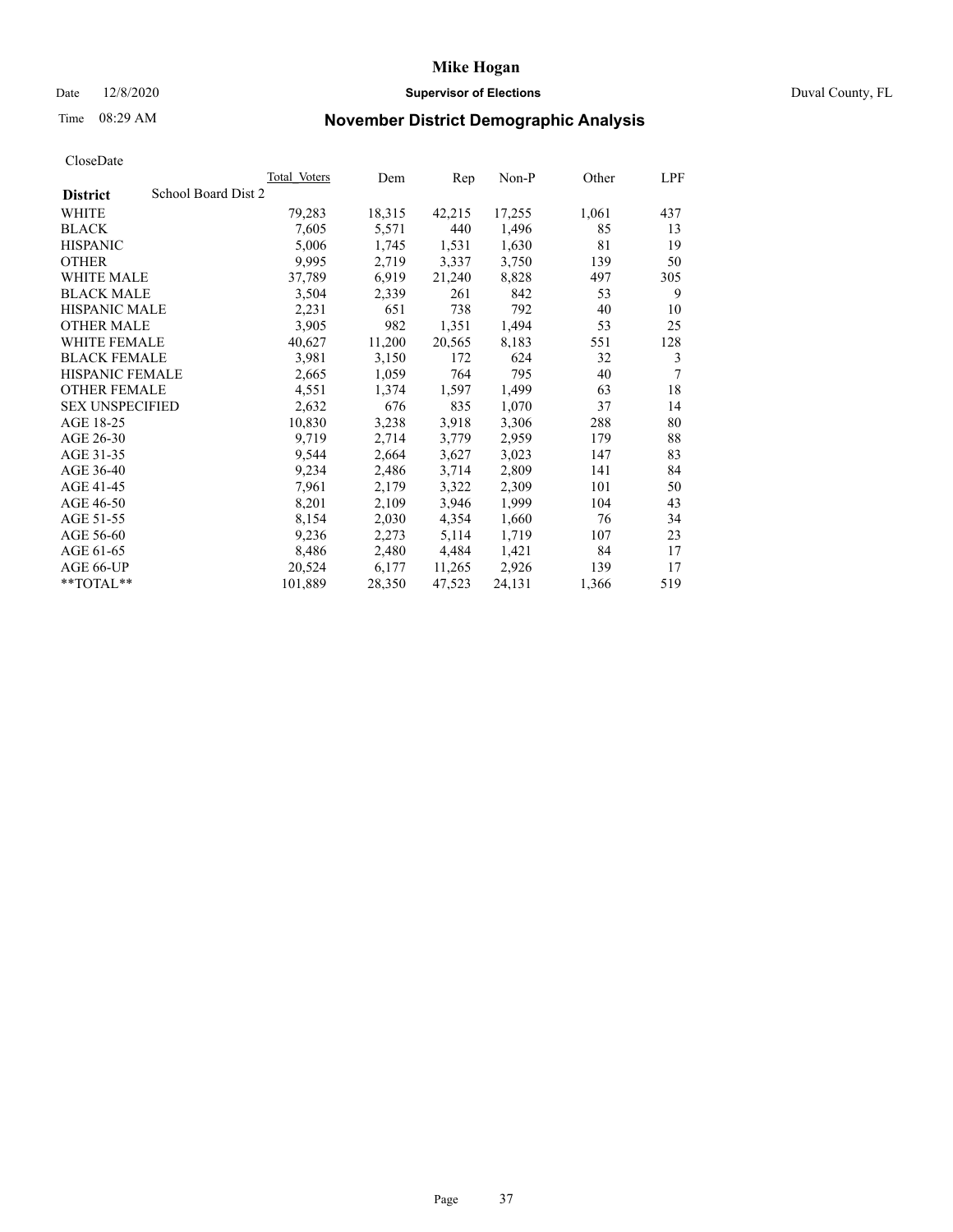# Date 12/8/2020 **Supervisor of Elections** Duval County, FL

# Time 08:29 AM **November District Demographic Analysis**

|                                        | Total Voters | Dem    | Rep    | Non-P  | Other | LPF |
|----------------------------------------|--------------|--------|--------|--------|-------|-----|
| School Board Dist 3<br><b>District</b> |              |        |        |        |       |     |
| WHITE                                  | 56,673       | 15,246 | 28,714 | 11,604 | 767   | 342 |
| <b>BLACK</b>                           | 15,332       | 11,749 | 643    | 2,761  | 161   | 18  |
| <b>HISPANIC</b>                        | 7,051        | 2,787  | 1,666  | 2,481  | 94    | 23  |
| <b>OTHER</b>                           | 9,655        | 3,054  | 2,624  | 3,822  | 117   | 38  |
| WHITE MALE                             | 26,354       | 6,001  | 13,941 | 5,827  | 358   | 227 |
| <b>BLACK MALE</b>                      | 6,290        | 4,449  | 338    | 1,407  | 85    | 11  |
| <b>HISPANIC MALE</b>                   | 3,134        | 1,140  | 839    | 1,107  | 36    | 12  |
| <b>OTHER MALE</b>                      | 3,781        | 1,079  | 1,133  | 1,505  | 45    | 19  |
| <b>WHITE FEMALE</b>                    | 29,600       | 9,051  | 14,470 | 5,565  | 404   | 110 |
| <b>BLACK FEMALE</b>                    | 8,774        | 7,102  | 296    | 1,296  | 73    | 7   |
| <b>HISPANIC FEMALE</b>                 | 3,731        | 1,577  | 784    | 1,303  | 56    | 11  |
| <b>OTHER FEMALE</b>                    | 4,238        | 1,541  | 1,164  | 1,464  | 56    | 13  |
| <b>SEX UNSPECIFIED</b>                 | 2,808        | 896    | 682    | 1,193  | 26    | 11  |
| AGE 18-25                              | 9,985        | 3,842  | 2,689  | 3,141  | 256   | 57  |
| AGE 26-30                              | 9,534        | 3,522  | 2,715  | 3,031  | 181   | 85  |
| AGE 31-35                              | 8,944        | 3,420  | 2,664  | 2,639  | 150   | 71  |
| AGE 36-40                              | 7,635        | 2,836  | 2,366  | 2,256  | 114   | 63  |
| AGE 41-45                              | 6,398        | 2,356  | 2,074  | 1,835  | 91    | 42  |
| AGE 46-50                              | 6,710        | 2,391  | 2,562  | 1,642  | 78    | 37  |
| AGE 51-55                              | 6,786        | 2,382  | 2,933  | 1,399  | 52    | 20  |
| AGE 56-60                              | 7,827        | 2,722  | 3,556  | 1,450  | 80    | 19  |
| AGE 61-65                              | 7,347        | 2,685  | 3,433  | 1,160  | 57    | 12  |
| AGE 66-UP                              | 17,545       | 6,680  | 8,655  | 2,115  | 80    | 15  |
| $*$ $TOTAL**$                          | 88,711       | 32,836 | 33,647 | 20,668 | 1,139 | 421 |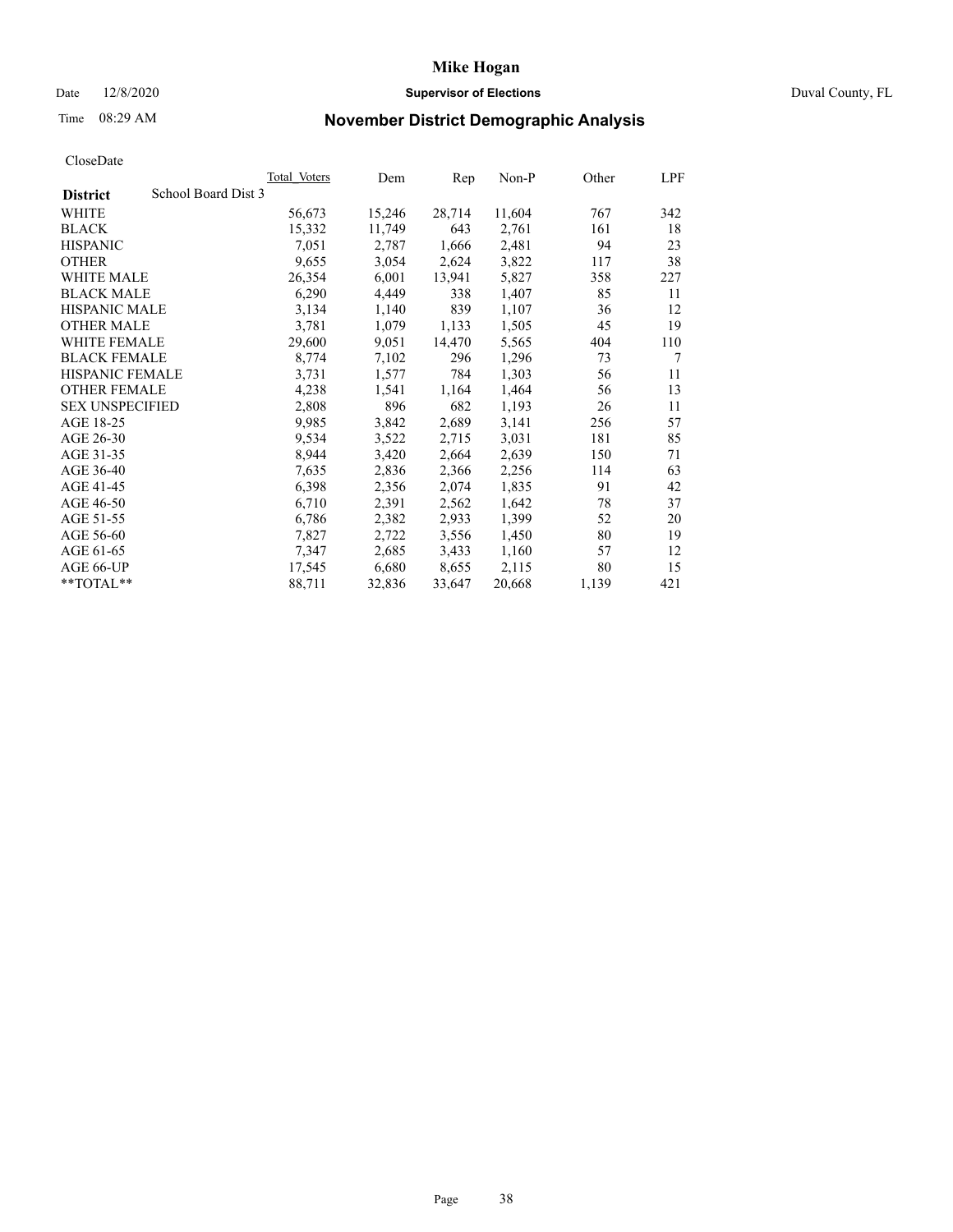# Date 12/8/2020 **Supervisor of Elections** Duval County, FL

# Time 08:29 AM **November District Demographic Analysis**

| Total Voters | Dem                 | Rep    | Non-P  | Other | LPF |
|--------------|---------------------|--------|--------|-------|-----|
|              |                     |        |        |       |     |
| 25,005       | 5,963               | 13,319 | 5,188  | 390   | 145 |
| 56,333       | 47,910              | 1,565  | 6,495  | 321   | 42  |
| 2,499        | 1,065               | 515    | 870    | 36    | 13  |
| 6,040        | 2,707               | 857    | 2,365  | 83    | 28  |
| 12,028       | 2,470               | 6,676  | 2,604  | 182   | 96  |
| 22,785       | 18,441              | 846    | 3,289  | 184   | 25  |
| 1,153        | 438                 | 284    | 408    | 15    | 8   |
| 2,076        | 886                 | 347    | 801    | 31    | 11  |
| 12,630       | 3,413               | 6,477  | 2,484  | 207   | 49  |
| 32,542       | 28,693              | 698    | 3,003  | 132   | 16  |
| 1,293        | 605                 | 220    | 442    | 21    | 5   |
| 2,493        | 1,311               | 375    | 760    | 34    | 13  |
| 2,876        | 1,388               | 333    | 1,126  | 24    | 5   |
| 11,108       | 6,392               | 1,349  | 3,161  | 158   | 48  |
| 8,492        | 4,957               | 1,270  | 2,128  | 92    | 45  |
| 8,459        | 5,128               | 1,265  | 1,920  | 101   | 45  |
| 8,049        | 5,049               | 1,291  | 1,606  | 78    | 25  |
| 7,090        | 4,546               | 1,135  | 1,306  | 86    | 17  |
| 7,537        | 4,777               | 1,487  | 1,187  | 72    | 14  |
| 7,570        | 4,936               | 1,610  | 943    | 70    | 11  |
| 8,088        | 5,278               | 1,794  | 938    | 70    | 8   |
| 7,697        | 5,359               | 1,576  | 714    | 40    | 8   |
| 15,787       | 11,223              | 3,479  | 1,015  | 63    | 7   |
| 89,877       | 57,645              | 16,256 | 14,918 | 830   | 228 |
|              | School Board Dist 4 |        |        |       |     |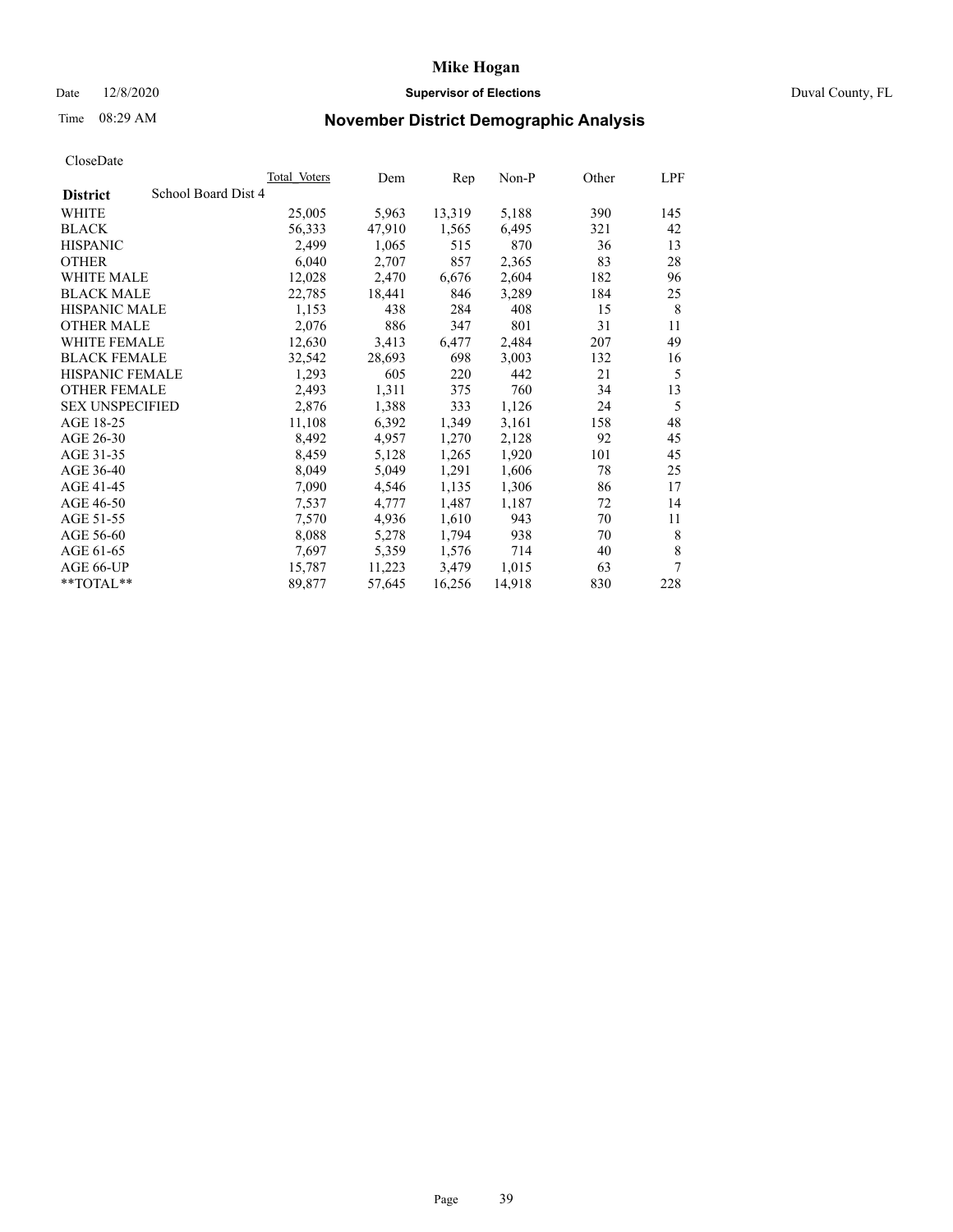# Date 12/8/2020 **Supervisor of Elections** Duval County, FL

# Time 08:29 AM **November District Demographic Analysis**

| School Board Dist 5<br><b>District</b><br>WHITE<br>24,651<br>6,515<br>12,095<br>5,445<br>424<br>1,489<br>6,418<br><b>BLACK</b><br>50,086<br>41,799<br>345<br><b>HISPANIC</b><br>4,012<br>1,712<br>712<br>1,518<br>58<br><b>OTHER</b><br>6,954<br>2,716<br>1,435<br>2,697<br>84<br>11,389<br>5,924<br>2,564<br>WHITE MALE<br>2,574<br>205 | 172<br>35<br>12<br>22<br>122 |
|------------------------------------------------------------------------------------------------------------------------------------------------------------------------------------------------------------------------------------------------------------------------------------------------------------------------------------------|------------------------------|
|                                                                                                                                                                                                                                                                                                                                          |                              |
|                                                                                                                                                                                                                                                                                                                                          |                              |
|                                                                                                                                                                                                                                                                                                                                          |                              |
|                                                                                                                                                                                                                                                                                                                                          |                              |
|                                                                                                                                                                                                                                                                                                                                          |                              |
|                                                                                                                                                                                                                                                                                                                                          |                              |
| <b>BLACK MALE</b><br>19,690<br>15,613<br>738<br>3,140<br>178                                                                                                                                                                                                                                                                             | 21                           |
| <b>HISPANIC MALE</b><br>1,765<br>379<br>29<br>655<br>694                                                                                                                                                                                                                                                                                 | 8                            |
| 2,498<br><b>OTHER MALE</b><br>901<br>593<br>27<br>966                                                                                                                                                                                                                                                                                    | 11                           |
| WHITE FEMALE<br>12,929<br>6,039<br>3,849<br>2,778<br>214                                                                                                                                                                                                                                                                                 | 49                           |
| <b>BLACK FEMALE</b><br>3,112<br>29,444<br>25,434<br>723<br>161                                                                                                                                                                                                                                                                           | 14                           |
| HISPANIC FEMALE<br>2,133<br>1,003<br>320<br>780<br>26                                                                                                                                                                                                                                                                                    | 4                            |
| <b>OTHER FEMALE</b><br>3,078<br>1,356<br>684<br>994<br>38                                                                                                                                                                                                                                                                                | 6                            |
| 2,777<br>1,050<br><b>SEX UNSPECIFIED</b><br>1,357<br>331<br>33                                                                                                                                                                                                                                                                           | 6                            |
| AGE 18-25<br>10,618<br>1,211<br>3,319<br>5,856<br>195                                                                                                                                                                                                                                                                                    | 37                           |
| AGE 26-30<br>8,888<br>1,199<br>2,443<br>5,065<br>127                                                                                                                                                                                                                                                                                     | 54                           |
| AGE 31-35<br>8,557<br>1,110<br>2,120<br>137<br>5,143                                                                                                                                                                                                                                                                                     | 47                           |
| AGE 36-40<br>1,089<br>1,693<br>95<br>7,473<br>4,570                                                                                                                                                                                                                                                                                      | 26                           |
| AGE 41-45<br>6,577<br>1,070<br>1,338<br>79<br>4,072                                                                                                                                                                                                                                                                                      | 18                           |
| AGE 46-50<br>6,742<br>4,205<br>1,251<br>1,193<br>76                                                                                                                                                                                                                                                                                      | 17                           |
| AGE 51-55<br>6,660<br>4,186<br>1,392<br>1,021<br>49                                                                                                                                                                                                                                                                                      | 12                           |
| AGE 56-60<br>7,535<br>1,750<br>52<br>4,765<br>955                                                                                                                                                                                                                                                                                        | 13                           |
| 6,894<br>810<br>39<br>AGE 61-65<br>4,343<br>1,697                                                                                                                                                                                                                                                                                        | 5                            |
| 3,962<br>1,186<br>AGE 66-UP<br>15,759<br>10,537<br>62                                                                                                                                                                                                                                                                                    | 12                           |
| **TOTAL**<br>85,703<br>911<br>52,742<br>15,731<br>16,078                                                                                                                                                                                                                                                                                 | 241                          |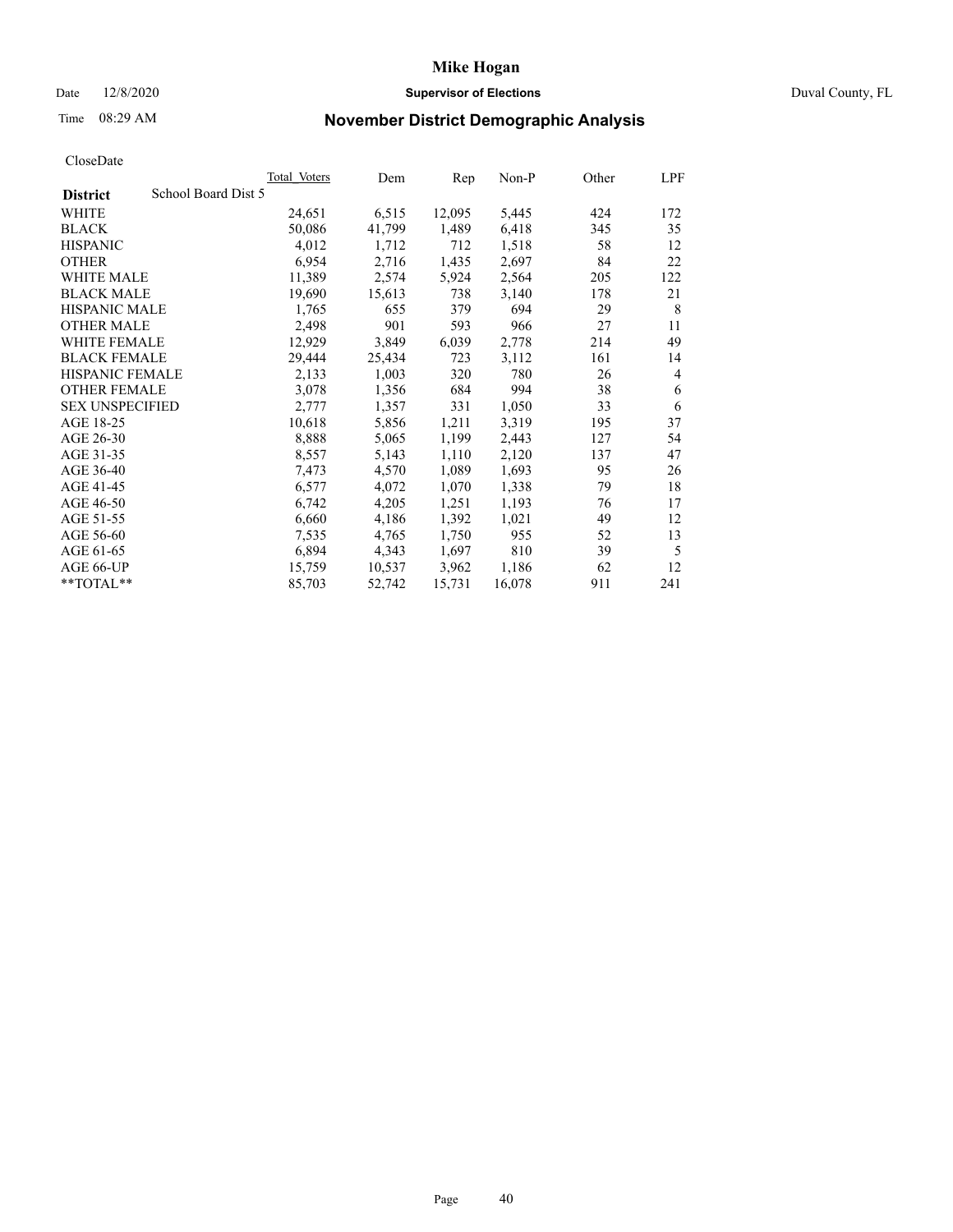# Date 12/8/2020 **Supervisor of Elections** Duval County, FL

# Time 08:29 AM **November District Demographic Analysis**

| <b>Total Voters</b> | Dem    | Rep    | Non-P  | Other | LPF |
|---------------------|--------|--------|--------|-------|-----|
| School Board Dist 6 |        |        |        |       |     |
| 61,223              | 14,987 | 33,889 | 11,164 | 828   | 355 |
| 22,205              | 17,362 | 942    | 3,643  | 235   | 23  |
| 5,669               | 2,266  | 1,376  | 1,933  | 75    | 19  |
| 8,017               | 2,527  | 2,379  | 2,920  | 163   | 28  |
| 28,673              | 5,954  | 16,544 | 5,557  | 381   | 237 |
| 9,213               | 6,714  | 527    | 1,827  | 131   | 14  |
| 2,630               | 973    | 722    | 898    | 29    | 8   |
| 2,985               | 857    | 993    | 1,066  | 54    | 15  |
| 31,841              | 8,890  | 16,956 | 5,439  | 440   | 116 |
| 12,591              | 10,363 | 393    | 1,722  | 104   | 9   |
| 2,921               | 1,241  | 629    | 997    | 45    | 9   |
| 3,653               | 1,290  | 1,096  | 1,181  | 80    | 6   |
| 2,606               | 860    | 726    | 972    | 37    | 11  |
| 10,529              | 4,013  | 3,016  | 3,173  | 268   | 59  |
| 9,624               | 3,672  | 2,931  | 2,742  | 211   | 68  |
| 9,952               | 3,889  | 3,144  | 2,672  | 168   | 79  |
| 8,733               | 3,508  | 2,778  | 2,243  | 130   | 74  |
| 7,685               | 3,058  | 2,629  | 1,829  | 120   | 49  |
| 7,805               | 3,031  | 3,163  | 1,474  | 106   | 31  |
| 8,191               | 3,174  | 3,479  | 1,440  | 78    | 20  |
| 8,830               | 3,282  | 4,208  | 1,268  | 55    | 17  |
| 8,020               | 3,034  | 3,921  | 997    | 53    | 15  |
| 17,745              | 6,481  | 9,317  | 1,822  | 112   | 13  |
| 97,114              | 37,142 | 38,586 | 19,660 | 1,301 | 425 |
|                     |        |        |        |       |     |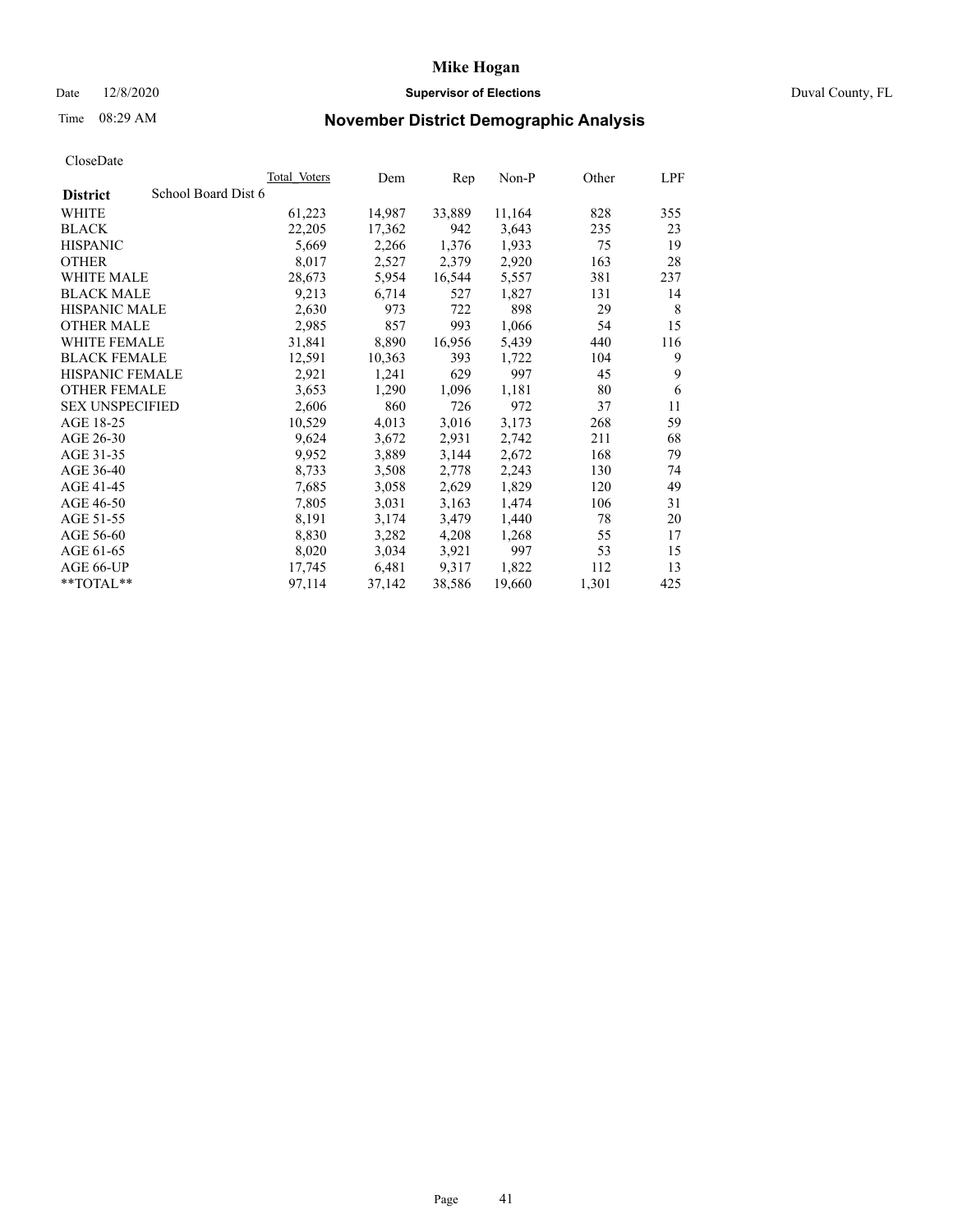# Date 12/8/2020 **Supervisor of Elections** Duval County, FL

# Time 08:29 AM **November District Demographic Analysis**

|                                        | Total Voters | Dem    | Rep    | $Non-P$ | Other | <b>LPF</b> |
|----------------------------------------|--------------|--------|--------|---------|-------|------------|
| School Board Dist 7<br><b>District</b> |              |        |        |         |       |            |
| WHITE                                  | 79,777       | 18,096 | 44,005 | 16,092  | 1,154 | 430        |
| <b>BLACK</b>                           | 12,898       | 9,424  | 621    | 2,612   | 217   | 24         |
| <b>HISPANIC</b>                        | 7,665        | 2,754  | 2,175  | 2,608   | 94    | 34         |
| <b>OTHER</b>                           | 12,460       | 3,938  | 3,508  | 4,777   | 186   | 51         |
| WHITE MALE                             | 37,150       | 6,969  | 21,283 | 8,123   | 492   | 283        |
| <b>BLACK MALE</b>                      | 5,478        | 3,633  | 346    | 1,382   | 109   | 8          |
| <b>HISPANIC MALE</b>                   | 3,429        | 1,103  | 1,053  | 1,205   | 43    | 25         |
| <b>OTHER MALE</b>                      | 5,031        | 1,420  | 1,503  | 2,009   | 67    | 32         |
| <b>WHITE FEMALE</b>                    | 41,822       | 10,951 | 22,329 | 7,751   | 648   | 143        |
| <b>BLACK FEMALE</b>                    | 7,239        | 5,667  | 264    | 1,186   | 106   | 16         |
| HISPANIC FEMALE                        | 4,095        | 1,597  | 1,092  | 1,349   | 49    | 8          |
| <b>OTHER FEMALE</b>                    | 5,777        | 2,112  | 1,614  | 1,945   | 91    | 15         |
| <b>SEX UNSPECIFIED</b>                 | 2,779        | 760    | 825    | 1,139   | 46    | 9          |
| AGE 18-25                              | 13,867       | 4,609  | 4,774  | 3,998   | 396   | 90         |
| AGE 26-30                              | 11,683       | 3,827  | 4,037  | 3,452   | 266   | 101        |
| AGE 31-35                              | 10,687       | 3,462  | 3,793  | 3,149   | 180   | 103        |
| AGE 36-40                              | 9,464        | 2,883  | 3,545  | 2,817   | 145   | 74         |
| AGE 41-45                              | 8,416        | 2,596  | 3,262  | 2,394   | 113   | 51         |
| AGE 46-50                              | 8,904        | 2,505  | 4,012  | 2,222   | 120   | 45         |
| AGE 51-55                              | 8,993        | 2,433  | 4,483  | 1,945   | 110   | 22         |
| AGE 56-60                              | 9,548        | 2,562  | 5,138  | 1,762   | 75    | 11         |
| AGE 61-65                              | 8,653        | 2,526  | 4,657  | 1,374   | 77    | 19         |
| AGE 66-UP                              | 22,585       | 6,809  | 12,608 | 2,976   | 169   | 23         |
| **TOTAL**                              | 112,800      | 34,212 | 50,309 | 26,089  | 1,651 | 539        |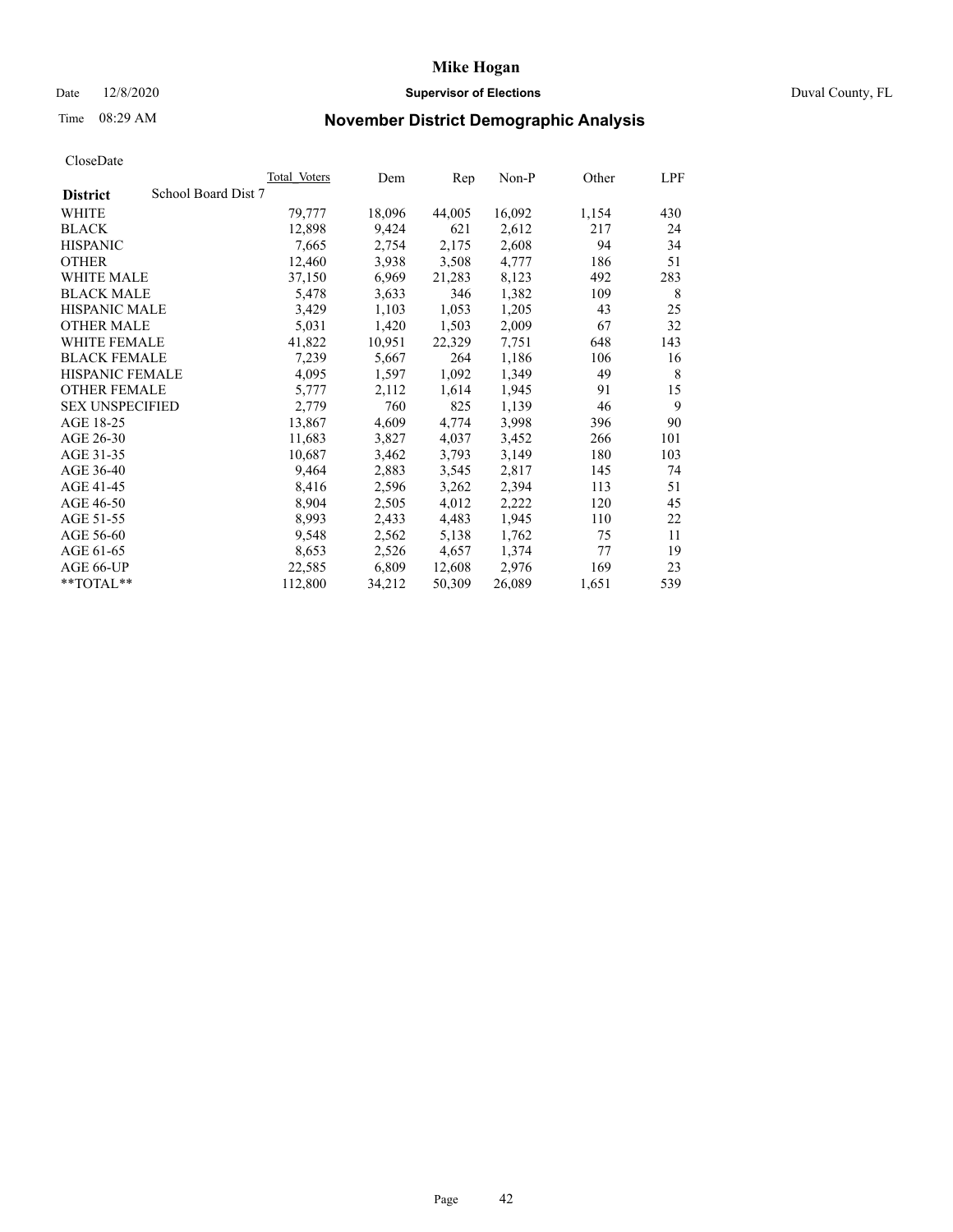# Date 12/8/2020 **Supervisor of Elections** Duval County, FL

# Time 08:29 AM **November District Demographic Analysis**

|                        |                       | Total Voters | Dem     | Rep     | $Non-P$ | Other | LPF   |
|------------------------|-----------------------|--------------|---------|---------|---------|-------|-------|
| <b>District</b>        | Florida Senate Dist 4 |              |         |         |         |       |       |
| WHITE                  |                       | 236,792      | 52,290  | 132,138 | 47,886  | 3,191 | 1,287 |
| <b>BLACK</b>           |                       | 43,521       | 32,852  | 2,058   | 8,011   | 550   | 50    |
| <b>HISPANIC</b>        |                       | 20,003       | 7,209   | 5,699   | 6,759   | 264   | 72    |
| <b>OTHER</b>           |                       | 33,318       | 9,762   | 10,311  | 12,625  | 474   | 146   |
| <b>WHITE MALE</b>      |                       | 112,059      | 20,167  | 65,187  | 24,383  | 1,467 | 855   |
| <b>BLACK MALE</b>      |                       | 18,888       | 13,099  | 1,187   | 4,279   | 293   | 30    |
| <b>HISPANIC MALE</b>   |                       | 9,061        | 2,872   | 2,837   | 3,183   | 124   | 45    |
| <b>OTHER MALE</b>      |                       | 13,132       | 3,527   | 4,300   | 5,056   | 169   | 80    |
| <b>WHITE FEMALE</b>    |                       | 122,181      | 31,600  | 65,638  | 22,828  | 1,695 | 420   |
| <b>BLACK FEMALE</b>    |                       | 23,989       | 19,305  | 845     | 3,569   | 251   | 19    |
| HISPANIC FEMALE        |                       | 10,526       | 4,190   | 2,764   | 3,414   | 135   | 23    |
| <b>OTHER FEMALE</b>    |                       | 15,206       | 5,054   | 4,791   | 5,087   | 225   | 49    |
| <b>SEX UNSPECIFIED</b> |                       | 8,588        | 2,299   | 2,657   | 3,478   | 120   | 34    |
| AGE 18-25              |                       | 38,164       | 12,370  | 13,207  | 11,329  | 1,008 | 250   |
| AGE 26-30              |                       | 32,069       | 9,976   | 11,597  | 9,584   | 636   | 276   |
| AGE 31-35              |                       | 31,539       | 9,785   | 11,615  | 9,362   | 503   | 274   |
| AGE 36-40              |                       | 29,282       | 8,892   | 11,127  | 8,603   | 429   | 231   |
| AGE 41-45              |                       | 25,851       | 8,081   | 10,198  | 7,080   | 338   | 154   |
| AGE 46-50              |                       | 27,248       | 8,170   | 12,349  | 6,260   | 338   | 131   |
| AGE 51-55              |                       | 27,640       | 7,955   | 13,865  | 5,457   | 283   | 80    |
| AGE 56-60              |                       | 29,896       | 8,307   | 16,049  | 5,199   | 289   | 52    |
| AGE 61-65              |                       | 26,923       | 8,239   | 14,269  | 4,136   | 232   | 47    |
| AGE 66-UP              |                       | 65,022       | 20,338  | 35,930  | 8,271   | 423   | 60    |
| **TOTAL**              |                       | 333,634      | 102,113 | 150,206 | 75,281  | 4,479 | 1,555 |
|                        |                       |              |         |         |         |       |       |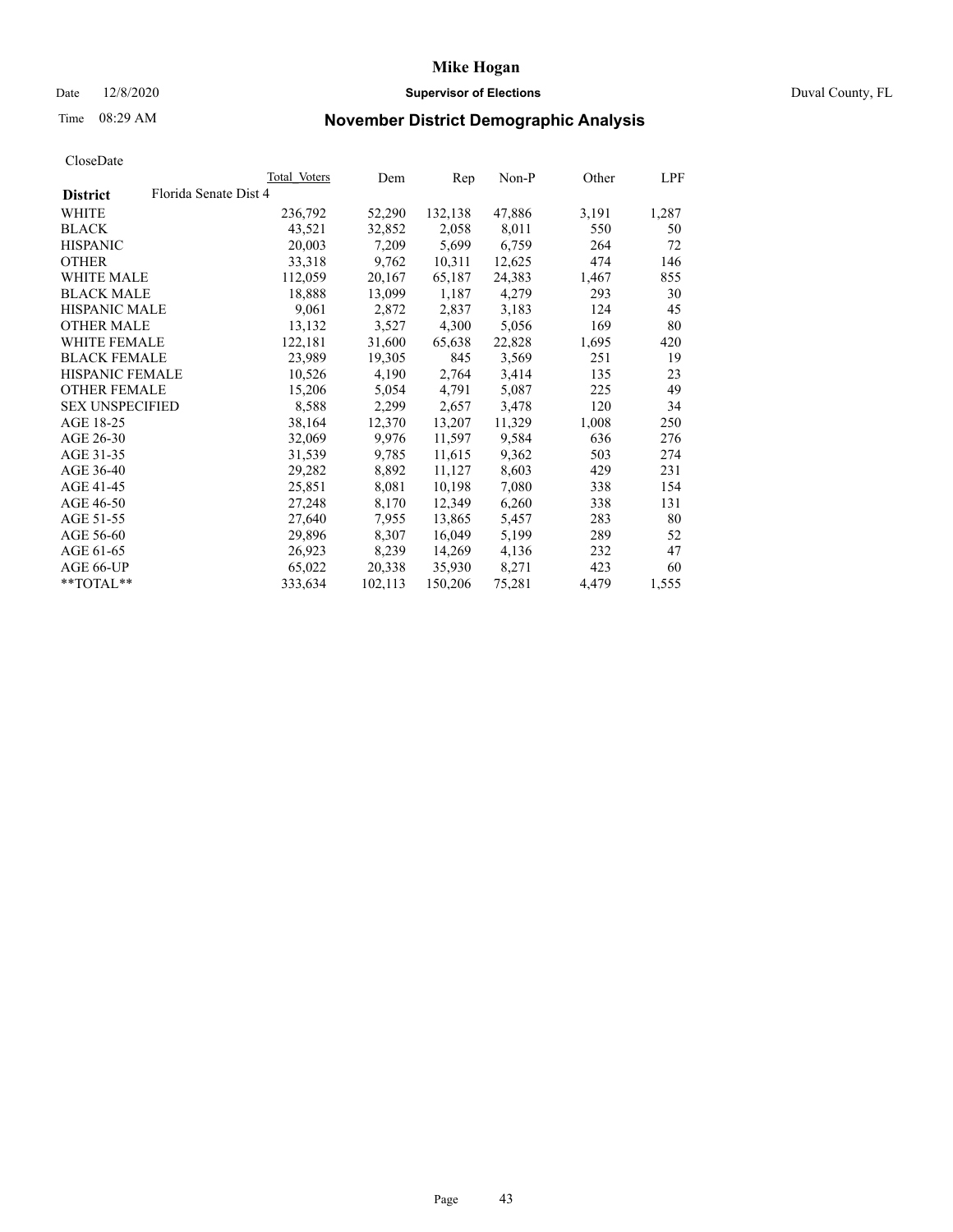# Date 12/8/2020 **Supervisor of Elections** Duval County, FL

# Time 08:29 AM **November District Demographic Analysis**

|                        |                       | Total Voters | Dem     | Rep    | Non-P  | Other | LPF   |
|------------------------|-----------------------|--------------|---------|--------|--------|-------|-------|
| <b>District</b>        | Florida Senate Dist 6 |              |         |        |        |       |       |
| WHITE                  |                       | 146,206      | 38,661  | 74,586 | 29,911 | 2,163 | 885   |
| <b>BLACK</b>           |                       | 145,936      | 120,351 | 4,709  | 19,656 | 1,083 | 137   |
| <b>HISPANIC</b>        |                       | 18,539       | 7,673   | 3,963  | 6,591  | 250   | 62    |
| <b>OTHER</b>           |                       | 28,948       | 10,729  | 6,516  | 11,182 | 411   | 110   |
| <b>WHITE MALE</b>      |                       | 68,066       | 15,379  | 36,361 | 14,744 | 981   | 601   |
| <b>BLACK MALE</b>      |                       | 58,496       | 45,616  | 2,451  | 9,760  | 589   | 80    |
| <b>HISPANIC MALE</b>   |                       | 8,253        | 3,120   | 2,025  | 2,970  | 104   | 34    |
| <b>OTHER MALE</b>      |                       | 10,592       | 3,560   | 2,756  | 4,072  | 146   | 58    |
| <b>WHITE FEMALE</b>    |                       | 76,224       | 22,778  | 37,379 | 14,631 | 1,159 | 277   |
| <b>BLACK FEMALE</b>    |                       | 84,657       | 72,619  | 2,166  | 9,335  | 481   | 56    |
| HISPANIC FEMALE        |                       | 9,818        | 4,349   | 1,849  | 3,452  | 141   | 27    |
| <b>OTHER FEMALE</b>    |                       | 12,694       | 5,391   | 2,944  | 4,129  | 197   | 33    |
| <b>SEX UNSPECIFIED</b> |                       | 10,824       | 4,601   | 1,843  | 4,243  | 109   | 28    |
| AGE 18-25              |                       | 40,368       | 20,095  | 6,982  | 12,291 | 816   | 184   |
| AGE 26-30              |                       | 35,262       | 17,487  | 6,977  | 9,984  | 589   | 225   |
| AGE 31-35              |                       | 34,363       | 17,591  | 7,009  | 9,010  | 526   | 227   |
| AGE 36-40              |                       | 30,088       | 15,724  | 6,484  | 7,310  | 395   | 175   |
| AGE 41-45              |                       | 25,998       | 13,715  | 5,944  | 5,885  | 347   | 107   |
| AGE 46-50              |                       | 26,605       | 13,948  | 7,163  | 5,092  | 313   | 89    |
| AGE 51-55              |                       | 26,950       | 14,248  | 7,970  | 4,440  | 236   | 56    |
| AGE 56-60              |                       | 29,973       | 15,731  | 9,719  | 4,236  | 235   | 52    |
| AGE 61-65              |                       | 27,942       | 15,070  | 9,261  | 3,400  | 175   | 36    |
| AGE 66-UP              |                       | 62,080       | 33,805  | 22,265 | 5,692  | 275   | 43    |
| **TOTAL**              |                       | 339,629      | 177,414 | 89,774 | 67,340 | 3,907 | 1,194 |
|                        |                       |              |         |        |        |       |       |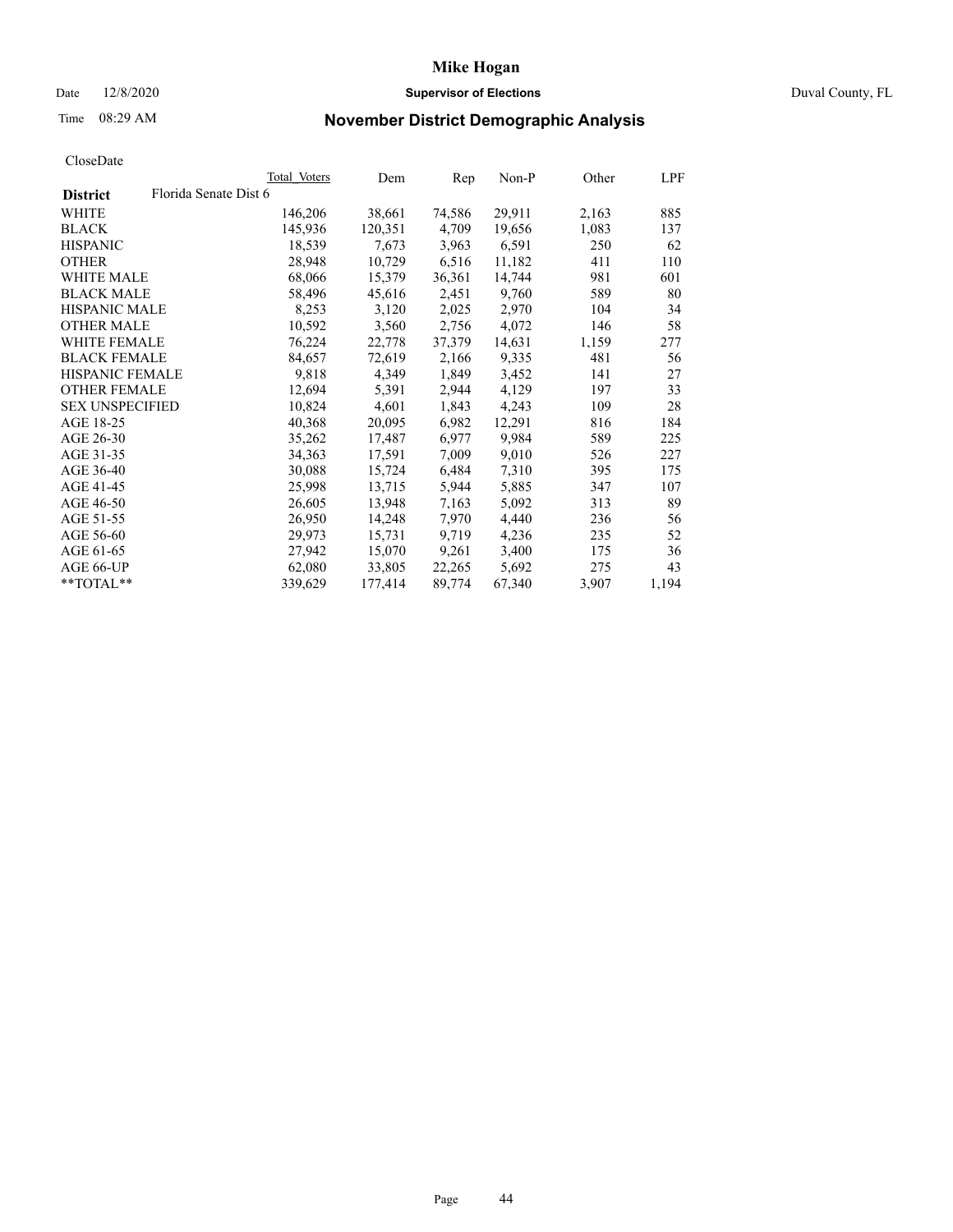# Date 12/8/2020 **Supervisor of Elections** Duval County, FL

# Time 08:29 AM **November District Demographic Analysis**

|                        | Total Voters          | Dem | $\mathbf{Rep}$ | Non-P    | Other | LPF |
|------------------------|-----------------------|-----|----------------|----------|-------|-----|
| <b>District</b>        | Florida Senate Dist 9 |     |                |          |       |     |
| WHITE                  | 0                     | 0   | 0              | $\theta$ | 0     | 0   |
| <b>BLACK</b>           |                       |     |                | 0        |       |     |
| <b>HISPANIC</b>        |                       |     |                | 0        |       |     |
| <b>OTHER</b>           |                       |     |                |          |       |     |
| <b>WHITE MALE</b>      |                       |     |                |          |       |     |
| <b>BLACK MALE</b>      |                       |     |                |          |       |     |
| <b>HISPANIC MALE</b>   |                       |     |                |          |       |     |
| <b>OTHER MALE</b>      |                       |     |                |          |       |     |
| WHITE FEMALE           |                       |     |                |          |       |     |
| <b>BLACK FEMALE</b>    |                       |     |                |          |       |     |
| <b>HISPANIC FEMALE</b> |                       |     |                |          |       |     |
| <b>OTHER FEMALE</b>    |                       |     |                |          |       |     |
| <b>SEX UNSPECIFIED</b> |                       |     |                |          |       |     |
| AGE 18-25              |                       |     |                |          |       |     |
| AGE 26-30              |                       |     |                |          |       |     |
| AGE 31-35              |                       |     |                |          |       |     |
| AGE 36-40              |                       |     |                |          |       |     |
| AGE 41-45              |                       |     |                |          |       |     |
| AGE 46-50              |                       |     |                |          |       |     |
| AGE 51-55              |                       |     |                |          |       |     |
| AGE 56-60              |                       |     |                |          |       |     |
| AGE 61-65              |                       |     |                |          |       |     |
| AGE 66-UP              |                       |     |                |          |       |     |
| **TOTAL**              |                       |     |                | 0        |       |     |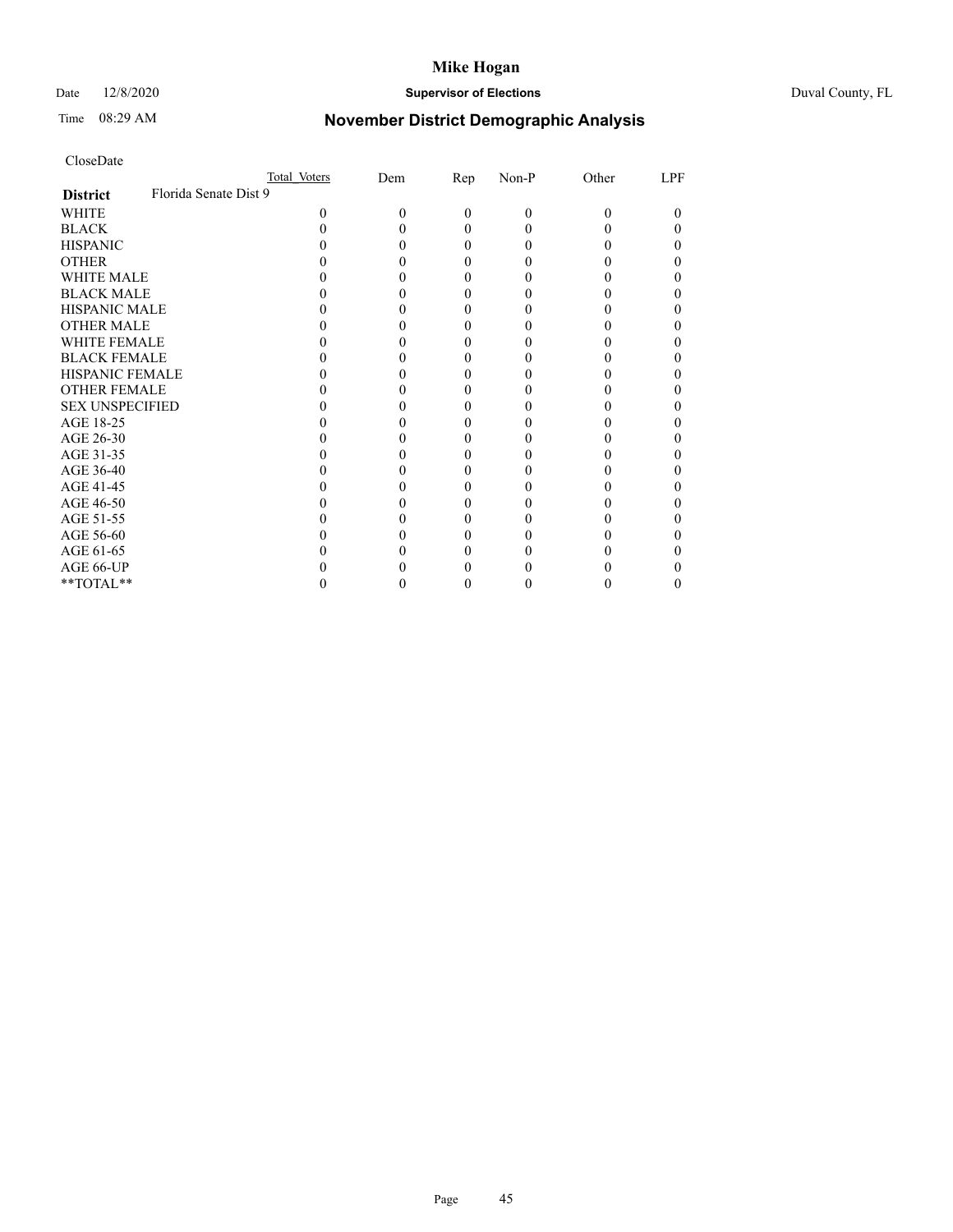# Date 12/8/2020 **Supervisor of Elections** Duval County, FL

# Time 08:29 AM **November District Demographic Analysis**

|                                                  | Total Voters | Dem   | Rep   | $Non-P$ | Other          | <u>LPF</u>       |
|--------------------------------------------------|--------------|-------|-------|---------|----------------|------------------|
| Jacksonville Beach District 1<br><b>District</b> |              |       |       |         |                |                  |
| WHITE                                            | 5,392        | 1,365 | 2,663 | 1,245   | 87             | 32               |
| <b>BLACK</b>                                     | 366          | 281   | 16    | 66      | $\overline{c}$ | 1                |
| <b>HISPANIC</b>                                  | 200          | 64    | 74    | 57      | 5              | $\theta$         |
| <b>OTHER</b>                                     | 388          | 99    | 129   | 147     | 11             | 2                |
| <b>WHITE MALE</b>                                | 2,628        | 557   | 1,339 | 666     | 45             | 21               |
| <b>BLACK MALE</b>                                | 152          | 103   | 5     | 41      | $\overline{c}$ | 1                |
| <b>HISPANIC MALE</b>                             | 97           | 21    | 45    | 30      | 1              | $\theta$         |
| <b>OTHER MALE</b>                                | 141          | 34    | 51    | 52      | 3              | 1                |
| WHITE FEMALE                                     | 2,718        | 801   | 1,298 | 567     | 42             | 10               |
| <b>BLACK FEMALE</b>                              | 209          | 173   | 11    | 25      | $\theta$       | $\mathbf{0}$     |
| <b>HISPANIC FEMALE</b>                           | 100          | 42    | 28    | 26      | 4              | $\mathbf{0}$     |
| <b>OTHER FEMALE</b>                              | 165          | 51    | 56    | 52      | 6              | $\boldsymbol{0}$ |
| <b>SEX UNSPECIFIED</b>                           | 135          | 27    | 49    | 55      | 2              | $\overline{c}$   |
| AGE 18-25                                        | 621          | 198   | 220   | 181     | 17             | 5                |
| AGE 26-30                                        | 837          | 210   | 352   | 255     | 14             | 6                |
| AGE 31-35                                        | 663          | 188   | 246   | 212     | 11             | 6                |
| AGE 36-40                                        | 570          | 153   | 221   | 179     | 10             | 7                |
| AGE 41-45                                        | 436          | 108   | 184   | 129     | 13             | 2                |
| AGE 46-50                                        | 437          | 107   | 221   | 101     | 6              | $\overline{c}$   |
| AGE 51-55                                        | 447          | 112   | 232   | 95      | 6              | $\overline{2}$   |
| AGE 56-60                                        | 538          | 134   | 283   | 109     | 10             | $\overline{c}$   |
| AGE 61-65                                        | 474          | 169   | 231   | 68      | 6              | $\mathbf{0}$     |
| AGE 66-UP                                        | 1,323        | 430   | 692   | 186     | 12             | 3                |
| **TOTAL**                                        | 6,346        | 1,809 | 2,882 | 1,515   | 105            | 35               |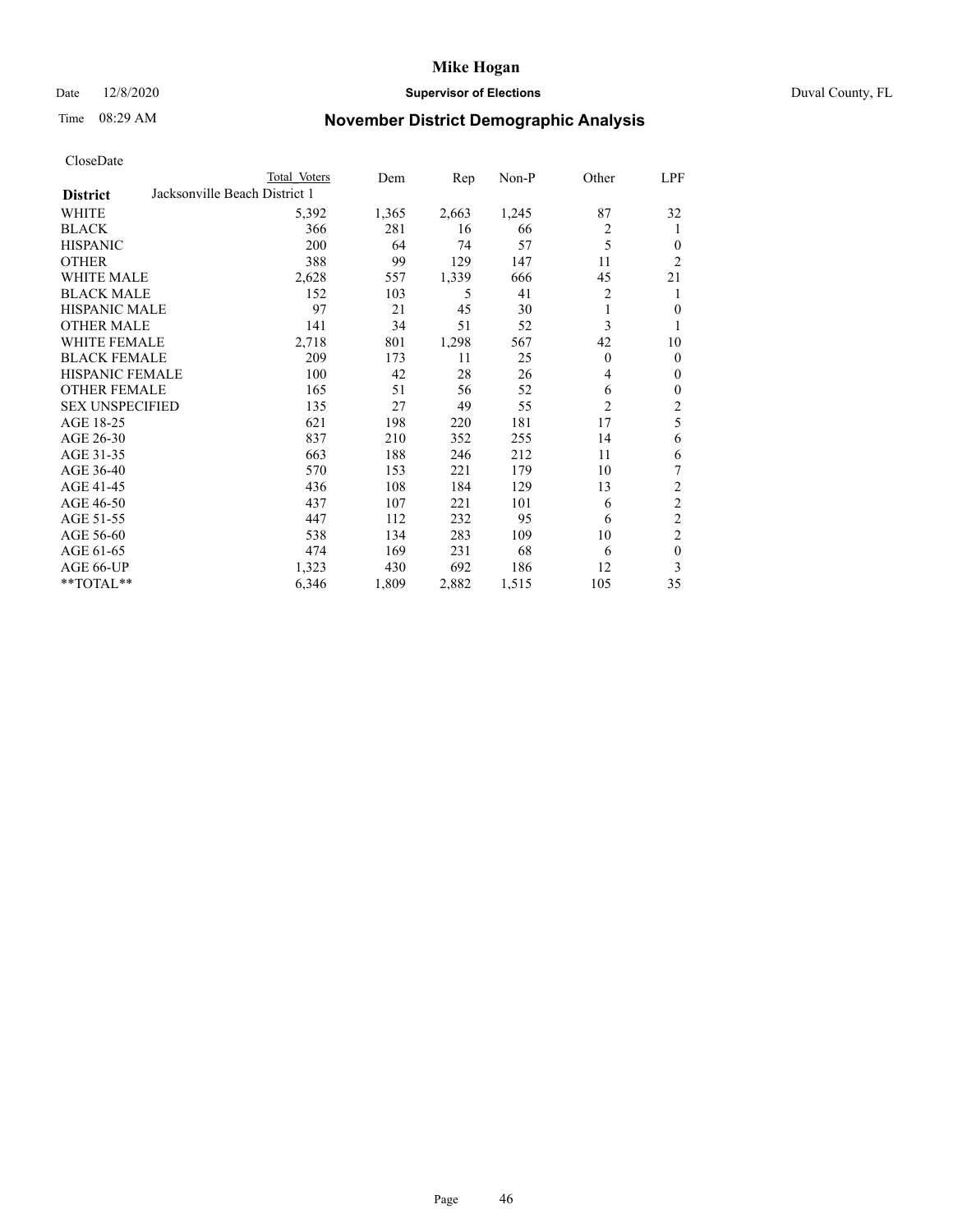# Date 12/8/2020 **Supervisor of Elections** Duval County, FL

# Time 08:29 AM **November District Demographic Analysis**

|                        |                               | Total Voters | Dem   | Rep   | Non-P | Other          | LPF              |
|------------------------|-------------------------------|--------------|-------|-------|-------|----------------|------------------|
| <b>District</b>        | Jacksonville Beach District 2 |              |       |       |       |                |                  |
| WHITE                  |                               | 6,604        | 1,580 | 3,572 | 1,316 | 94             | 42               |
| <b>BLACK</b>           |                               | 111          | 77    | 11    | 21    | 1              | 1                |
| <b>HISPANIC</b>        |                               | 159          | 59    | 55    | 42    | 3              | $\mathbf{0}$     |
| <b>OTHER</b>           |                               | 418          | 122   | 149   | 135   | 7              | 5                |
| <b>WHITE MALE</b>      |                               | 3,157        | 610   | 1,795 | 688   | 40             | 24               |
| <b>BLACK MALE</b>      |                               | 63           | 41    | 6     | 15    |                | $\mathbf{0}$     |
| <b>HISPANIC MALE</b>   |                               | 56           | 19    | 20    | 17    | $\theta$       | $\theta$         |
| <b>OTHER MALE</b>      |                               | 166          | 44    | 69    | 48    | $\overline{2}$ | 3                |
| <b>WHITE FEMALE</b>    |                               | 3,377        | 952   | 1,746 | 608   | 53             | 18               |
| <b>BLACK FEMALE</b>    |                               | 46           | 35    | 5     | 5     | $\theta$       | 1                |
| <b>HISPANIC FEMALE</b> |                               | 99           | 40    | 34    | 22    | 3              | $\boldsymbol{0}$ |
| <b>OTHER FEMALE</b>    |                               | 181          | 61    | 67    | 48    | 3              | $\overline{c}$   |
| <b>SEX UNSPECIFIED</b> |                               | 147          | 36    | 45    | 63    | 3              | $\mathbf{0}$     |
| AGE 18-25              |                               | 636          | 149   | 284   | 178   | 19             | 6                |
| AGE 26-30              |                               | 624          | 147   | 290   | 167   | 10             | 10               |
| AGE 31-35              |                               | 675          | 140   | 314   | 201   | 12             | 8                |
| AGE 36-40              |                               | 574          | 154   | 249   | 157   | 10             | 4                |
| AGE 41-45              |                               | 530          | 139   | 238   | 141   | 7              | 5                |
| AGE 46-50              |                               | 574          | 111   | 312   | 134   | 11             | 6                |
| AGE 51-55              |                               | 612          | 112   | 386   | 105   | $\overline{4}$ | 5                |
| AGE 56-60              |                               | 701          | 163   | 415   | 105   | 15             | 3                |
| AGE 61-65              |                               | 693          | 198   | 400   | 91    | 4              | $\mathbf{0}$     |
| AGE 66-UP              |                               | 1,673        | 525   | 899   | 235   | 13             | 1                |
| **TOTAL**              |                               | 7,292        | 1,838 | 3,787 | 1,514 | 105            | 48               |
|                        |                               |              |       |       |       |                |                  |